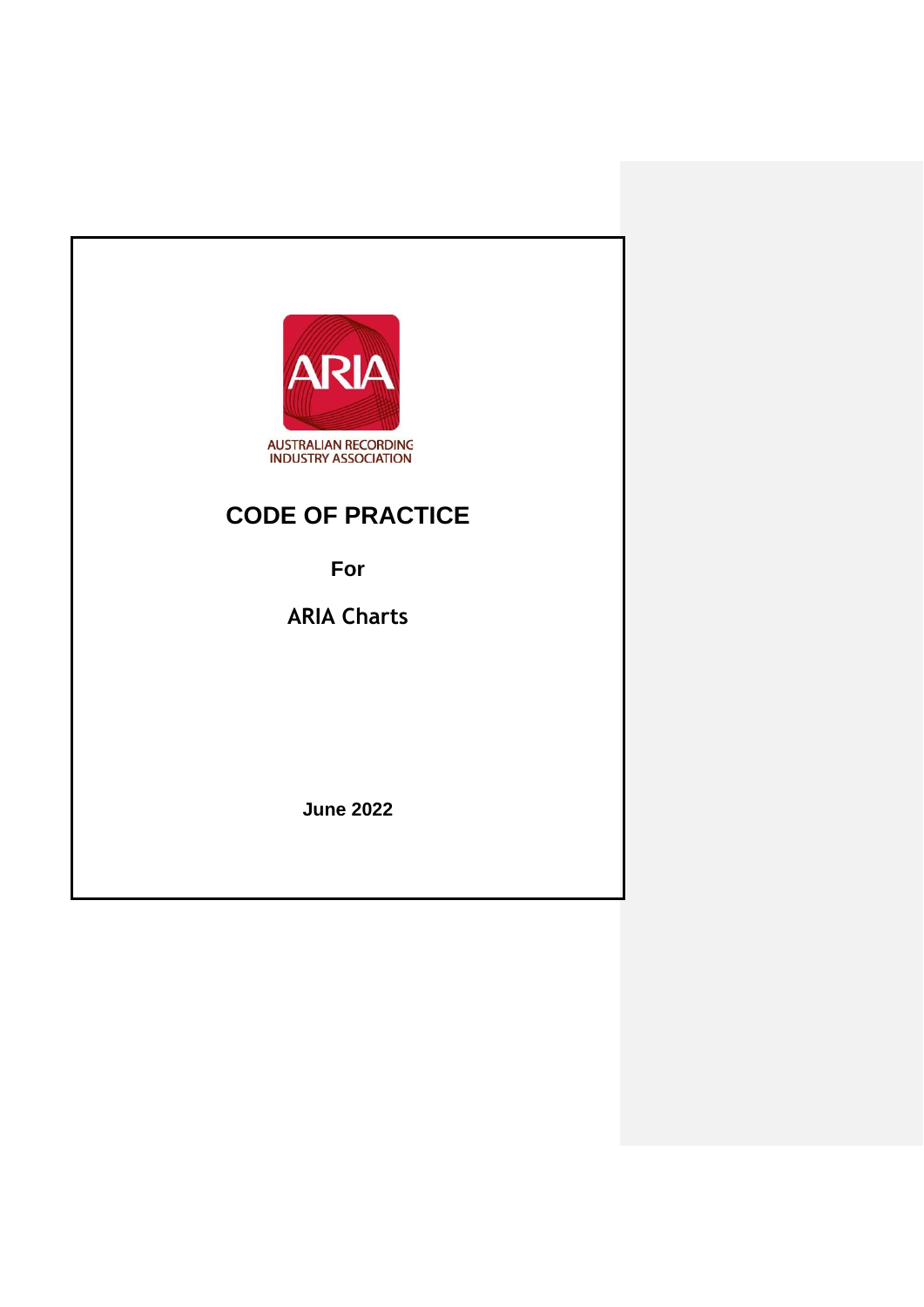# **CONTENTS**

| 1.                                                                 | THE ARIA CHARTS & THE ARIA CHARTS CODE OF PRACTICE - OVERVIEW                        | 1. |  |  |  |
|--------------------------------------------------------------------|--------------------------------------------------------------------------------------|----|--|--|--|
| 2.                                                                 | ARIA CHARTS ELIGIBILITY - GENERAL ELIBILITY RULES                                    | 8  |  |  |  |
| 3.                                                                 | <b>DATA RULES</b>                                                                    | 9  |  |  |  |
| 4.                                                                 | <b>REVIEW OF ARIA CHART DEPARTMENT DECISIONS</b><br>AND DISPUTE RESOLUTION PROCEDURE | 14 |  |  |  |
| 5.                                                                 | <b>BREACHES OF ARIA CHARTS CODE OF PRACTICE</b>                                      | 15 |  |  |  |
| 6.                                                                 | <b>REVIEW AND AMENDMENT OF ARIA CHARTS CODE OF PRACTICE</b>                          | 15 |  |  |  |
| 7.                                                                 | <b>ARIA CONTACT DETAILS</b>                                                          | 15 |  |  |  |
|                                                                    |                                                                                      |    |  |  |  |
|                                                                    | <b>SCHEDULE 1 - DEFINITIONS</b>                                                      | 16 |  |  |  |
|                                                                    | <b>SCHEDULE 2 - ELIGIBILITY RULES FOR PARTICULAR ARIA CHARTS</b>                     | 21 |  |  |  |
| <b>SCHEDULE 3 - ARIA CHART SURVEY REQUESTS</b>                     |                                                                                      |    |  |  |  |
|                                                                    | <b>SCHEDULE 4 - TIMETABLE FOR CHART CYCLE</b>                                        | 34 |  |  |  |
|                                                                    |                                                                                      |    |  |  |  |
|                                                                    | APPENDIX A - ARIA CLUB CHART CODE OF PRACTICE                                        | 35 |  |  |  |
| APPENDIX B - HOW TO BECOME AN ARIA CLUB CHART CONTRIBUTING DJ      |                                                                                      |    |  |  |  |
| APPENDIX C - SPECIAL EVENT, PROMOTION, PRE-ORDER NOTIFICATION FORM |                                                                                      |    |  |  |  |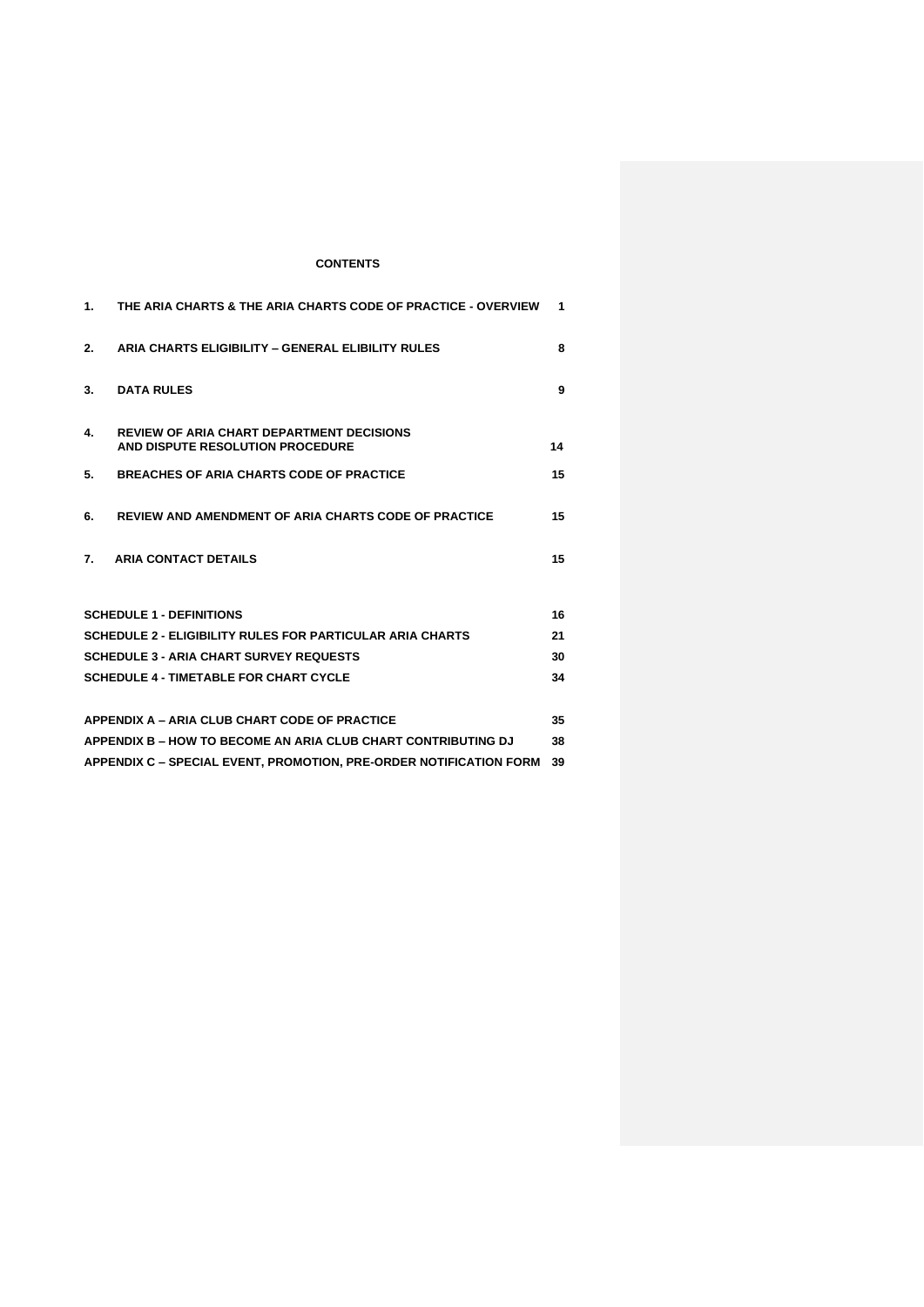#### **1. THE ARIA CHARTS & THE ARIA CHARTS CODE OF PRACTICE - OVERVIEW**

#### **ARIA Charts Code of Practice**

1.1. The ARIA Charts Code of Practice has been developed to help ensure a clear, consistent and fair approach to the operation of the ARIA Charts. This approach includes Eligibility Rules, Data Rules and other rules designed to facilitate the efficient production of the Charts and to minimise the chance of uncertainty and disputes. The system has been designed to maximise the integrity and accuracy of the Charts by excluding ineligible and inaccurate data.

#### **What are the ARIA Charts?**

- 1.2. The ARIA Charts track the popularity of recorded music in Australia. They include the Albums Chart and the Singles Chart. A list of all charts currently produced is shown at 1.3. They are published weekly and can be viewed at the ARIA Charts website (www.ariacharts.com.au) and accessed via [www.aria.com.au](http://www.aria.com.au/) .
- 1.3. ARIA Charts available on the ariacharts.com.au website include:
	- *Singles Chart (Top 50)*
	- *Albums Chart (Top 50)*
	- *Vinyl Albums Chart (Top 20)*
	- *Dance Singles Chart (Top 20)*
	- *Country Albums Chart (Top 40) plus Top 20 Australian Artist Chart*
	- *Compilation Albums Chart (Top 20)*
	- *New Music Singles Chart (Top 20)*
	- *Australian Artist Singles Chart (Top 20)*
	- *Australian Artist Albums Chart (Top 20)*
	- *Club Tracks Chart (Top 50)*
	- *Hip Hop / R&B Singles Chart (Top 40) plus Top 20 Australian Artist Chart*
	- *Hip Hop / R&B Albums Chart (Top 40) plus Top 10 Australian Artist Chart*
	- *Jazz & Blues Albums Chart (Top 20)*
	- *Core Classical Albums Chart (Top 20)*
	- *Crossover / Classical Albums Chart (Top 20)*
	- *Catalogue Albums Chart (Top 50)*

**Formatted:** List Paragraph, Line spacing: single, No bullets<br>or numbering, Tab stops: Not at 2.54 cm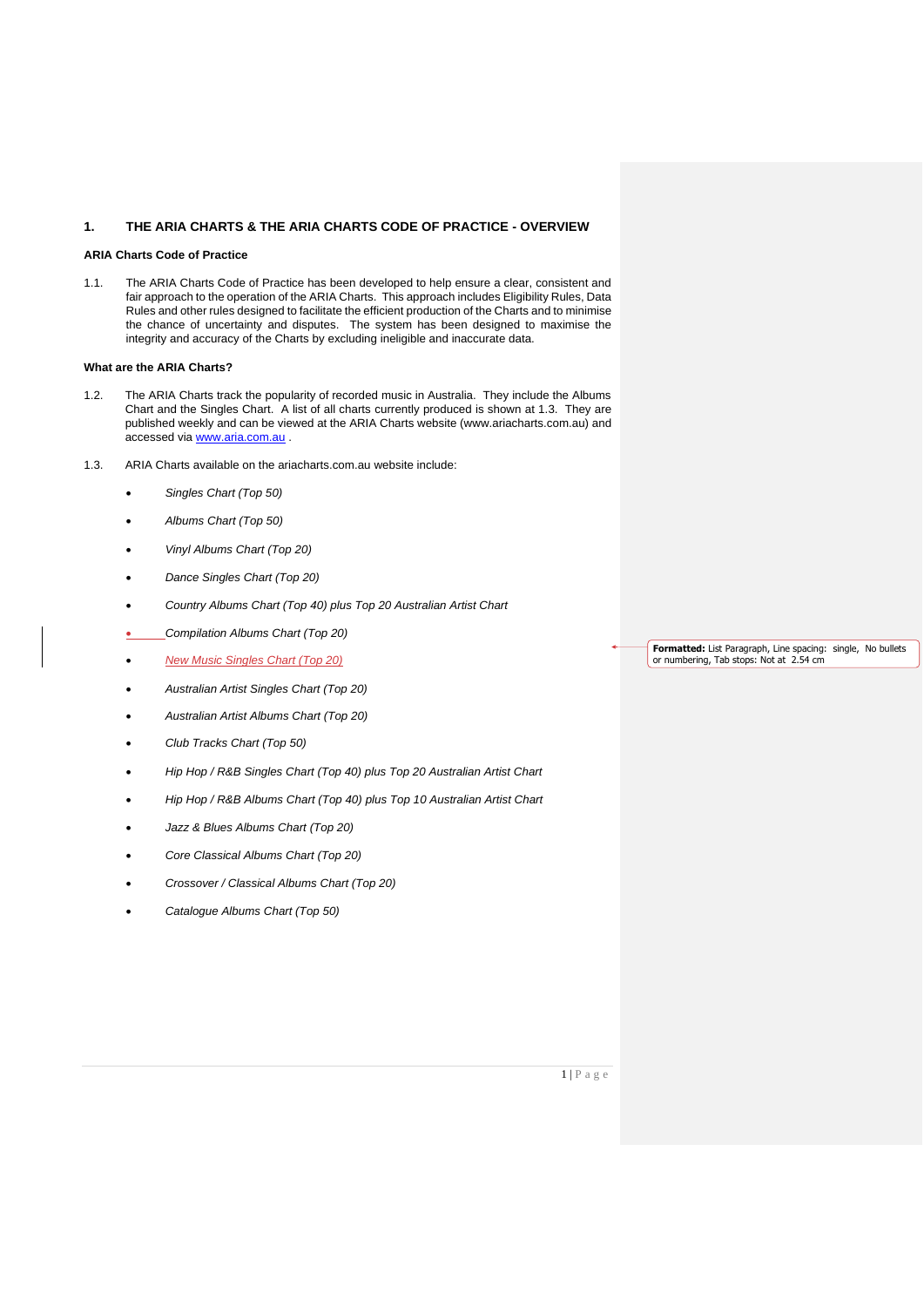The local Charts contained in the weekly ARIA Report (available to subscribers) are:

- *Australian Singles Chart (Top 100)*
- *Australian Albums Chart (Top 100)*
- *Australian Artist Singles Chart (Top 20)*
- *Australian Artist Albums Chart (Top 20)*
- *Australian Artist Streaming Singles Chart (Top 20)*
- *Digital Track Chart (Top 50)*
- *Digital Albums Chart (Top 50)*
- *Vinyl Albums Chart (Top 20)*
- *Australian Physical Albums Chart (Top 100)*
- *Catalogue Albums Chart (Top 50)*
- *New Music Singles Chart (Top 20)*
- *Dance Singles Chart (Top 25)*
- *Dance Albums Chart (Top 25)*
- *Hip Hop / R&B Singles Chart (Top 40) plus Australian Artist Top 20 Chart*
- *Hip Hop / R&B Albums Chart (Top 40) plus Australian Artist Top 10 Chart*
- *Club Chart (Top 50)*
- *Hitseekers Chart (Top 20 Singles and Top 20 Albums)*
- *Country Albums Chart (Top 40)*
- *Core Classical Albums Chart (Top 20)*
- *Crossover / Classical Albums Chart (Top 20)*
- *Jazz & Blues Albums Chart (Top 20)*
- *Audiovisual Chart (Top 40)*
- *Streaming Singles Chart (Top 50)*
- 1.4. The aim of the ARIA Charts is to reflect and inform consumer choice in a dynamic way.
- 1.5. The purpose of the ARIA Charts is to accurately report on music consumption in Australia at any given time. This involves adjusting to changing music consumption patterns as they occur. Thus, where once, the ARIA Charts were predominantly tracking physical product sales, the charts now encompass physical, digital and streaming activity. For further information on all of the ARIA Charts, please see Schedule 2. ARIA Charts are reviewed from time to time to ensure continued relevance. Consideration of the introduction of new charts, or the discontinuation of others, is managed by the ARIA Chart & Marketing Committee.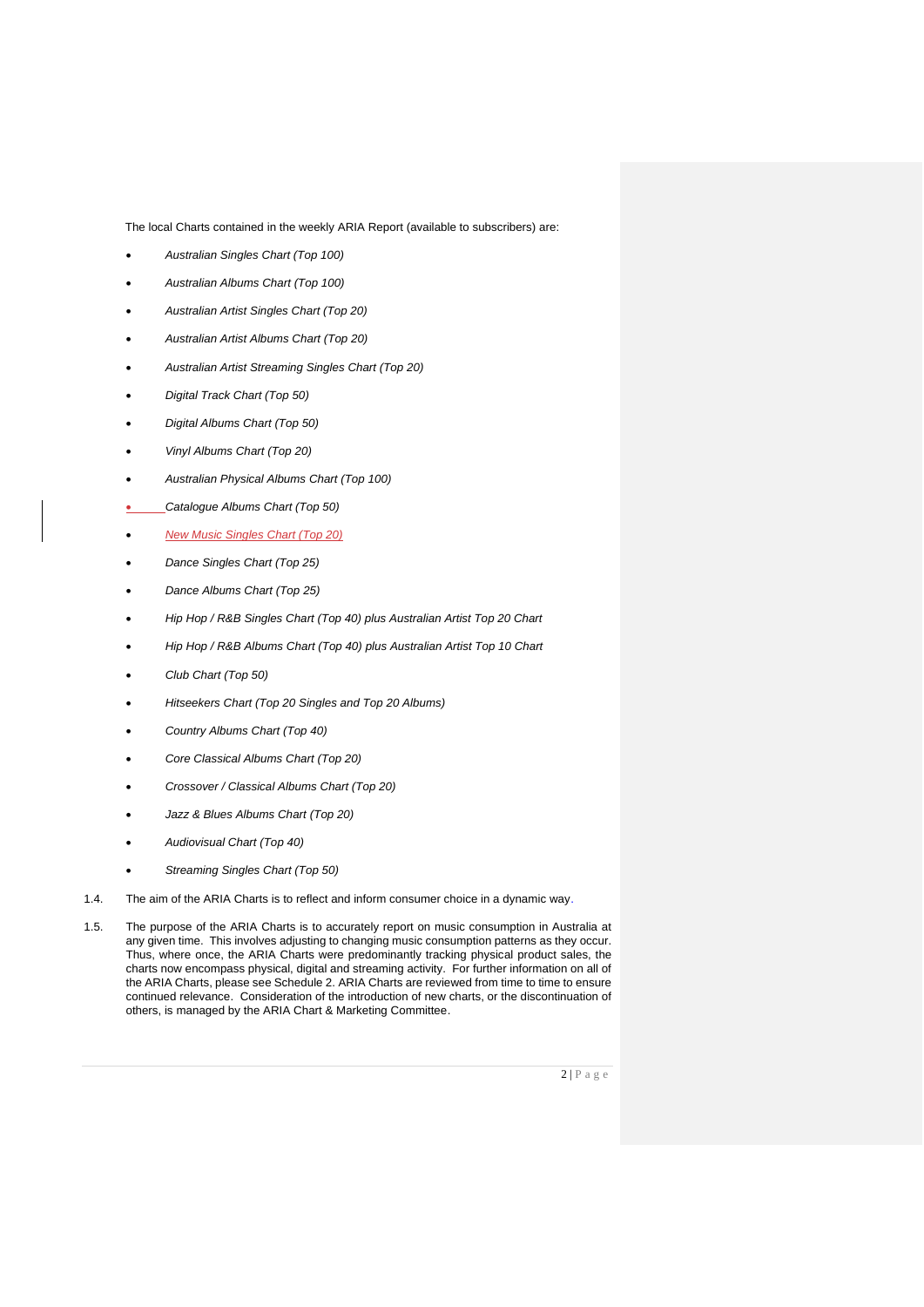#### **ARIA Charts Eligibility**

- 1.6. General Eligibility Rules are set out in Section 2 of this Code of Practice. Specific eligibility Rules for each Chart are set out in Schedule 2.
- 1.7. ARIA membership is not a prerequisite for the inclusion of titles in the ARIA Charts, but is encouraged. Record Suppliers who are not currently members of ARIA are invited to apply for membership (there are membership levels to suit all). A copy of an application form and associated material will be sent upon request or can be accessed from the Member section of the ARIA website [\(www.aria.com.au\)](http://www.aria.com.au/). If you are interested in becoming a member, please contact the ARIA office on 02 8569 1144 or at [aria.mail@aria.com.au.](mailto:aria.mail@aria.com.au) ARIA member companies are listed on the ARIA website [\(www.aria.com.au\)](http://www.aria.com.au/).
- 1.8. Any disputes about eligibility are subject to a dispute resolution process (see Section 4 of this Code of Practice).

#### **ARIA Charts Data**

- 1.9.The ARIA Charts depend upon the supply of relevant and accurate data by Record Suppliers and Information Providers. ARIA maintains a database of product releases from information supplied by Record Suppliers and Information Providers. The Record Suppliers include but are not limited to ARIA member companies. Most of the ARIA Charts (see Schedule 2 for specifics) then require that the Record Suppliers provide ARIA with a request that the product releases be surveyed in the Charts (see Schedules 3 and 4). Retail sales information about the Titles surveyed in the Charts is supplied by a sample of retail stores throughout Australia from their computerised point-of-sale tracking equipment. Information on tracks streamed in any given period is also supplied by participating Streaming Service Providers. Both retailers that supply sales information to ARIA, and the streaming services that provide streaming data to ARIA, in accordance with our agreements with them, are called Information Providers. Information supplied by Record Suppliers and Information Providers is regulated by this Code of Practice, including the Data Rules in Section 3.
- 1.10. The full list of ARIA Information Providers is available on the ARIA website [\(www.ariacharts.com.au\)](http://www.ariacharts.com.au/). If you are a recorded music retailer selling Products in Australia, or a streaming service delivering streams of recordings in Australia, and are interested in obtaining information on becoming an Information Provider, please contact the ARIA Chart Department on (02) 8569 1155. File specification documents are available on the ARIA website at [www.aria.com.au/specifications/.or](http://www.aria.com.au/specifications/.or) by contacting the ARIA Chart Department. Please note that not all applications will necessarily be successful, but may depend on the existing sample size and the potential for the additional information to improve the accuracy of the Charts.
- 1.11. The ARIA Club Chart is compiled from reports submitted by a panel of active Club DJs in clubs across Australia. The DJ panel is administered by a committee of dance music specialists. For further details on the composition of this Chart, please see Appendix A of this Code**.**
- 1.12. The ARIA Digital Track Chart is compiled from sales information received from participating digital retailers. For further details see Schedule 2 of this Code**.**
- 1.13. The ARIA Streaming Track Charts are compiled from streaming data received from participating streaming services. Further details can be found in Schedule 2 of this Code.

The ARIA Charts reflect a wide sample of consumer preferences at the time the relevant information is collected. Although the system is designed to ensure accuracy of all data, as chart calculations are based on sample data (i.e. not all stores / services across the country) it is important to note that the results published remain an approximation of activity during the relevant period.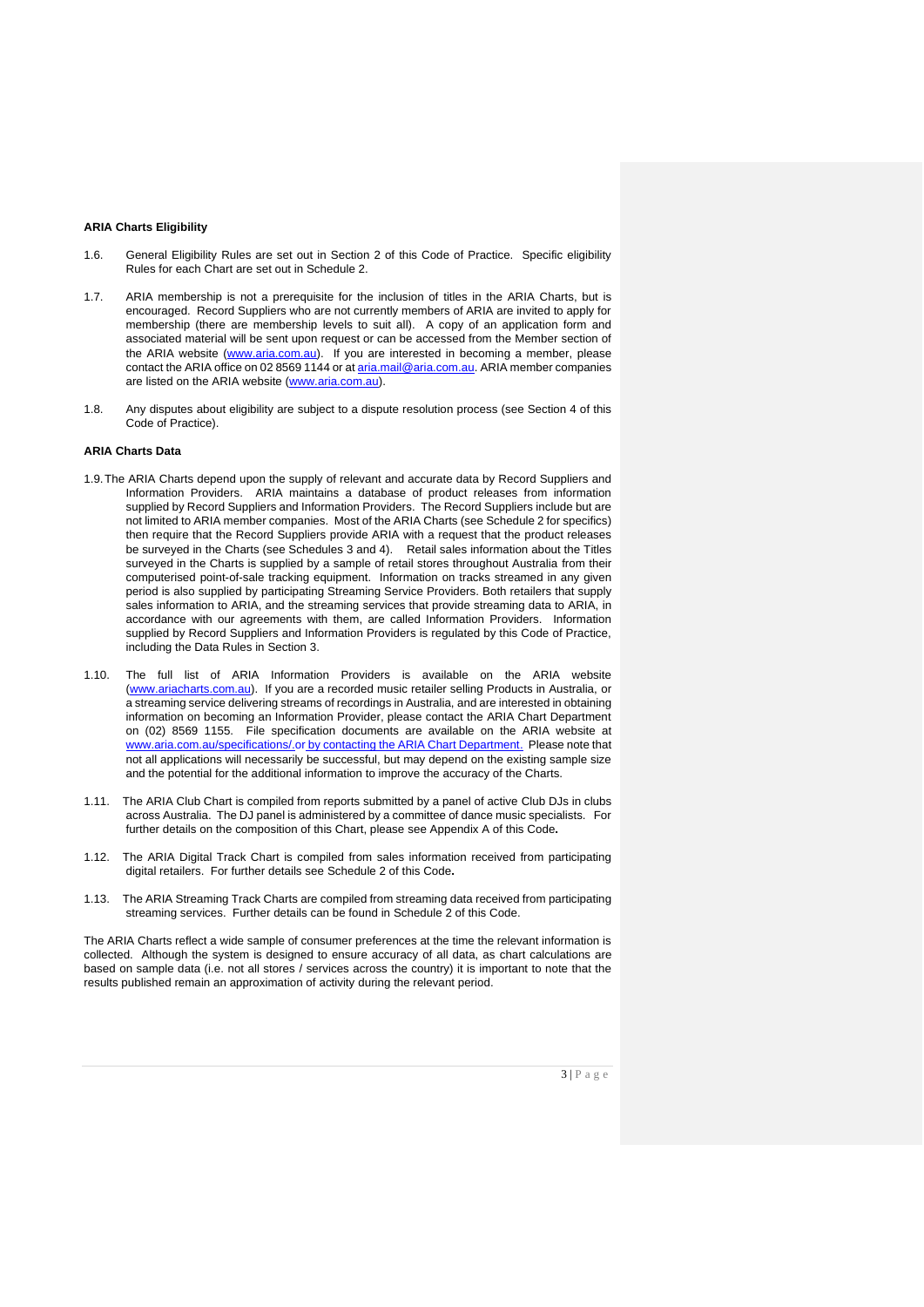#### **How the ARIA Charts are Prepared**

1.14. This is an overview of how the sales based ARIA Charts are prepared:

- Record Suppliers advise ARIA of product released, and the Titles they wish to have tracked on specific charts (eg Singles chart or Country Albums chart) via their Survey Request forms. Record Suppliers also advise ARIA of all relevant identifiers for each product (catalogue numbers, barcodes, ISRCs etc) so that, where appropriate, the sales for those products can be aggregated for chart calculation purposes (eg to combine sales of the standard version with an eligible limited edition tour release).They also need to advise ARIA of any particular promotional activity (eg pre-sales, or instore/promotional appearances by an artist) and the Information Provider (or Providers) that will be conducting and reporting the activity.
- ARIA receives electronic file submissions from participating retailers (Information Providers) covering the chart week.
- ARIA performs diagnostic tests on the data, to isolate any anomalies and identify any potentially corrupted data, checks that any abnormal sales patterns that are observed in relation to a single retailer or series of retailers can be explained (eg resulting from a notified promotion or in store appearance), and that significant selling Titles have not been omitted from survey. Where necessary, ARIA contacts the relevant retail outlet or Record Supplier for further information, clarification, or supply of data as the case may be.
- If an abnormal pattern of sales within a store's file submission cannot be adequately explained, either the offending data or the whole store file will be discarded at ARIA's discretion, depending on the nature of the error.
- ARIA undertakes a weighting process on the physical album sales data. The weighting process seeks to represent, as closely as possible, the total Australian retail sales for each album product each week. This weighting process is based on the wholesale sales shipments by major record companies to all music retailers in Australia. Weighting factors are adjusted from week to week to reflect the final sample size of each given week.
- At present digital sales and streaming data are not subject to this weighting process. However, as some of the Streaming Service Providers are currently unable to supply all of the week's play data according to the schedule, their data is scaled up on a prorata basis for any days of data not received in time for the weekly chart calculation deadline.
- Streaming data is subject to "Conversion Factors" which convert plays into the equivalent value of sales. These factors are reviewed quarterly and adjusted as necessary. From October 2018 there are separate Conversion Factors for the streaming activity reported by (a) Premium and (b) Ad Supported Streaming Services.
- If a file contains sales for particular Titles which were the subject of specific promotional activity (eg in store appearance) through any Information provider during that week, the sales relating to that particular activity are flagged to ensure they are not 'weighted' during the chart calculation process.
- At present the Chart week runs from commencement of trading Friday through to the end of trading the following Thursday, but this is subject to change at the discretion of ARIA. The ARIA Charts are published to the ARIA Chart website and socials at 5 p.m. on the Friday following the end of the Chart week. The deadline for receiving files that will be included in any week's charts is 10:30 a.m. on Friday. Any files received after that time will be omitted from the calculations.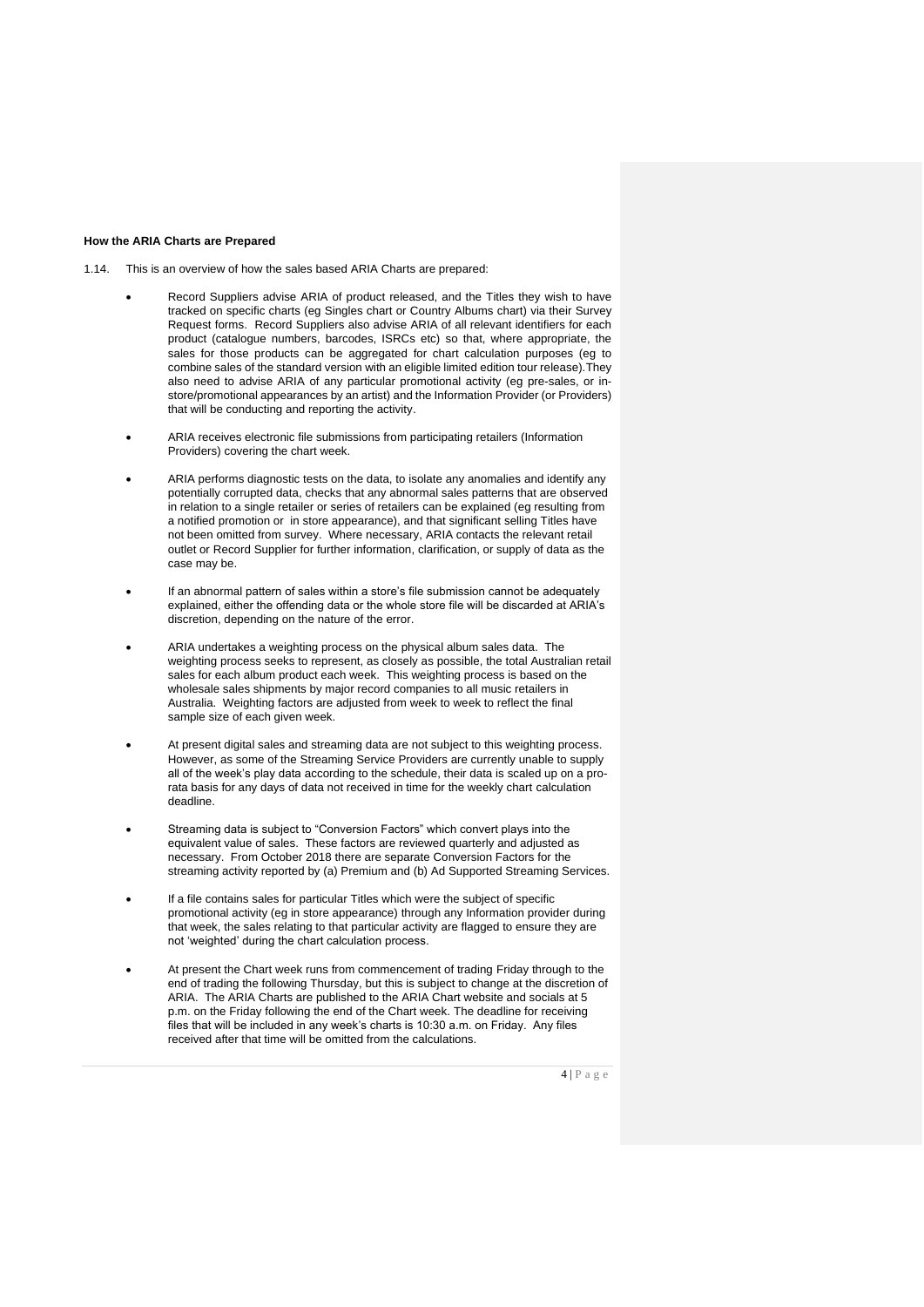This is an overview of the chart preparation procedure only. Full details on the procedure are set out in Section 2 and following of this Code of Practice.

#### **ARIA Report and ARIA Chart Statistics**

1.15. The ARIA Report and ARIA Chart Statistics are available on the following basis:

- Information Providers are entitled to: (a) a complimentary subscription to the ARIA Chart Report (delivered via email); and (b) complimentary access to the ARIA Chart statistics on a secure ARIA website, providing they enter into a standard form confidentiality agreement;
- ARIA Members are entitled to a complimentary subscription to the ARIA Chart Report (delivered via email);

The ARIA Chart Report is also available to anyone by subscription (contact ARIA for details). Any organization may become a subscriber to the ARIA Chart statistics on ARIA's web-site, subject to paying a fee and executing a confidentiality agreement. Any interested parties should contact ARIA for details, at [aria.mail@aria.com.au](mailto:aria.mail@aria.com.au)

#### **Agreements Implied by Participating in an ARIA Chart**

- 1.16. ARIA requires that Record Suppliers and Information Providers comply with the ARIA Charts Code of Practice as a condition of contributing data to any ARIA Chart. Participation by any Record Supplier or Information Provider in the ARIA Charts is taken by ARIA as full acceptance of and willingness to comply with all provisions of this Code of Practice, including the Eligibility Rules, the Data Rules and the rules relating to the consequences of non-compliance with the Code of Practice.
- 1.17. Any Record Supplier that participates in the ARIA Charts by requesting that a Title be surveyed in the Charts is taken to authorise ARIA to use any and all information supplied by the Record Supplier for the purpose of, or in connection with**,** the preparation, promotion or publication of the Charts and related data and statistics.
- 1.18. Any Information Provider that participates in the ARIA Charts by supplying data about its retail sales or streaming play information is taken to authorise ARIA to use any and all information supplied for the purpose of**,** or in connection with, the preparation, promotion or publication of the Charts and related data and statistics.

#### **Administration of the ARIA Charts**

1.19. The ARIA Chart Department is responsible for the day-to-day management of the ARIA Charts, including the interpretation and application of the Eligibility Rules and the Data Rules, the collation of data and the production of the Charts. The Chart Department operates under the general direction of the ARIA Chart & Marketing Committee (the Committee). The Committee may consult independent relevant industry experts as it sees fit in order to assist in ensuring the relevance and accuracy of various Charts. Any changes to this Code of Practice are at the direction of that Committee.

#### **ARIA Gold and Platinum Accreditation Awards**

- 1.20. ARIA's accreditations recognise significant aggregated sales and streaming equivalent sales (SEAs) of titles released by ARIA Members.
- 1.21. Accreditations are issued based on a declaration received from the principal financial officer of the ARIA member, certifying that the net Australian sales total to date (across all formats) of a particular release has reached the required accreditation threshold.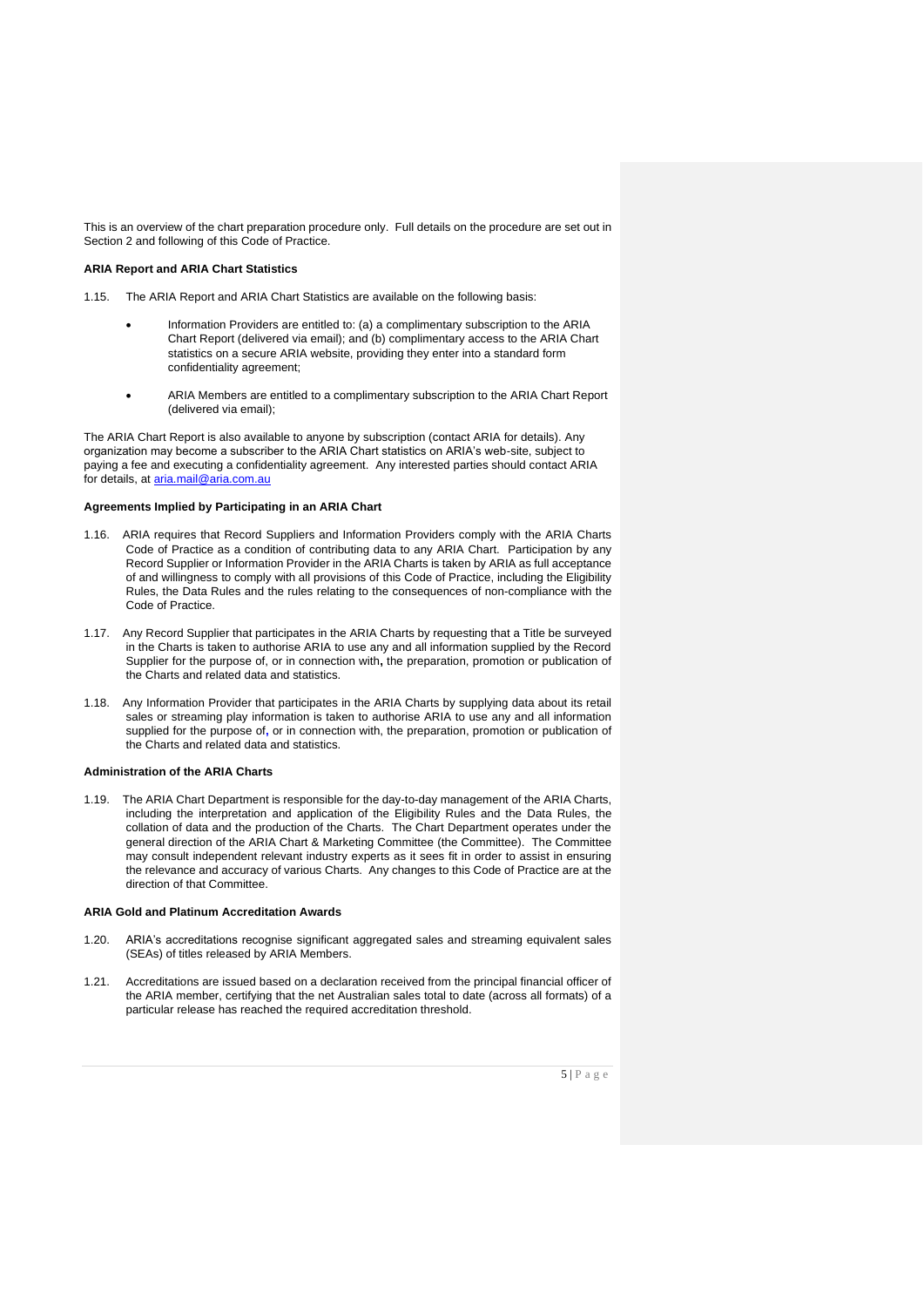- 1.22. Whilst the physical component is based on wholesale shipments to stores, that measure is not applicable in the case of digital or streaming equivalent sales. Therefore, the distributing record company is required to aggregate physical product shipments with certified (or certifiable) reports of sales from Digital Service Providers (DSPs) in their accreditation calculations.
- 1.23. From 1 July 2015 Qualifying streams are eligible to contribute to the accreditation of Singles. Those eligible streams are to be factored at the conversion rate applicable at the time that the streams occurred.
- 1.24. From May 2017 Stream Equivalent Albums (SEA) are eligible to contribute to the accreditation of Albums.
- 1.25. For accreditation calculation purposes only, from March 2022, official content streams on You Tube may be included in ''Qualifying Streams''
- 1.26. Variants of releases may be aggregated for the purpose of accreditation providing the variants meet the chart aggregation criteria (see Schedule 2 of this Code.).
- 1.27. ARIA, on receipt of an appropriately completed declaration, logs the accreditation against the release information held in the ARIA database, issues a certification letter and forwards it to the member company with the required number (up to a maximum of 5 per release) of ARIA Accreditation seals.
- 1.28. Accreditation seals may only be affixed to, or incorporated into the artwork of, ARIA accredited product.
- 1.29. The accreditation takes effect from the date designated in the ARIA confirmation letter.
- 1.30. The accreditation level of a particular release will be displayed on any relevant ARIA chart published after the effective accreditation date.
- 1.31. Accreditations are not displayed on ARIA's single format charts. Currently that is charts including sales of only digital or physical formats (for example, Digital Track Chart, Physical Album Chart, and the Streaming Track Chart).
- 1.32. The current accreditation levels are:

| <b>Singles and Albums</b> | Gold     | 35,000 units |
|---------------------------|----------|--------------|
|                           | Platinum | 70,000 units |
| Audiovisual               | Gold     | 7,500 units  |
|                           | Platinum | 15,000 units |

- 1.33. ARIA will note in its database and publish on its charts details of multi platinum achievement. Member companies must submit an accreditation application form updating sales levels for this to occur. Additional seals will not be issued for multi-platinum achievements.
- 1.34. The introduction or amendment of accreditation levels will be at the discretion of the ARIA Board, generally following recommendations from the Chart & Marketing Committee.
- 1.35. In order to assist ARIA Members navigate the increased complexity of determining converted stream counts for accreditation calculations, ARIA has developed a simple tool incorporating the relevant conversion factors. This is available by emailing the ARIA Charts team. Note that it remains the ARIA Member's responsibility to accurately enter the relevant streaming counts as set out in the calculation tool against the appropriate date ranges. Members can then use the resulting converted stream number in the accreditation calculation to be certified by the Member's Chief Financial Officer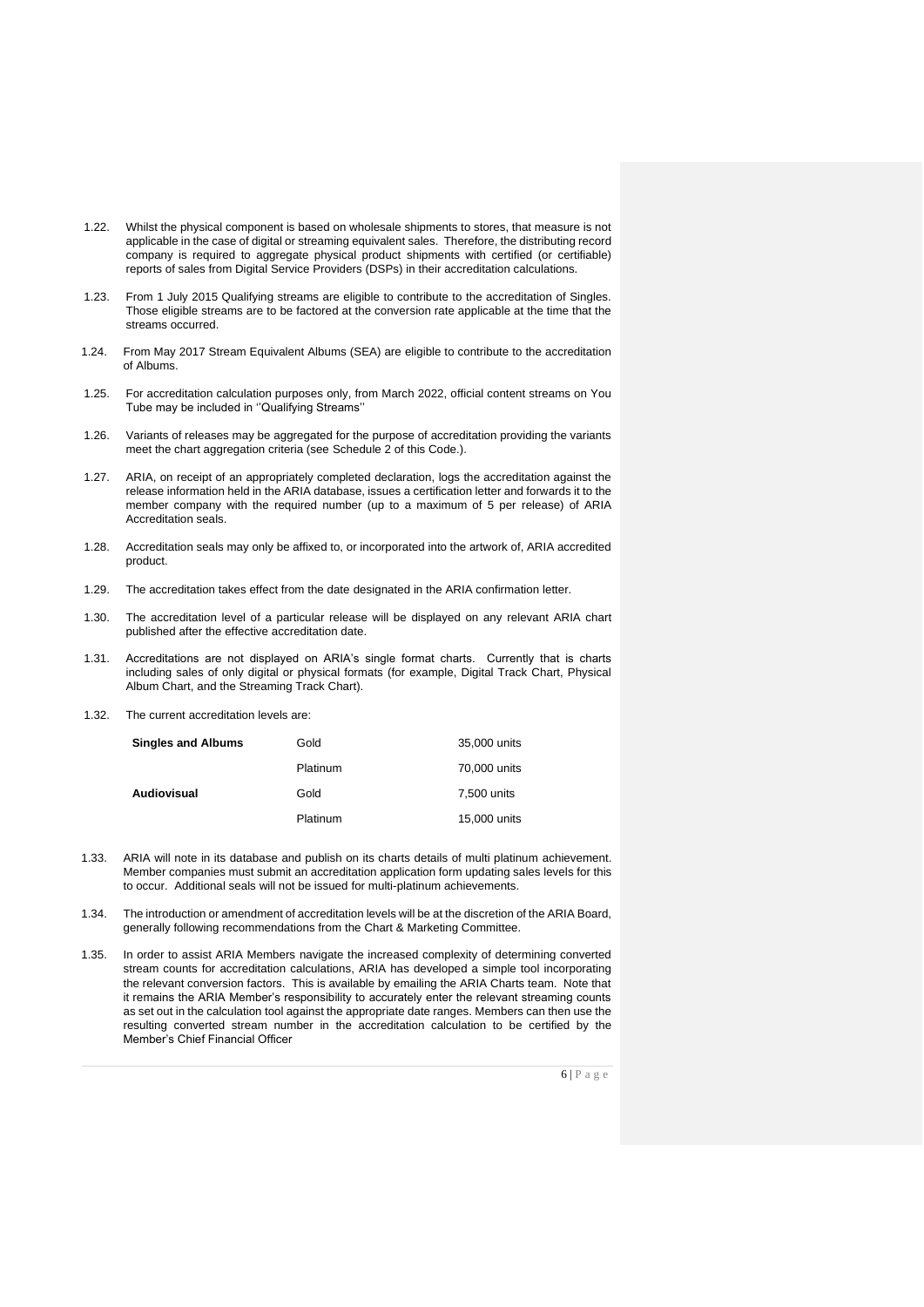1.36. In circumstances where ARIA members do not have access to the relevant records and cannot provide the necessary certification for a particular Title, they may approach the ARIA Chart team for confirmation as to whether ARIA's chart records indicate that the Title has achieved the relevant activity threshold. This option is only recommended in circumstances where the ARIA Member does not have access to release to date information as it is expected that ARIA's chart records will understate the accreditation eligible activity for the Title. Such discrepancies may be due to, for example, the differences in criteria for chart eligible versus accreditation eligible activity and periods when the Title may not have been the subject of a chart survey or achieved a position on relevant charts.

#### **ARIA Diamond Award**

- 1.37. For the purposes of the ARIA Diamond Award, sales of Albums, plus the sales of the Singles and Tracks from that Album accrued after 1 July 2014, are aggregated.
- 1.38. While each Album sold counts directly towards qualification for this Award, Singles and Tracks are weighted at 10% of the value of the album (that is, every 10 Single/Track sales = 1 eligible sale).
- 1.39. The threshold for a Diamond Award is 500,000 sales.
- 1.40. The Award is attached to the Album, not the related Singles or Tracks, even though they contribute. Otherwise, the same eligibility criteria apply as for other ARIA Accreditations. Only new tracks released in conjunction with the Album are eligible to be aggregated. (Pre-existing hit singles on a Greatest Hits package, for example, would be excluded).
- 1.41. As it is based on different criteria to ARIA's other accreditations, it is considered a separate award. Thus, Platinum levels are maintained (and incremented as applicable) even if a Diamond Award has been awarded to a title.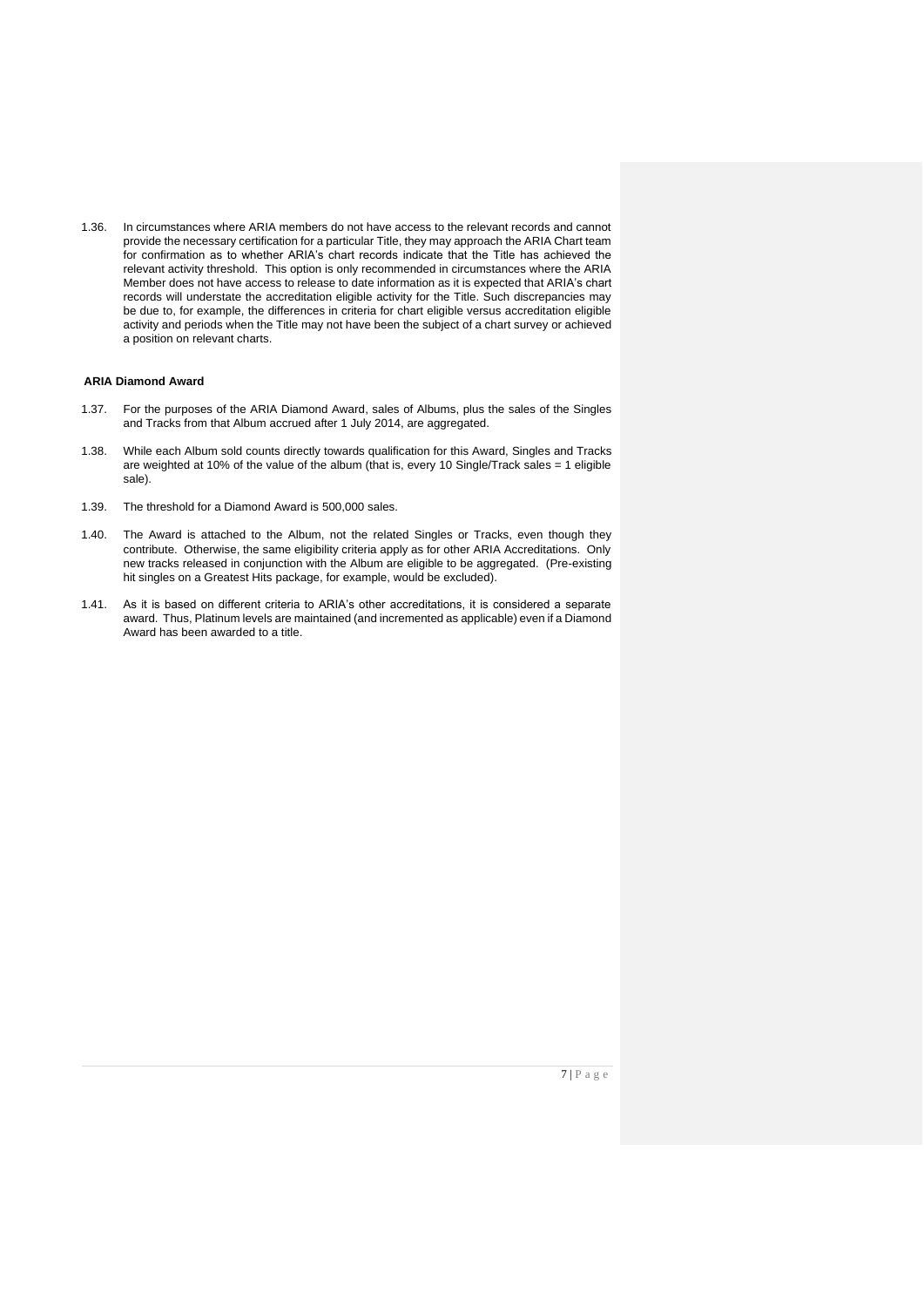#### **2. ARIA CHARTS ELIGIBILITY – GENERAL ELIGIBILITY RULES**

- 2.1. All recorded music product offered for sale within Australia is eligible for inclusion in the ARIA Charts, subject to this Code of Practice. Record Suppliers in Australia are encouraged to advise ARIA of new recorded music releases as they occur and use the Chart Survey Request forms set out in Schedule 3 should they wish the Title to be included in any of the surveyed ARIA charts. Information Providers report products by barcode, ISRC and/or catalogue numbers. As a result, product sales risk being unidentified unless ARIA receives advance notification of all relevant product details, including barcode and catalogue number information. Record Suppliers wishing to advise ARIA of their releases or catalogue titles can contact ARIA at releases@aria.com.au for information.
- 2.2. A Title is not eligible for inclusion in a surveyed ARIA Chart unless the Record Supplier makes a written request (generally via a standard Chart Survey Request form – see Schedule 3) to ARIA in accordance with the Data Rules (see Section 3). The request will specify the date from which the chart survey is to commence. Sales prior to that date or outside any charting period will not be included in the calculation of charts in that period and cannot be carried forward or transferred into any other charting period.
- 2.3. ARIA will not include any Title in any surveyed chart without a specific written request (survey request) from the supplier. To be added to the survey for a particular Genre Chart, the Title must meet the specific eligibility rules for that chart (see Schedule 2). Record Suppliers may amend survey information (eg designated lead track) by submitting a further survey request using the appropriate Chart Survey form (see Schedule 3). Such amendment will only be reflected in charts calculated after receipt of the notice.
- 2.4. A Title can only be surveyed in one Genre Chart at a time, except for the Crossover Classical chart which will include Titles that are also eligible for the Core Classical chart.
- 2.5. No Title can simultaneously appear in both the Albums Chart and the Compilation Albums Chart.
- 2.6. A Record Supplier may withdraw any of their Titles from any surveyed Chart by submitting an amended written survey request to the ARIA Chart Department in accordance with the Timetable (see Schedule 4). Such amendment will only be reflected in charts calculated after receipt of the notice.
- 2.7. **Ticket Offers**: Where the consumer can access a Ticket Offer, product sales associated with the offer will only be eligible for inclusion in chart calculations if (a) the consumer has a genuine choice between bundles with or without the music product, and (b) there is differentiated pricing (combined bundle is at a premium). Where there is no price differential OR the consumer is obliged to take the music product in order to obtain the ticket, the sales will not be eligible. Furthermore, should the transaction result in a voucher for the purchaser to redeem the product, the sale will only be counted on / for the date the product is redeemed.
- 2.8. In the event of doubt regarding the eligibility of any Title, a Record Supplier may make a written request and ask for a ruling on eligibility by the ARIA Chart Department. The ARIA Chart Department will make a ruling and communicate the decision to the applicant. If the applicant is dissatisfied with the ruling, the provisions of Section 4 of this Code will apply.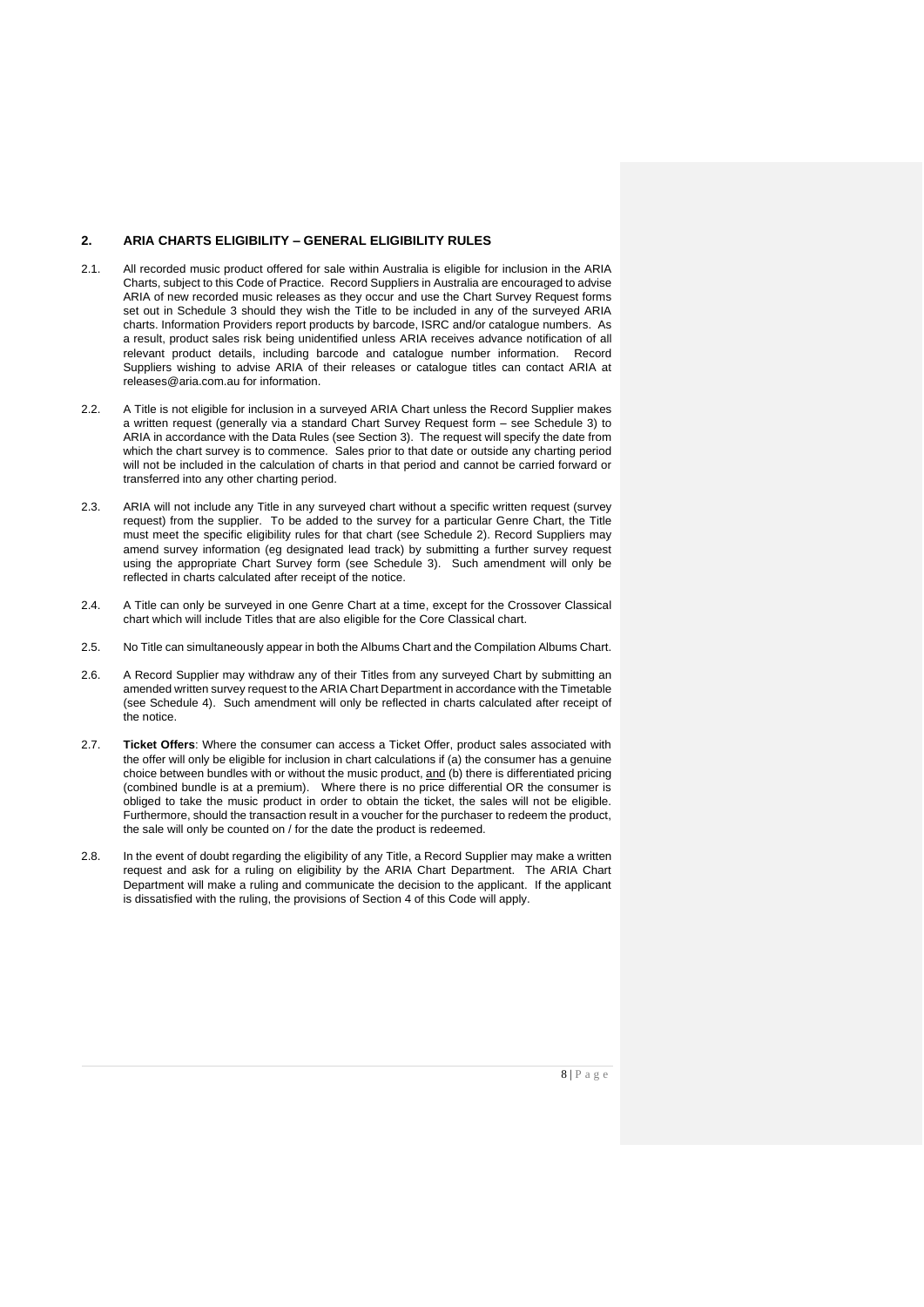# **3. DATA RULES**

#### **Record Suppliers**

- 3.1. A Title will not be included in any surveyed ARIA Chart unless a Record Supplier makes a written request in the form prescribed under Schedule 3 (Chart Survey Request).
- 3.2. A Chart Survey Request will not be considered by ARIA unless all the information specified on the prescribed form is supplied and the request complies in all other respects with this Code of Practice. For example, a Chart Survey Request needs to be made in accordance with the Timetable (see Schedule 4). Survey Requests cannot operate or be applied retrospectively.
- 3.3. A Record Supplier (or an Information Provider) must notify the ARIA Chart Department in writing on a Special Event Notification Form of any in-store or other promotion likely to have a significant effect on the sales level of any Product at any retail outlet or service. Notification must be given at least five days before the event or promotion. A copy of this form can be found in Appendix C of this Code.

This notification MUST include:

- a) Store / service name and location
- b) Nature and duration of the promotion; and
- c) The products involved.

At either (i) the conclusion of the promotion and / or (ii) by no later than 10 a.m. on chart calculation day(s) (where the promotion spans multiple chart weeks), the Record Supplier and/or Information Supplier must notify the ARIA Chart Department of the sales achieved, by Title, as a result of the promotion. See schedule 3 for a copy of the Special Event Notification Form.

The purpose of these notifications is to enable the Chart Department to:

- a) understand the pattern of retail sales when checking for anomalies, and
- b) correctly apply the weighting methodology used in preparing the ARIA Charts.

If an abnormal pattern of sales within an Information Provider's file submission cannot be adequately explained, the anomalous sales will be removed, or if this is not possible, all the sales data for that particular outlet will be discarded and not included in the calculation for that week.

- 3.4. ARIA will produce the Charts in accordance with the Timetable set out in Schedule 4. Record Suppliers who do not supply the notifications and information required in accordance with the Timetable run the risk that:
	- a) Relevant Titles or Products are excluded, or
	- b) Titles are incorrectly included (eg where survey amendment requests are not submitted in line with the Timetable) in the Chart.
- 3.5. In relation to any information given to ARIA in connection with the ARIA Charts OR otherwise relevant to the operation of the ARIA Charts, ARIA requires all Record Suppliers to:
	- a) comply with this Code of Practice, including the Data Rules;
	- b) act honestly and lawfully;
	- c) avoid any conduct that is likely to be misleading or deceptive;
	- d) exercise reasonable care to ensure all information supplied is accurate; and
	- e) co-operate with ARIA by promptly answering requests by ARIA for further relevant information, including requests made for the purpose of auditing compliance with the Code of Practice.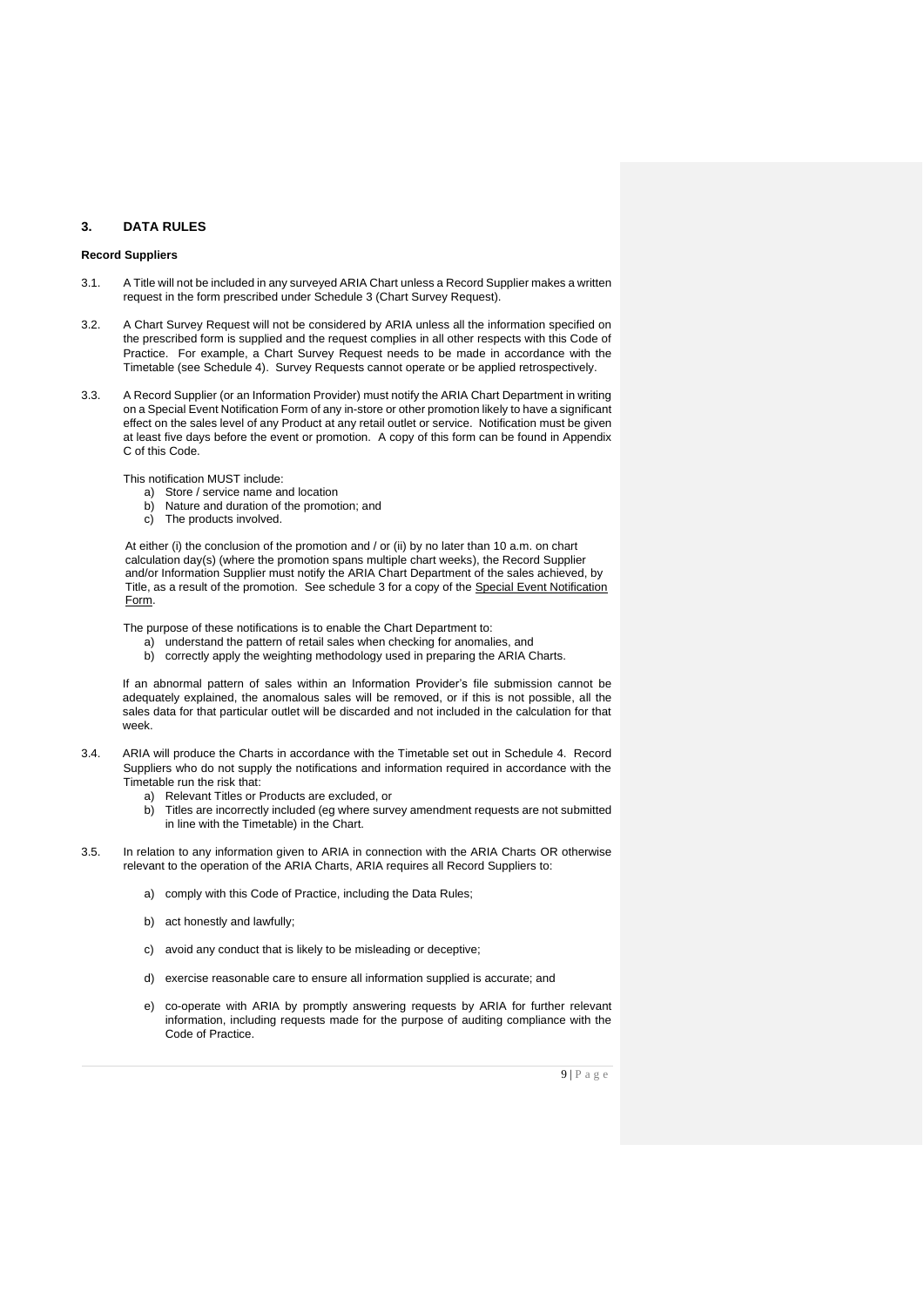ARIA has designed its systems and procedures to minimise or avoid the possible impact of any breaches of the above obligations on the integrity and accuracy of the Charts.

#### **Information Providers**

- 3.6. If qualified to participate in the ARIA Charts as Information Providers, retail stores and other service providers are required to enter into an ARIA Information Provider Agreement with ARIA. Information Providers must also comply with this Code of Practice.
- 3.7. Parties wishing to become Information Providers should contact [\(charts.mail@aria.com.au\)](mailto:charts.mail@aria.com.au). Data file structure, transmission protocols and other specifications are available upon request. The intending Information Provider's data reporting capability will then be tested until ARIA is satisfied with the data and process. ARIA will not enter into an Information Provider Agreement unless the results of this testing are satisfactory.
- 3.8. To qualify and remain qualified as an Information Provider, a retail store must be capable of monitoring and recording **all** their eligible sales (genuine sales to actual consumers) through an electronic point of sale computer. Information Providers must electronically track all their relevant product sales to consumers and transmit to ARIA preferably daily, but no less frequently than weekly, in accordance with the Timetable. Failure to scan and transmit all recorded music sales will result in the Information Provider being suspended from participation in the ARIA Charts until it satisfies ARIA that it is tracking every sale electronically and in compliance with this requirement.
- 3.9. Similarly (see 3.8) Streaming and Digital Service Information Providers must be capable of monitoring and recording all their eligible activity (for example, eligible streams or track download sales delivered to Australian users) via a robust computerised system. Digital Service and Streaming Service Information Providers must track and transmit information on all relevant activity to ARIA preferably daily, but no less frequently than weekly, in accordance with the Timetable. Failure to capture and transmit **all** eligible activity will result in the Information Provider being suspended from participation in the ARIA Charts until it satisfies ARIA that it is tracking and transmitting every transaction electronically and in compliance with this requirement.
- 3.10. Sales or Streaming activity submissions will not be accepted from artists or fan clubs or from websites owned or operated by artists, record companies or fan clubs unless the provider of the information to ARIA:
	- can demonstrate to ARIA's satisfaction that they are owned and operated independently of the artist, fan club or Record Supplier; or
	- is prepared to submit regular external audit certifications to ARIA demonstrating that their processes and resulting reports are both legitimate and accurate.

Thus, service providers owned or managed by artists, fans or Record Suppliers who wish to become Information Providers must:

- provide audit certification regarding their systems and processes prior to commencing as an Information Provider; and
- provide updated external audit certification annually.
- 3.11. Where possible, multiple sales (multiple copies of a title purchased by a single customer at any one time) are excluded from the ARIA Charts.
- 3.12. Information Providers are encouraged to notify ARIA of in-store promotions (eg artists appearing, signing stock, or performing in or near the store) or other promotional activity likely to have a significant effect on the sales **of any Product** at that outlet / by that service**.**  Notification must be made to ARIA in accordance with clause 3.3; see the Timetable in Schedule 4. Failure to inform ARIA of the activity may result in exclusion of the particular sales or even the Information Provider's whole file from the chart calculation for that chart period.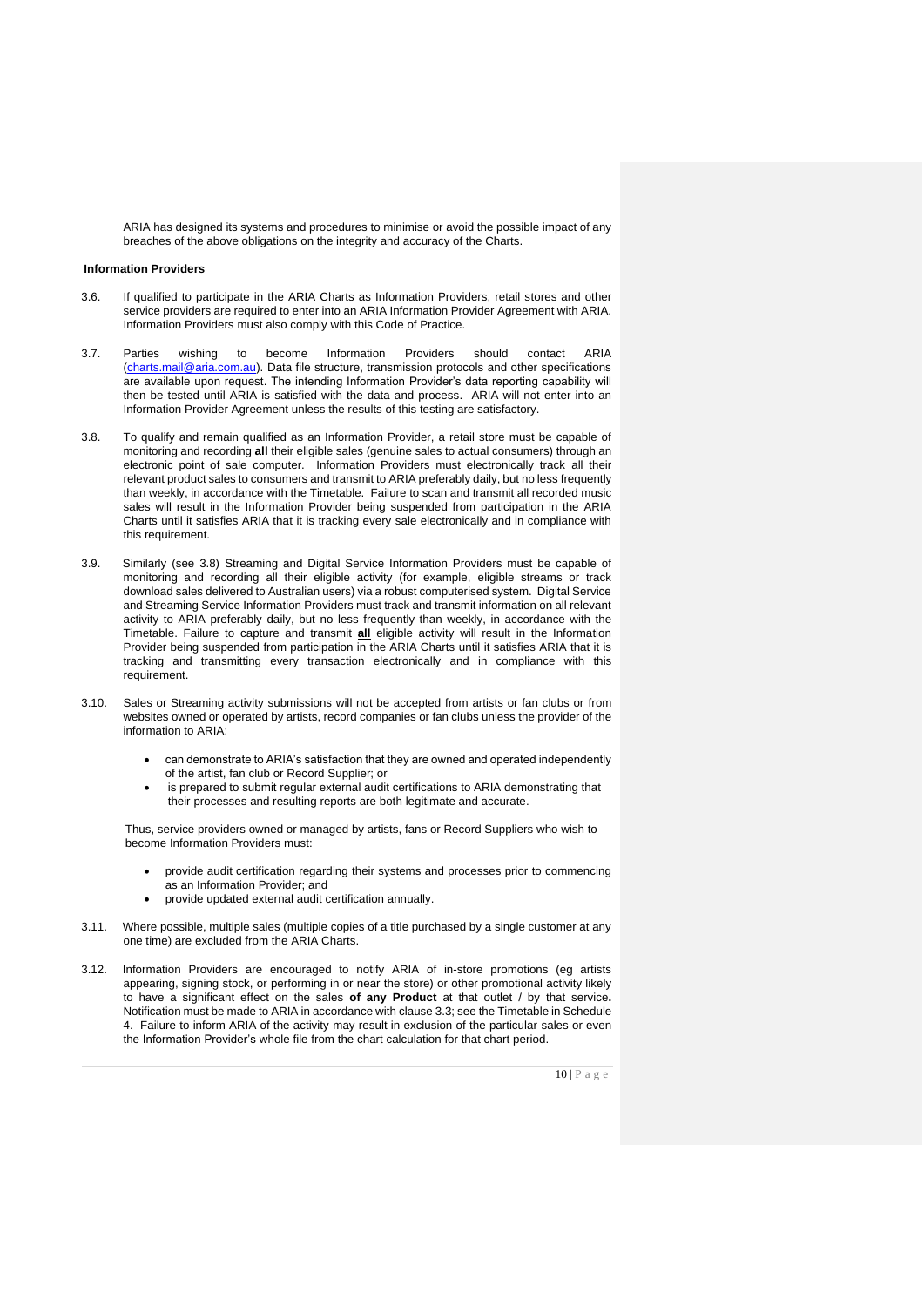- 3.13. Sales and / or stream counts cannot be carried over from the week in which they are made into a subsequent week or any other reporting period. Any breach of this rule will result in the exclusion of all data from that Information Provider for that week. A common Chart week applies to all ARIA Charts. At present the Chart week runs from commencement of trading Friday through to the cessation of trading the following Thursday, but this is subject to change at the discretion of ARIA.
- 3.14. If an Information Provider fails to transmit data for a period of 10 consecutive weeks or more, it will be deemed to be inactive, and may have its Information Provider Agreement suspended or terminated at ARIA's discretion. Such termination will result in loss of rights (eg access to the ARIA Charts and statistics on ARIA's website) and removal from the published list of Information Providers. Information Providers who are unable to submit files for any period should contact ARIA at charts.mail@aria.com.au.
- 3.15. Information Providers are to supply information about all their recorded music product sales or otherwise chart eligible activity to the ARIA Chart Department every week. Data requirements are available from ARIA upon request and Information Providers should liaise with ARIA about those requirements. Information Providers must provide data only from their Point of Sale / Service Delivery systems and ensure that the data for activity within the relevant chart period reaches ARIA in the required format by Chart calculation day – (PD-1 in the Timetable in Schedule 4).
- 3.16. ARIA has an ARIA Information Provider Agreement with each Information Provider. This Agreement sets out the obligations of ARIA and the Information Provider. Information Providers have a duty in relation to any information given to ARIA in connection with the ARIA Charts or otherwise relevant to the operation of the ARIA Charts, to:
	- a) comply with this Code of Practice, including the Data Rules;
	- b) act honestly and lawfully;
	- c) avoid any conduct that is likely to be misleading or deceptive;
	- d) exercise reasonable care to make any information supplied accurate;
	- e) co-operate with ARIA by promptly answering requests for further relevant information by ARIA, including requests made for the purpose of auditing compliance with the Code of Practice; and
	- f) avoid attempting to seek any Collateral Advantage from the fact of participation in the ARIA Charts as an Information Provider.

ARIA has designed its systems and procedures to minimise or avoid the possible impact of any breaches of the above obligations on the integrity and accuracy of the Charts. This is formalised in an agreement that Information providers are expected/encouraged to enter into with ARIA. This agreement protects the rights of both ARIA and the Information Provider.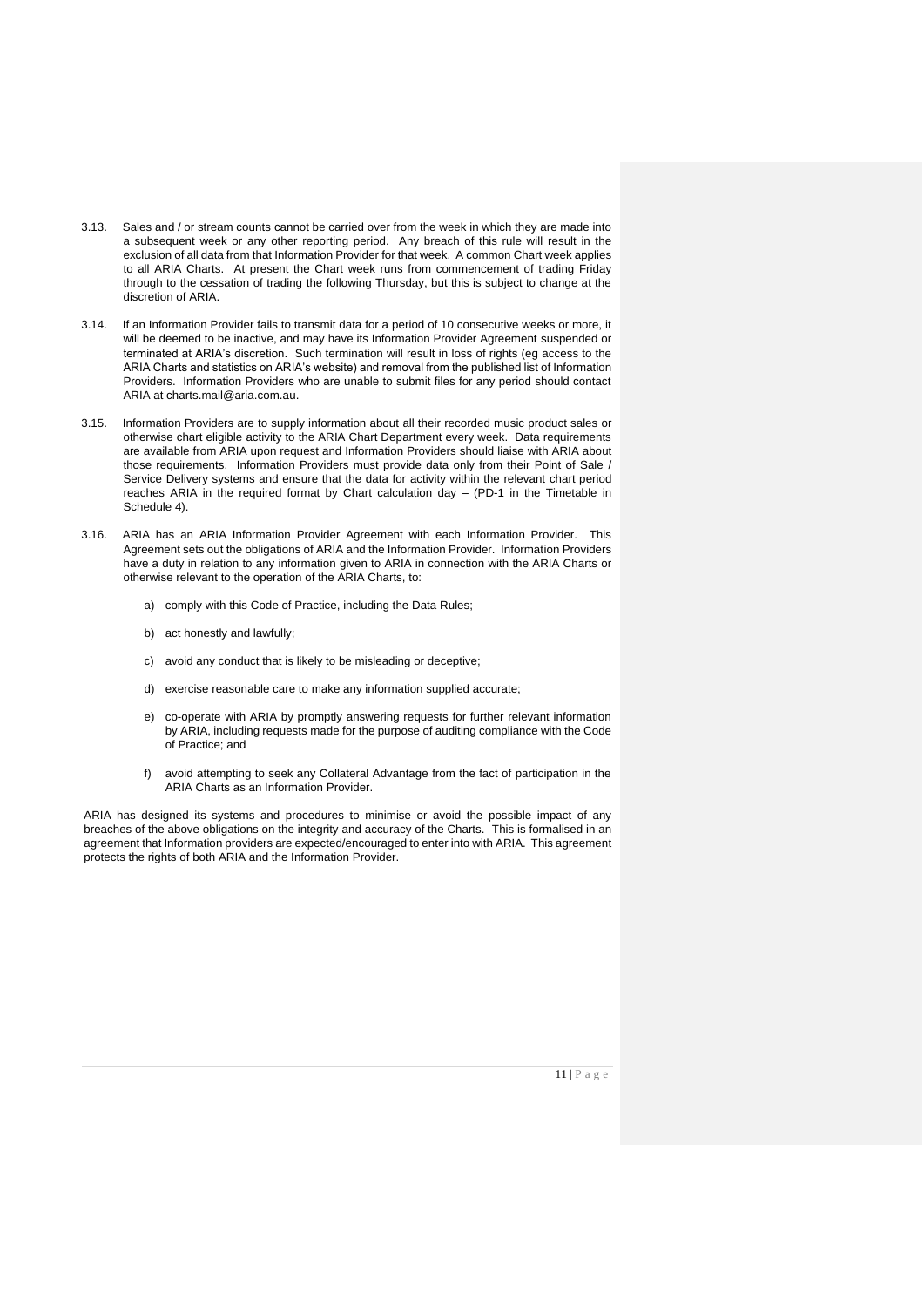# **ARIA**

3.17. ARIA is responsible for:

- 1. collating information from Record Suppliers about Titles to be considered for Chart survey;
- 2. collecting retail sale or streaming count information from Information Providers;
- 3. processing, analysing and weighting the information collected for the purpose of preparing the ARIA Charts;
- 4. publishing the ARIA Charts and associated statistics;
- 5. administering the Eligibility Rules and the Data Rules; and
- 6. managing any third-party assistance with the collection, processing or weighting of data.
- 3.18. After receiving a Chart Survey Request from a Record Supplier in the form prescribed in Schedule 3, ARIA will process the request and confirm to the Record Supplier that the Titles will be surveyed as requested and will do so in accordance with the Timetable (see Schedule 4).
- 3.19. ARIA undertakes to provide all Record Suppliers that have active survey titles with weekly emailed confirmation of:
	- a) All new entries added to survey in the current week, and
	- b) A detailed list of ALL titles belonging to that supplier on all ARIA chart surveys.

These Survey Reports show the Record Supplier all the identifiers in the ARIA database that are linked to each surveyed title.

Record Suppliers are encouraged to carefully and diligently monitor these documents to ensure that all required Titles and product identifiers are correctly listed in the ARIA database and on the appropriate survey.

- 3.20. ARIA will assist Record Suppliers to check information about a Title included or to be included in a Chart survey upon receiving a reasonable request for access to relevant information held by ARIA and which is not subject to any conflicting confidentiality obligation.
- 3.21. ARIA may request the assistance of any Record Supplier or Information Provider in checking or confirming any information held by them and which is relevant to the accuracy or integrity of the ARIA Charts. Failure to provide such assistance may result in the exclusion of the relevant Product or Title from a chart or charts.
- 3.22. ARIA will republish an ARIA Chart if or when necessary to correct any significant error made by ARIA. ARIA may also republish an ARIA Chart if or when necessary or desirable if it becomes aware of a significant error made by another party to the detriment of a 3<sup>rd</sup> party. Record Suppliers and Information Providers are asked to draw ARIA's attention to any error or suspected error in a Chart by no later than midday of the day following publication wherever possible. ARIA will not republish due to a failure by a Record Supplier to submit, in accordance with the Timetable, either:
	- a) release information, or
	- b) survey requests.

ARIA is not obliged to recalculate or republish if (i) the error is not brought to its attention by midday of the day following publication, or (ii) the error was not made by ARIA.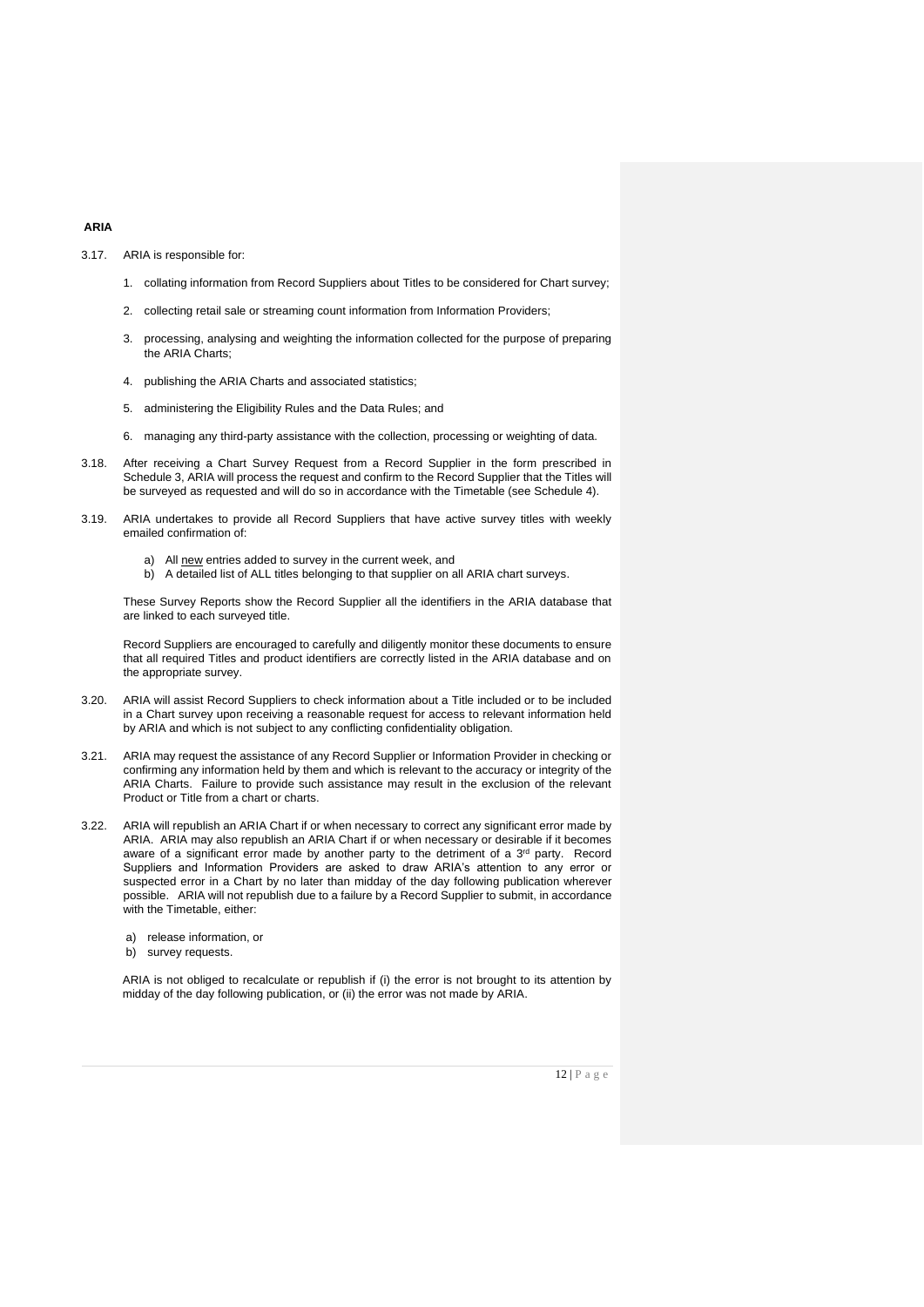# **Timetable**

3.23. Charts will be produced in accordance with the Timetable for the Chart Cycle set out in Schedule 4.

#### **Rulings on Data Rules**

3.24. In the event of doubt regarding the interpretation or application of any Data Rule, a Record Supplier or Information Provider may make a written request for a ruling by the ARIA Chart Department. The ARIA Chart Department will make a ruling and communicate the decision to the applicant. If the applicant is dissatisfied with the ruling, the provisions under Section 4 of this Code will apply.

#### **Confidentiality**

- 3.25. All information supplied by Record Suppliers to ARIA is strictly confidential (unless it is in the public domain) and will not be disclosed or used in any way except to the extent necessary for ARIA to prepare and publish the ARIA Charts or as may be required by law.
- 3.26. Information supplied by Information Providers to ARIA is the subject of confidentiality obligations under the ARIA Information Provider Agreement between ARIA and each Information Provider.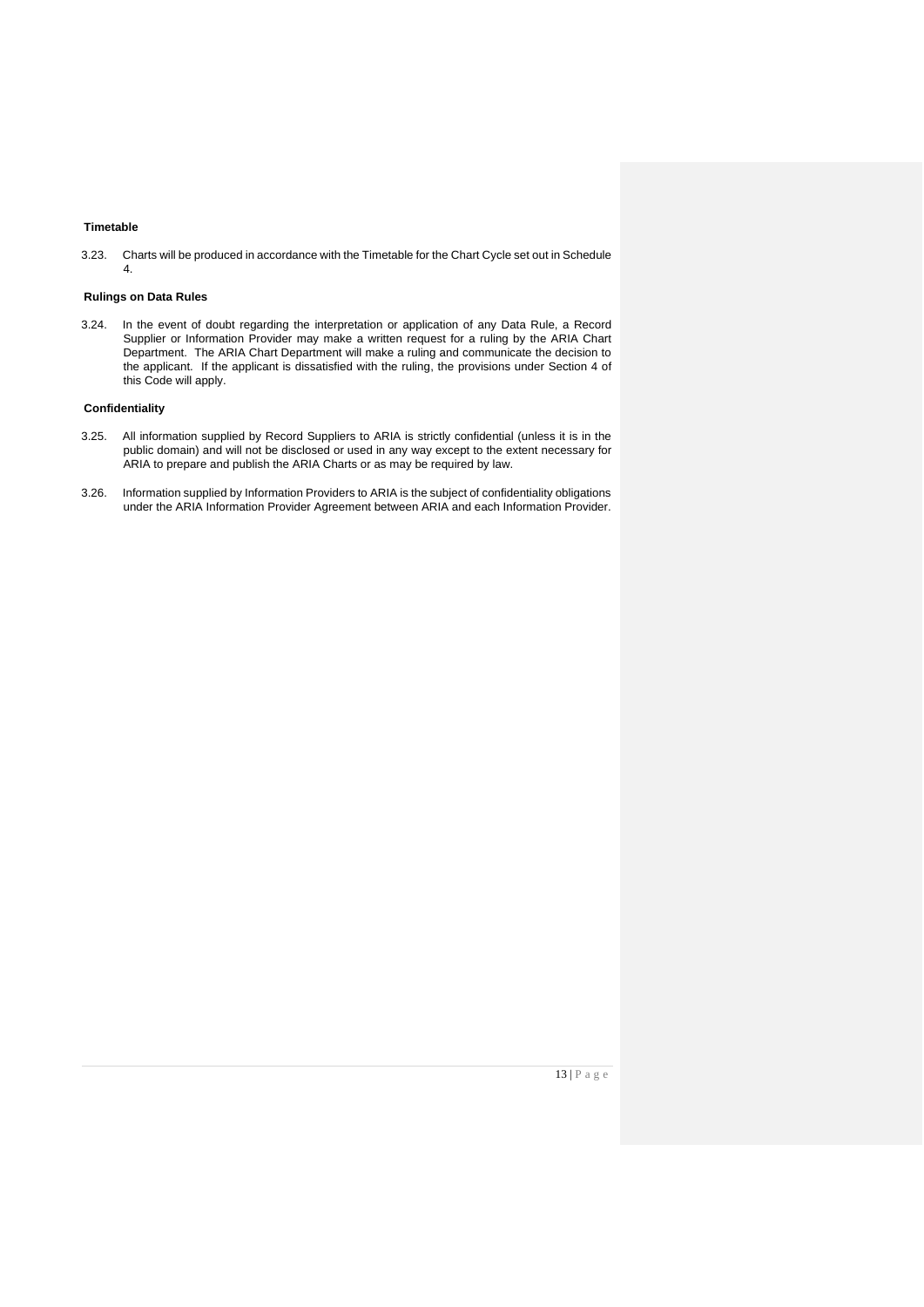#### **4. REVIEW OF ARIA CHART DEPARTMENT DECISIONS AND DISPUTE RESOLUTION PROCEDURE**

- 4.1. The ARIA Chart & Marketing Committee is responsible for considering appropriate changes to this Code of Practice, adjudicating on disputes and overseeing the proper operation of the ARIA Charts. The members of the Committee are appointed by the ARIA Board.
- 4.2. A dispute between a Record Supplier and the ARIA Chart Department concerning the interpretation or application of the Eligibility Rules or Data Rules will be referred to the ARIA Chart & Marketing Committee for resolution as soon as reasonably possible. An ARIA executive (other than a member of the ARIA Chart Department) will act as facilitator.
- 4.3. If the person seeking resolution of the dispute is from an ARIA member company, no person employed by that company may participate in the consideration or resolution of the dispute beyond stating the position of that Company in the dispute.
- 4.4. Information about the dispute will be circulated to all members of the Chart & Marketing Committee, and a copy will be provided to the applicant. This information will include the nature of the dispute, the Chart Department's position, a statement of position by the person seeking resolution of the dispute, and a recommendation by the facilitator.
- 4.5. Upon request, the Record Supplier will supply sufficient examples of the Title or Product in question for review by each member of the Chart & Marketing Committee. Where the Product is yet to be produced, sufficient examples of a mock-up of the proposed Product should be supplied. If at all possible, the facilitator will provide each Committee member (including any member of the Committee who is ineligible to vote) with a document setting out the key questions in a form that requires a "Yes" or "No" answer.
- 4.6. Members of the Committee will have a maximum of 48 hours to communicate their decision to the facilitator, but may be required to respond more urgently if circumstances dictate. In such cases the facilitator will advise the timeframe when circulating the relevant document (see Section 4.5).
- 4.7. The Committee will decide how the dispute is to be resolved. The quorum will be set at a level of at least two Committee members. Committee members are encouraged to appoint 'alternates', who are empowered to respond in the absence of their Committee member. Committee members must advise ARIA of such appointments, and any variations to same. If ARIA cannot contact the Committee members they will then approach the alternate. Decision is by a majority, and a failure to respond within the specified timeframe will indicate acceptance of the recommendation. In the event of a tied decision, the decision will be made by the Chairperson. If the Chairperson is disqualified from participation, the deputy Chairperson will make the decision. The Committee's decision will be final.
- 4.8. Disputes, and any decisions made by the ARIA Chart & Marketing Committee in relation to a dispute, are strictly confidential unless and until disclosure is authorised by ARIA.

14 | P a g e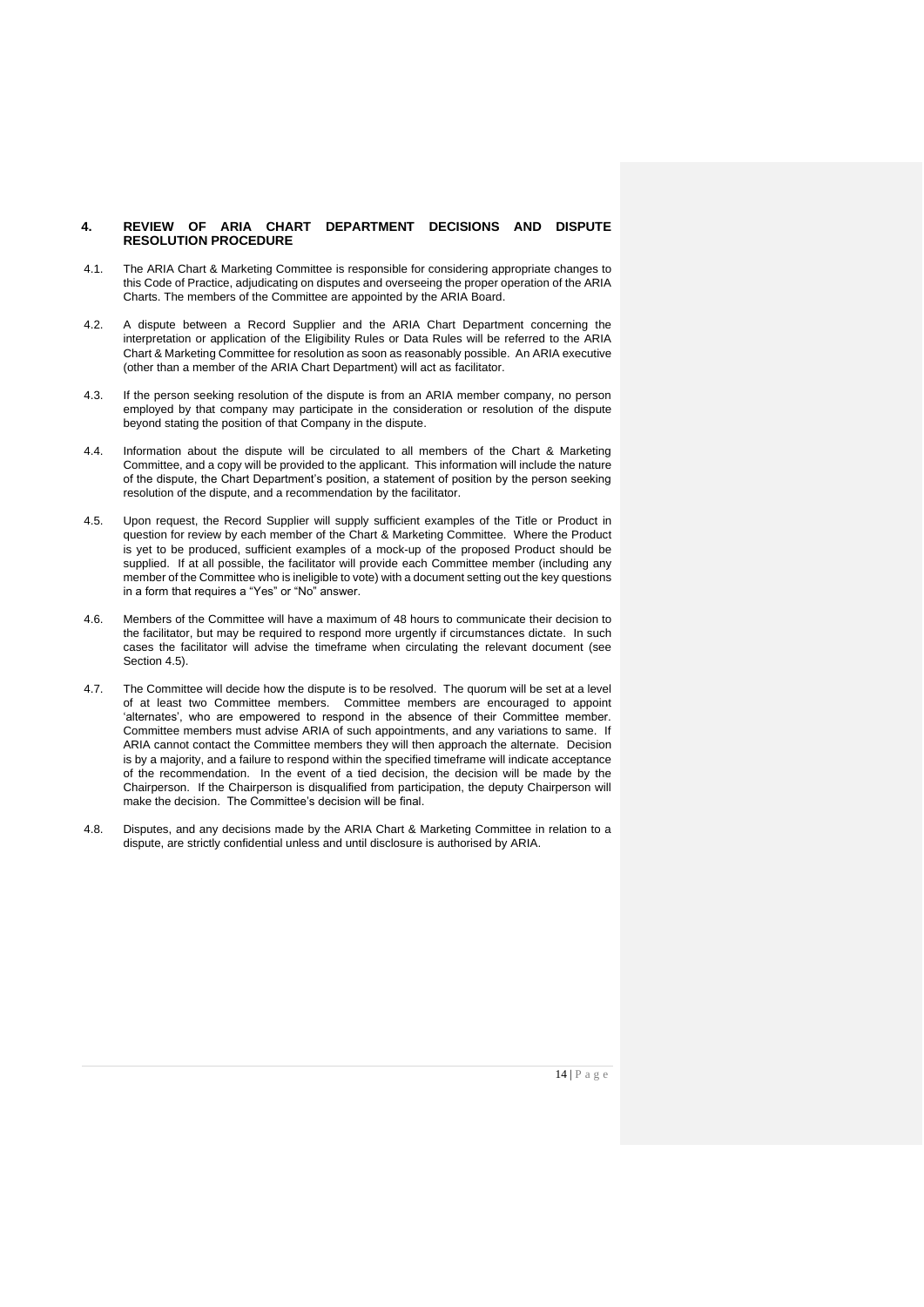#### **5. BREACHES OF ARIA CODE OF PRACTICE**

- 5.1. Any suspected breach of the ARIA Code of Practice may be referred to ARIA for inquiry and determination.
- 5.2. ARIA will decide the nature and extent of any inquiry into the suspected breach.
- 5.3. After inquiring into the suspected breach, ARIA will determine, on the balance of probability, whether the suspected breach or any other breach of the Code of Practice has occurred. When it is considered that a breach has occurred, the matter will be referred to ARIA's Chart & Marketing Committee.
- 5.4. If the Chart & Marketing Committee determines that a breach of the Code of Practice has occurred, the Committee will consider and determine whether or not any remedy is, in its opinion, necessary to guard against repetition of the breach and/or to safeguard the reputation or integrity of the ARIA Charts. The Committee may take the following action:
	- a) issue a request requiring the party in breach to report in detail what particular corrective action it proposes to take to guard against repetition of the breach and later to provide a report detailing, to the satisfaction of the Committee, that it has taken effective corrective action to guard against repetition of the breach;
	- b) in the case of a Record Supplier, suspend any Chart Survey Requests by that Record Supplier and remove the offending Chart Survey Requests unless and until the Record Supplier provides a report detailing to the satisfaction of the Committee that it has taken effective corrective action to guard against repetition of the breach;
	- c) in the case of an Information Provider, suspend the inclusion of any data submission from that Information Provider unless and until that Information Provider provides a report detailing to the satisfaction of the Committee that it has taken effective corrective action to guard against repetition of the breach. Note that whilst under suspension, complimentary access to the ARIA Chart Report and ARIA Chart statistics (see 1.16) will be withdrawn; or
	- d) in the case of serious breaches or repeated breaches, exclude participation in the ARIA Charts until such time that it is shown upon application that the applicant is fit and proper to participate in the ARIA Charts.

#### **6. REVIEW AND AMENDMENT OF ARIA CODE OF PRACTICE**

6.1. This Code of Practice will be reviewed by ARIA from time to time and amended at ARIA's sole discretion. Comments and suggestions for the progressive improvement of this Code of Practice are welcome. Amendments will take effect from the date of first publication on ARIA's website.

### **7. ARIA CONTACT DETAILS**

7.1. *ARIA Membership Enquiries:*

Phone  $(612)$  8569 1144<br>Email aria.mail@aria.com [aria.mail@aria.com.au](mailto:aria.mail@aria.com.au)

7.2. *ARIA Chart Department:*

Phone (612) 8569 1155 Email [charts.mail@aria.com.au](mailto:charts.mail@aria.com.au)

7.3. *Release and survey requests:*

Phone (612) 8569 1155 Email [survey@aria.com.au](mailto:survey@aria.com.au)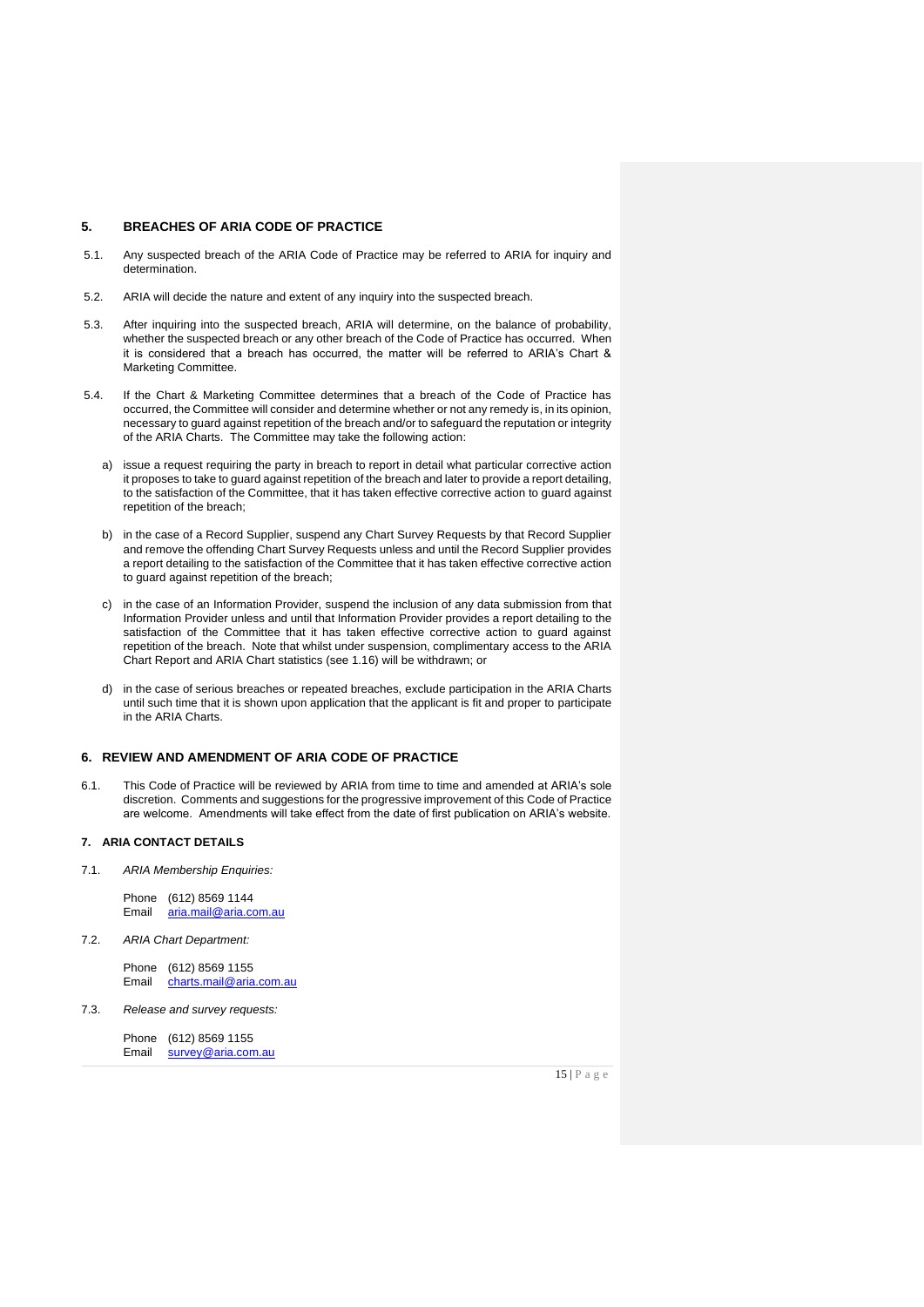#### **SCHEDULE 1**

### **DEFINITIONS**

**Album** means a Title in any format (eg physical, digital, streamed or any combination thereof) which does not qualify as a Single and which satisfies the following criteria:

- a recording performed by a single (or common) artist, act or orchestra (including "Best Of" compilations of material by the same artist); or
- an original movie soundtrack or cast recording where at least 80% of the tracks were included in that program or film; or
- a concept album featuring at least 80% of new recordings where the songs have been specifically recorded for the project (whether or not the recording is by various artists).

Variants of an album are eligible for aggregation provided:

- that one variant is identified as the benchmark product (Standard Album); and
- that at least 90% of the tracks from the Standard Album are included in each variant
- but EXCLUDES product packages comprised of two or more Titles of the same type (two Albums or two DVDs etc) separately available. Such packages may be eligible to chart as a separate Title (providing they meet other relevant eligibility criteria) and, as such, will generate their own chart history – see **Eligible Packaged Products**.
- A deluxe variant of a standard release will be eligible for aggregation with that standard release if the additional material is not also eligible to chart on the same chart. Copies of the bonus product sold independently of the deluxe release will remain eligible to chart as a separate title on its own chart.

There is no limit on the number of eligible album variants which may be aggregated for chart calculation purposes.

From mid 2019 a modification was introduced to limit the potential multiple counting of Track streams in the SEA calculations to the original and most recent albums on which a track appears. This applies to all album chart calculations in which streaming is included. Information on which tracks will contribute to the chart result of a release is conveyed to Record Companies in the Survey Reports which are provided to them each week.

**Audiovisual** means a Title or Product that contains both audio (music) and visual (video) components. For example, Music DVDs or Digital music video clips.

**Chain Store** means a specialist recorded music retailer with five or more outlets in Australia.

**Chart Cycle** means the cycle for preparing and publishing each weekly ARIA Chart.

**Chart Survey Request** means a request by a Record Supplier for a Title to be the subject of an ARIA Chart survey. A pro forma document to facilitate such requests can be found in Schedule 3.

**Collateral Advantage** means any advantage or potential personal gain but does not include the industry-wide advantages that flow to participants in the music industry from the ARIA Charts.

**Compilation Album** means an album containing recordings by different artists and includes DJ mixes / sequences. From mid 2019, any album marked in the ARIA system as a Compilation will not have any streaming activity contribute to its chart results, including in genre charts.

16 | P a g e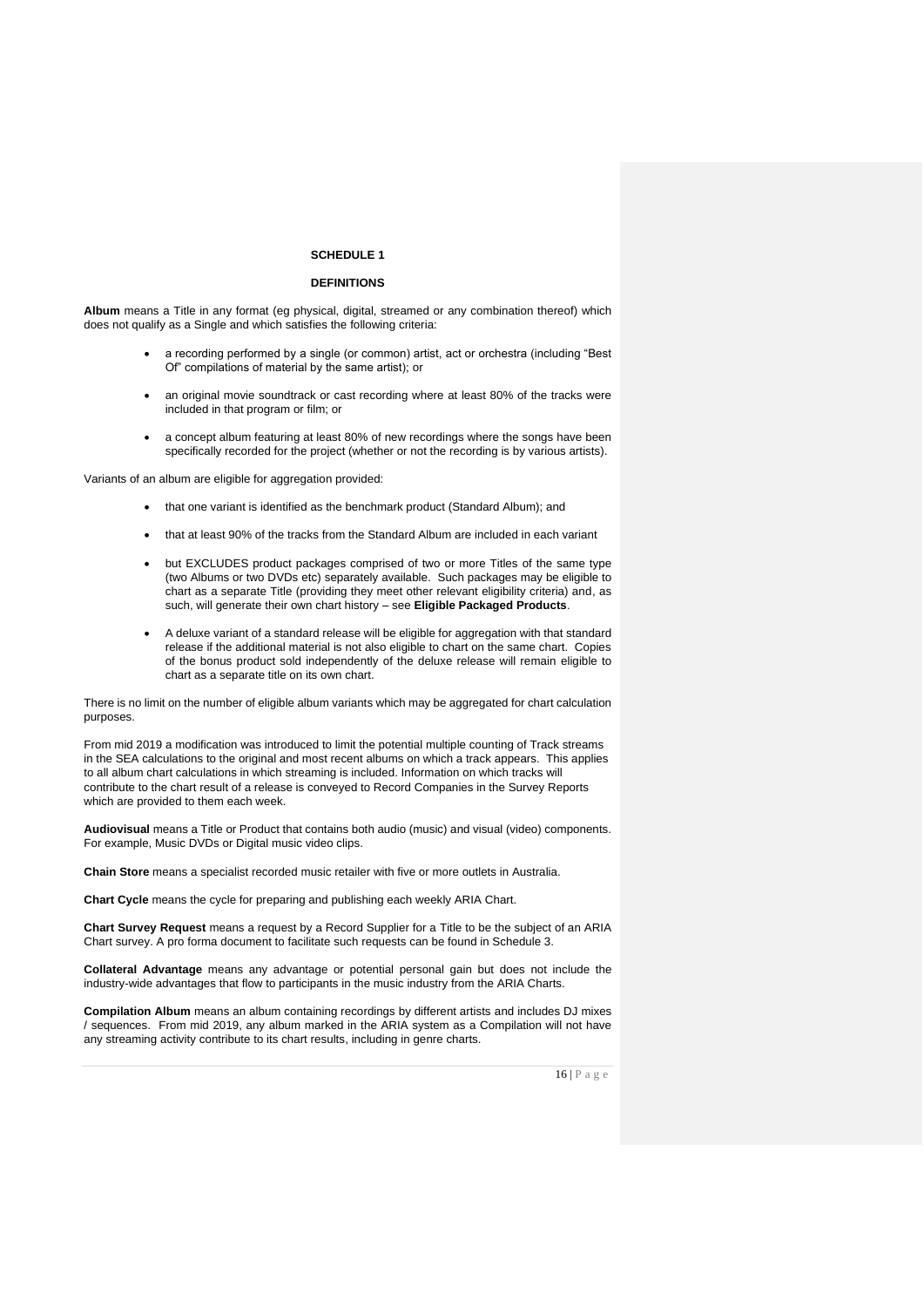**Data Rule** means a rule set out in Section 2 of this Code of Practice.

**Department Store** means a retail store in Australia with a broad product range that includes recorded music.

**Digital Service Provider (DSP)** means any retailer of digital music within Australia.

**Eligibility Rule** means a rule set out in Section 2 of this Code of Practice.

**Eligible Packaged Product** means Products offered or packaged together if the combined package has a unique catalogue number and is packaged so that the component Products are unable to be sold separately, but does not include a combination of:

- a) two or more Singles, or
- b) one or more Singles and one or more other Products.

**Enhanced Value** means any retail sale, if that sale is accompanied by (or creates an entitlement to) a promotional offer or other consumer focused incentive, but does not include:

- multimedia enhancements (eg games, screensavers) or video material if that material relates to the artist or the music contained on the same physical item;
- badges, buttons, sew-on patches, posters, postcards or unstapled printed material;
- a competition approved under relevant state legislation if the chance of winning is very low; or
- any promotional offer of only nominal value.

Any other bundles containing added "merch" items are eligible, provided both elements (music and merch) are available separately, and the combined bundle is sold at a premium to the price of any of its individual elements. Note (a) that, in the case of pre-orders only, the additional merchandise need not be separately available, but the bundled offering must be offered alongside the music only product, with the merch product bundle attracting a higher retail price, and (b) the specific conditions applying to Ticket Offers.

**Genre Chart** means any Chart designed to encompass a particular musical style. The current ARIA genre charts are:

- *Core Classical Chart (Albums)*
- *Country Chart (Albums)*
- *Crossover / Classical Chart (Albums)*
- *Dance Charts (Singles and Albums)*
- *Hip Hop / R&B Charts (Singles and Albums)*
- *Jazz and Blues Chart (Albums)*

**Independent Store** means a specialist recorded music retailer with less than five outlets in Australia.

**Information Provider** means any recorded music retailer in Australia that is a Chain Store, a Department Store, an Independent Store, an Online Music Store, a Venue-Based Retailer, a Digital Service Provider, a Streaming Service Provider or a Specialist Supplier and has an agreement with ARIA to provide sales data for the ARIA charts.

**ISRC** means International Standard Recording Code, which is the unique identifier for each track. For information on obtaining ISRCs for your tracks, see: http://www.aria.com.au/pages/isrc.htm or contact [isrc@aria.com.au.](mailto:isrc@aria.com.au) Note: different versions of tracks (eg mixes) should have different ISRCs, however one version of a track should never have multiple ISRCs.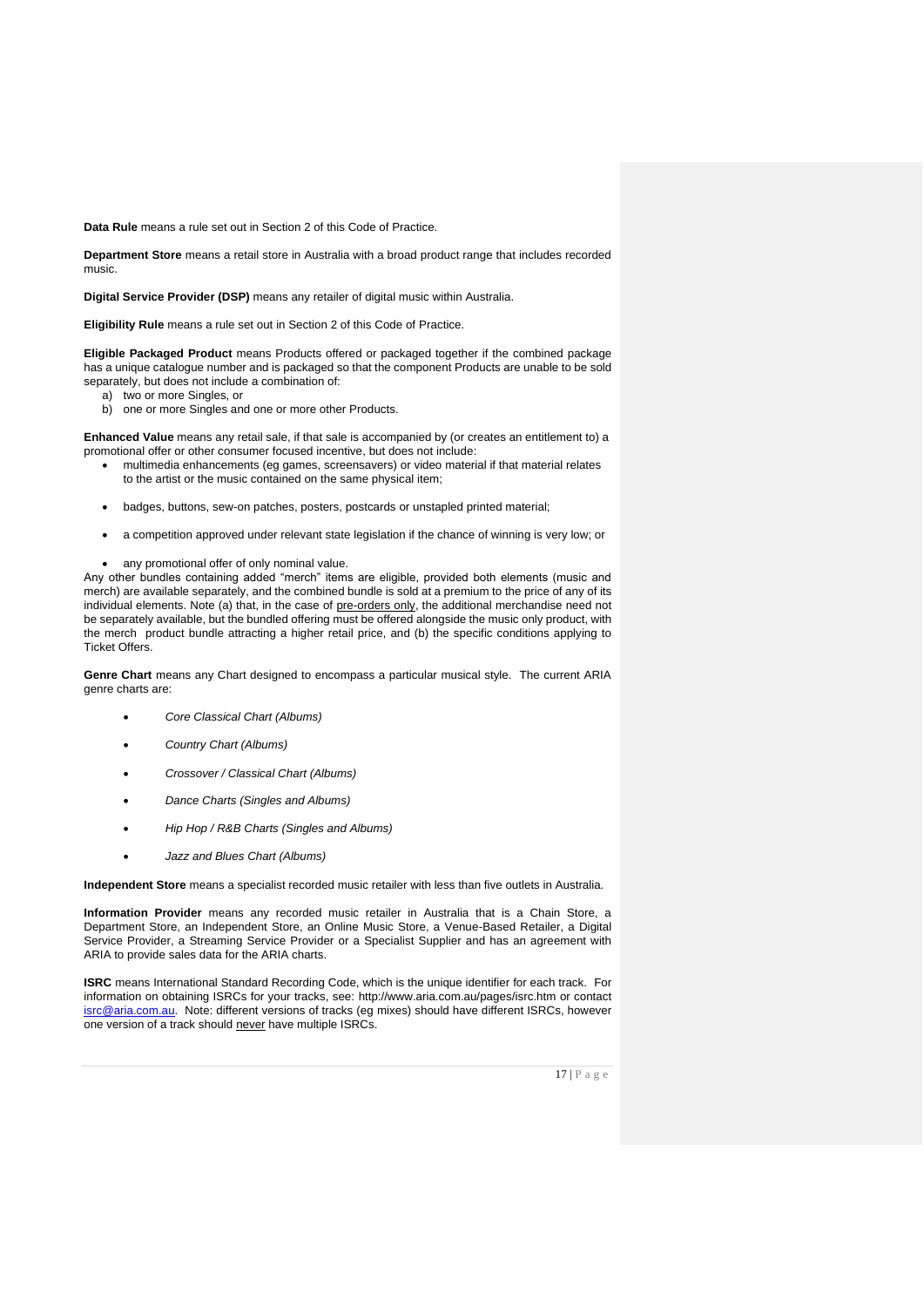**Multiple Purchase** means the purchase of more than one unit of the same Title by a single purchaser at any one time.

**Music DVD** means a product in which the audiovisual content must be directly related to music and musical artists.

**Online Music Store** means a retailer in Australia that offers physical recorded music products (ie not digital downloads) for sale by means of an Internet-based ordering system.

**Other Store type** means a specialist physical retailer that does not qualify for any of the other physical retailer categories (such as Chain or Independent etc).

**Product** refers to an individual release (ie package available for sale as a single unit, which may include multiple components) relating to a Title, defining the medium (eg. CD, DVD, Vinyl etc) and any relevant identifiers for that release.

**Qualifying Digital Sale** means a retail sale:

- of a permanent copy of a digital Product eligible for inclusion in the Chart and sold by a Digital Service Provider where the start and finish of the transaction occurs within Australia;
- that is auditable by an independent provider of auditing services and in relation to which a GST invoice is issued in the Digital Provider's point-of-sale system; and
- in respect of which the relevant track is identified in reports to ARIA by a unique ISRC together with the artist name and track title,

but specifically excludes:

- giveaways or promotional copies provided free of charge;
- any tracks bundled with other recordings, video clips and/or ringtones;
- non-permanent copies of tracks (eg time limited downloads);
- an Enhanced Value sale, or
- multiple sales of the same Product to the same customer. The file specification for Digital Service Providers requires the provision of information on the quantity of Qualifying Digital Sales sold to 'unique' customers. Chart calculations will be based on the total quantity of such unique sales for each Product.

#### **Qualifying Retail Sale** means:

Either

- a retail sale of a Product eligible for inclusion in an ARIA Chart and sold by an Information Provider where the start and finish of the transaction occurs within Australia; and
- a retail sale that is auditable by an independent provider of auditing services and in relation to which a GST invoice is issued in the Information Provider's point-of-sale system;

Or

• Titles consciously exchanged between a provider and a customer in consideration of the customer viewing advertising material which in turn pays for the purchase of the music content from the Record Supplier on behalf of the customer.

But does not include: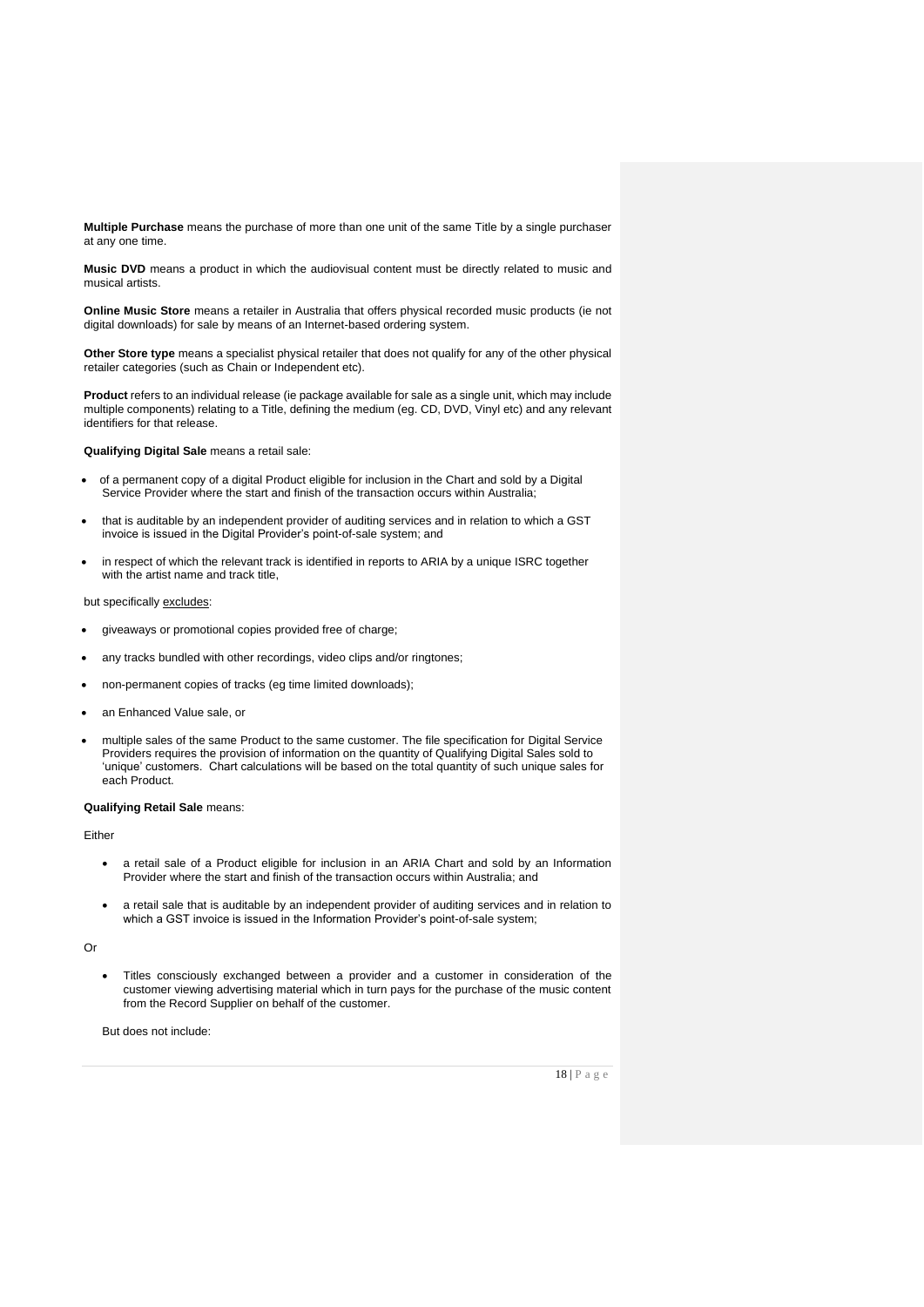- a) sales by an Information Provider at a location other than its retail stores (e.g. at shows or shopping centre appearances) **unless** the ARIA Chart Department is notified in writing five days in advance of the event and the sales at the event are recorded in the Information Provider's POS system at the time of the sale (see 3.3);
- b) sales of Products by an Information Provider to third parties on a consignment basis for resale;
- c) sales of Products by one retailer to another retailer;
- d) Multiple Purchase of a Product from an Information Provider; or
- e) an Enhanced Value sale.

**Qualifying Sales** means Qualifying Retail Sales and Qualifying Digital Sales where two conditions have been met:

> (i) the Product has been paid for, and (ii) it has been delivered to the purchaser.

For example, a pre-order is not a Qualifying Sale until the Product has been delivered.

**Qualifying Stream** means a recording (or part of a recording) delivered to a consumer in Australia by a Streaming Service Provider where the provision of that stream is of sufficient duration to require reporting and royalty payment to the rights holder of the recording, under the terms of the agreement between the rights holder and the Streaming Service Provider. Only those recordings (or part recordings) specifically requested by the consumer will be considered Qualifying Streams (ie streams of recordings 'suggested' or 'introduced' by the service will not qualify, unless the consumer specifically requests the stream of that recording). From March 2022 Official Content streams by Logged-in YouTube users will be included in the ARIA Charts,

**Record Supplier** means a supplier of recorded music products to retailers in Australia.

**Single** means a product in any format (physical or digital) which is either**:**

- a) a Product containing up to five different songs, and with a music content of not more than 25 minutes duration; or
- b) a Product containing multiple versions of not more than five songs with a combined duration of not more than 40 minutes providing that the combined duration of the longest versions of each song does not exceed 25 minutes.

For the purpose of this definition 'song' may include an instrumental only piece.

Variants of a single are eligible for aggregation provided each variant contains the lead track, providing the format / variant proposed for aggregation **does not** contain the lead track of any other chart single.

Qualifying Digital Tracks which may be aggregated for Singles chart calculation purposes are:

- the actual lead track (radio edit or album version),as a single purchase,
- both 'explicit' and 'clean' versions of the lead track (provided one of them is the nominated lead track) and album version will be eligible for aggregation, provided they are of the same duration and essentially identical to the lead or album track contained on the physical single, apart from minimal variation in lyrics,
- video clip version of the lead track, and
- any digital bundle containing the lead track, where that bundle conforms with the duration, content and other eligibility criteria for Singles under the Code. ARIA will not aggregate any bundle unless nominated by the Record Supplier via the Merged Chart Survey Form.

The aggregation of different physical and / or digital variants will be based on the identification of the lead track. Record Suppliers are to select and notify the relevant lead track for survey purposes using the appropriate Chart Survey form (see Schedule 3).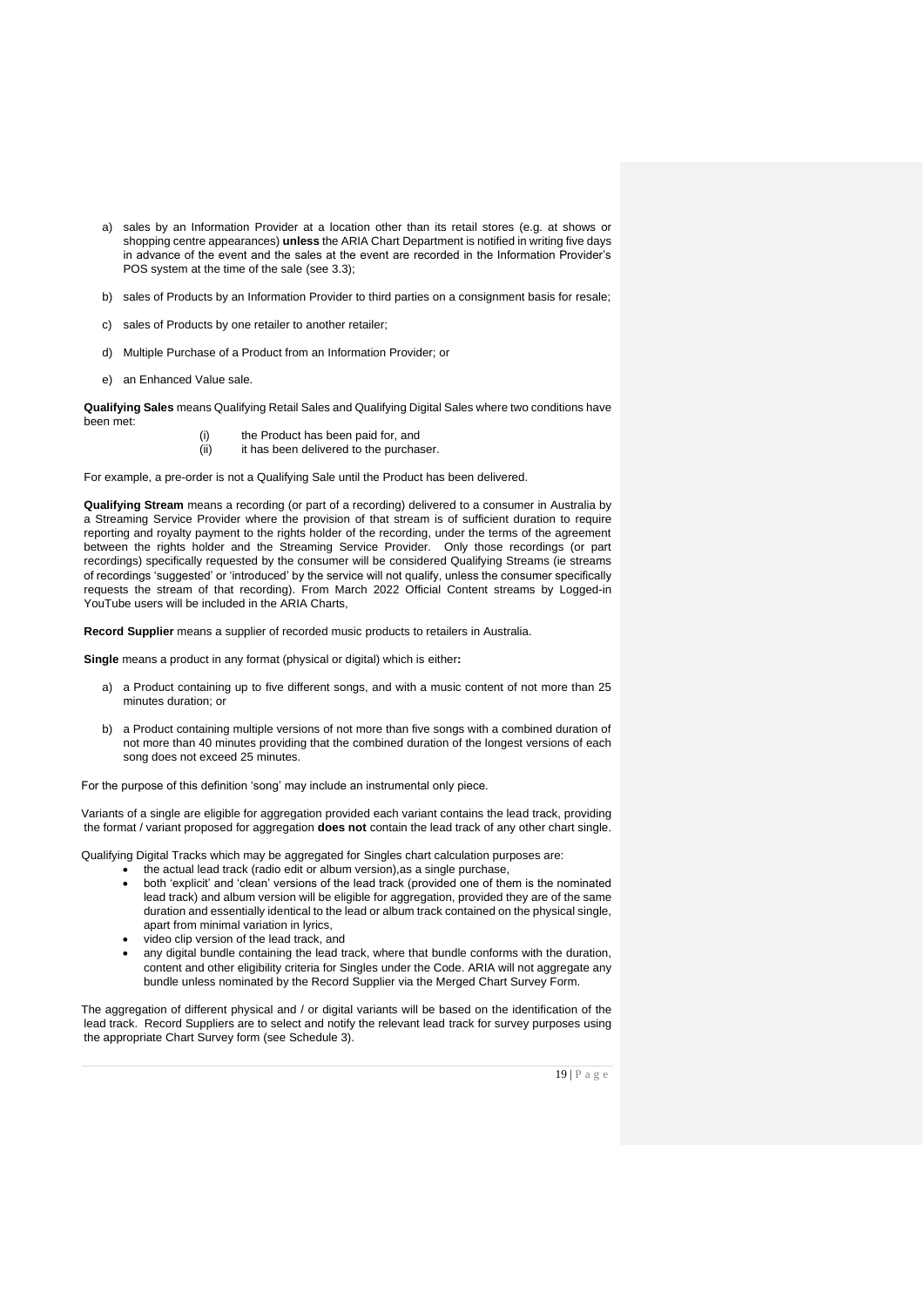**Specialist Supplier** means the supplier of a particular genre of recorded music products or some other limited category of recorded music products in Australia.

**Stream Equivalent Album (SEA)** The formula that determines which and how many streams are equivalent to one album sale. The formula is described in section 1.6 of the Album definition (in Schedule 2).

**Streaming Service Provider** means a service provider delivering a streamed music service, either by subscription or on a free of charge basis, where the user determines the track to be streamed (ie an on demand service).

**Survey Reports** are electronic documents produced weekly by ARIA and provided to survey participant Record Companies detailing all titles of that Record Company currently included in any of ARIA's chart surveys**.**

**Ticket Offers** Refers to the bundling of performance tickets with music sales. See Chart Eligibility point 2.7**.** 

**Timetable** means the timetable set out in Schedule 4 of this Code of Practice**.** 

**Title** is an aggregation of Products with either identical or sufficiently similar content (see specific Album and Single definitions) and is generally consistent across a range of Product formats.

**Venue-based Retailer** means a supplier of recorded music products at an Australian venue used for entertainment, cultural displays, commercial promotions, political meetings, or events open to the public.

20 | P a g e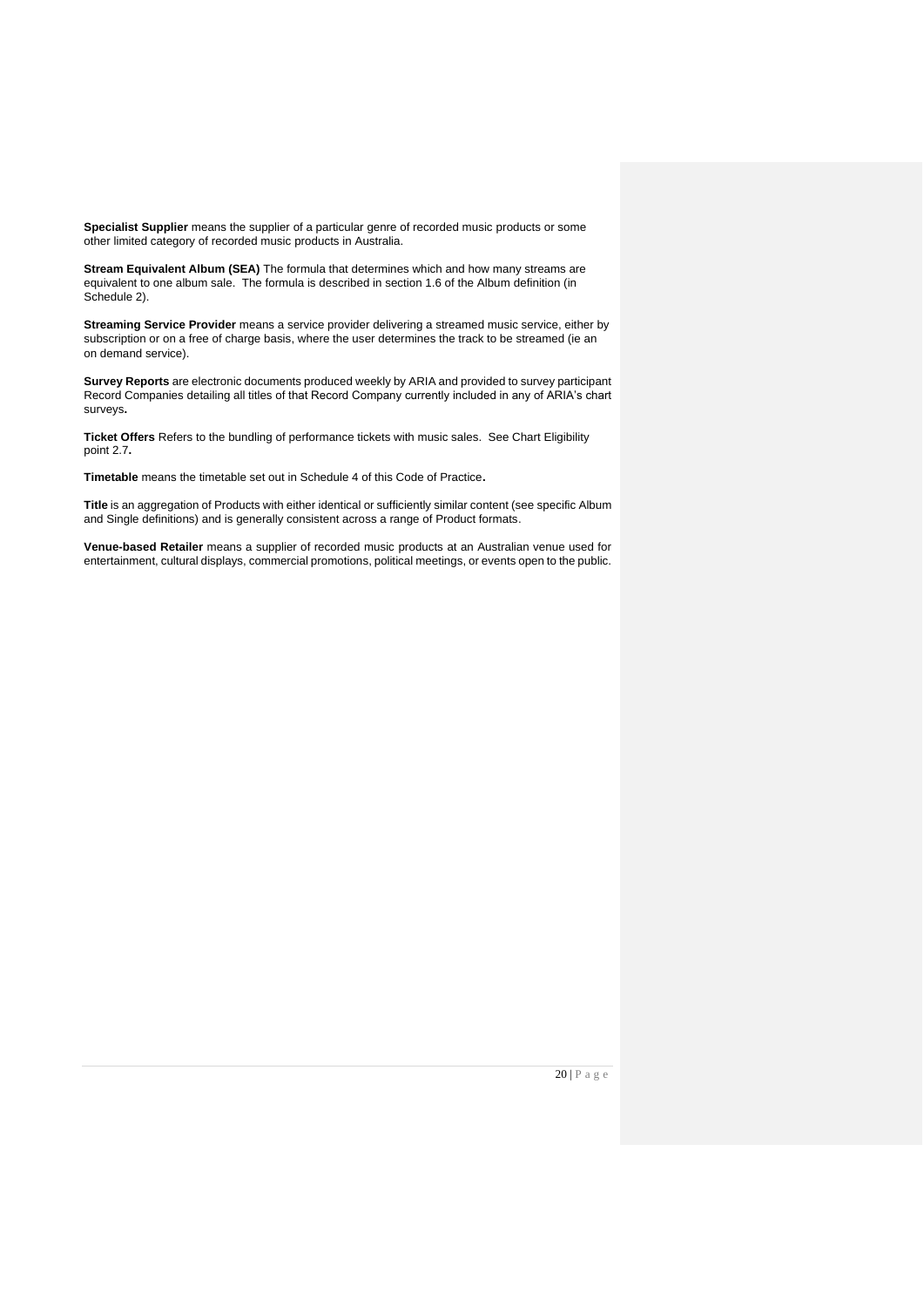#### **SCHEDULE 2**

#### **ELIGIBILITY RULES FOR PARTICULAR ARIA CHARTS**

#### **General**

- 1.1. This Schedule sets out eligibility rules for particular ARIA Charts. It should be read together with the General Eligibility Rules in Section 2 of the Code of Practice. Where any inconsistency arises between the General and these specific rules, these specific rules will apply to the extent of any inconsistency. See further the Eligibility Rules and the Data Rules in the Code of Practice and the Definitions in Schedule 1 of this Code.
- 1.2. An Eligible Packaged Product is eligible for inclusion in a chart if the Product otherwise complies with the Eligibility Rules for that Chart

#### **Albums Chart (Top 10, 50, 100, 150)**

- 1.3. Eligibility for the Albums Chart requires that the Title:
	- must be an Album (see definition in Schedule 1); and
	- must be the subject of a written survey request for this chart by a Record Supplier who supplies the Title to retail stores in Australia; and
	- must be less than two years old (from its first Australian release date) unless in a continuing Chart run or made the subject of a new written Chart Survey request in accordance with the Data and Eligibility Rules (eg a qualifying older album may be subject to an advertising campaign to coincide with a tour by the performer of the title); and
	- must not be a Compilation Album.
- 1.4. Eligibility does not require that the Title be a new release (eg the Title may be a re-release of a previous Top 100 Album).
- 1.5. A Title will no longer be eligible, and will consequently be automatically removed from survey, if after an initial survey period (currently 15 weeks) it falls below a predetermined Chart rank threshold (currently No.450) and does not recover within a reasonable period (currently 5 weeks). This threshold removal rank is changed to No.150 for albums once they become eligible for inclusion in the ARIA Catalogue Albums Chart.
- 1.6. From May 2017, to determine rankings for the ARIA Album Charts, Qualifying Streams from an album will be combined to produce a Stream Equivalent Album (SEA) value which can then be aggregated with other Qualifying Sales. The SEA score in the relevant chart period is determined as follows:

First, stream equivalent tracks will be determined by applying conversion factors for premium service and ad supported streams at rates periodically agreed by ARIA in consultation with the ARIA Finance and Chart & Marketing Committees, based on the relative average income of streams to digital track sales.

Secondly, a neutralising factor will be applied to the album's two most streamed tracks in the charting week. Points for those two tracks will be reduced to the average of the next eight titles on the album (or remainder, if the album has less than 10 tracks). This is to ensure that albums with one or two hit tracks are not over-represented in the Album Charts due to the significant streaming of just one or two tracks.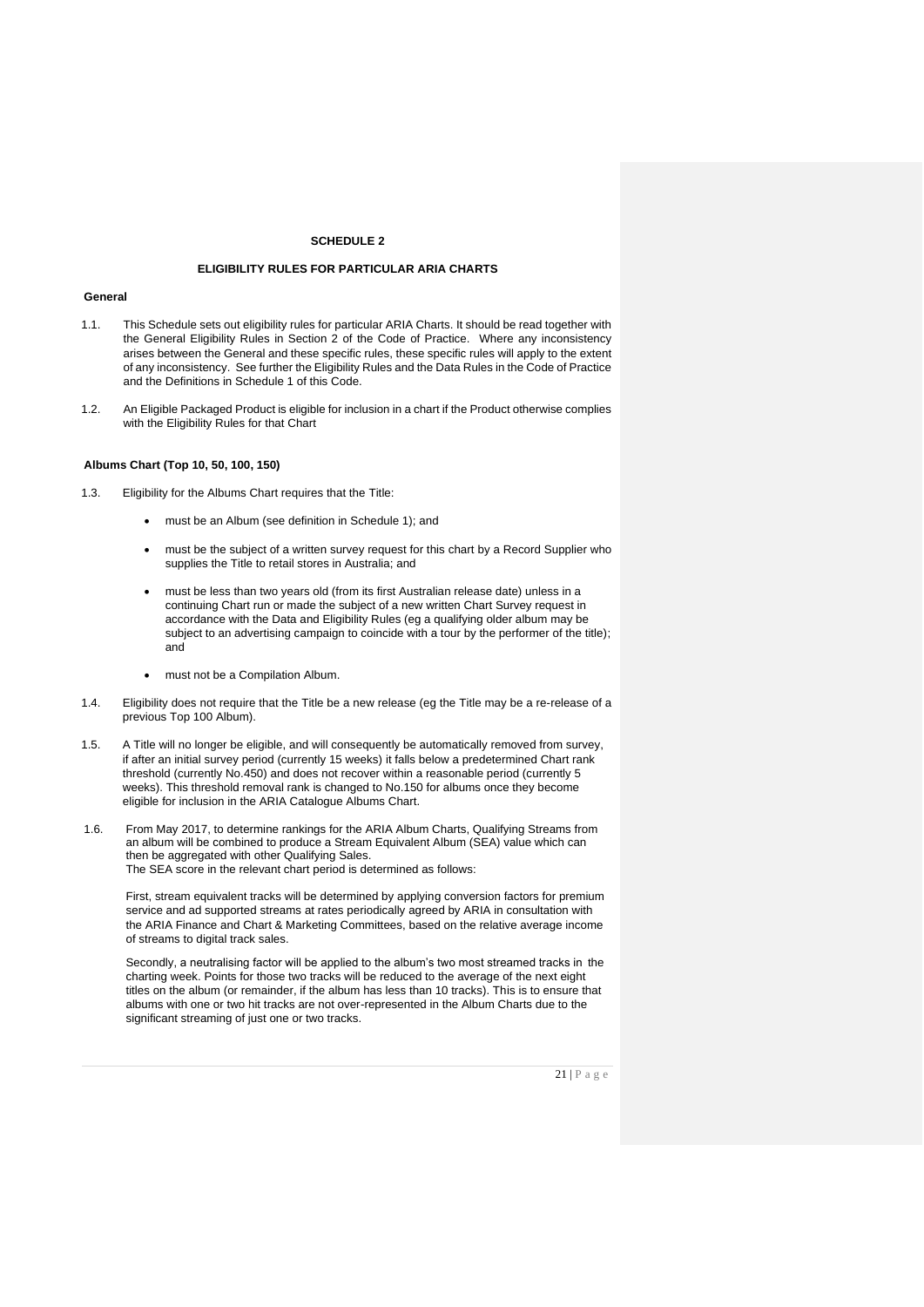Finally, the combined value of the album's top 10 tracks (using the average values only, as determined above, for each of tracks 1 and 2) is divided by a factor of 10 (this ratio is intended to estimate track / album equivalence).

Note that the accuracy of the charts rely on Record Suppliers providing ARIA with detailed information for each release. In relation to Album Charts, complete track listings and related ISRCs are essential to ensure that each product achieves its optimal chart result.

#### **Singles Chart (Top 10, 50, 100, 150)**

- 1.7. Eligibility for the Singles Chart requires that the Title:
	- must be a Single (see definition in Schedule 1); and
	- must be the subject of a written survey request for this chart by a Record Supplier who supplies the Title to retail stores in Australia; and
	- must be less than two years old (from its first Australian release date) unless in a continuing Chart run or made the subject of a new written Chart Survey request in accordance with the Data and Eligibility Rules (eg a qualifying older Title may be subject to an advertising campaign to coincide with a tour by the performer of the title), and
	- must not be a Title comprised of multiple previously released Singles packaged together.
- 1.8. A Title will no longer be eligible and will consequently be automatically removed from survey if after an initial survey period (currently 15 weeks) it falls below a predetermined Chart rank threshold (currently No.450) and does not recover within a reasonable period (currently 5 weeks).
- 1.9. Labels must supply relevant product identifiers as part of the survey request process (see Chart Survey Form attached). The following types of identifiers will be accepted:
	- ISRC (for tracks)
	- Catalogue number, APN or GRID (for bundles and/or physical product).
- 1.10. Sales of digital products reported by contributing Digital Service Providers with identifiers that accord with the survey request information submitted by Record Suppliers will be aggregated for chart calculation purposes. As a result, it is critical that identifiers communicated via the Chart Survey Form are those utilised by contributing Digital Service Providers.
- 1.11. All digital formats of a track must carry an ISRC. All digital bundles must carry a unique identifier (ie digital barcode). Sales of digital tracks without ISRC and digital bundles without barcodes will not be tracked for chart purposes.
- 1.12. Record Suppliers may amend survey information (eg designated lead track) by submitting a further survey request using the designated Chart Survey Form. Such amendments will only be reflected in charts calculated subsequent to receipt of the notice.
- 1.13. From November 2014, eligible streams as reported by ARIA's contributing Streaming Service Providers will also be aggregated into the chart calculations. Streams will be factored into the chart at a rate periodically determined by ARIA in consultation with the ARIA Finance and Chart & Marketing Committees based on the relative average income of streams to digital track sales.

#### **Compilation Albums Chart (Top 20)**

1.14. Eligibility for the Compilation Albums Chart requires that the Title: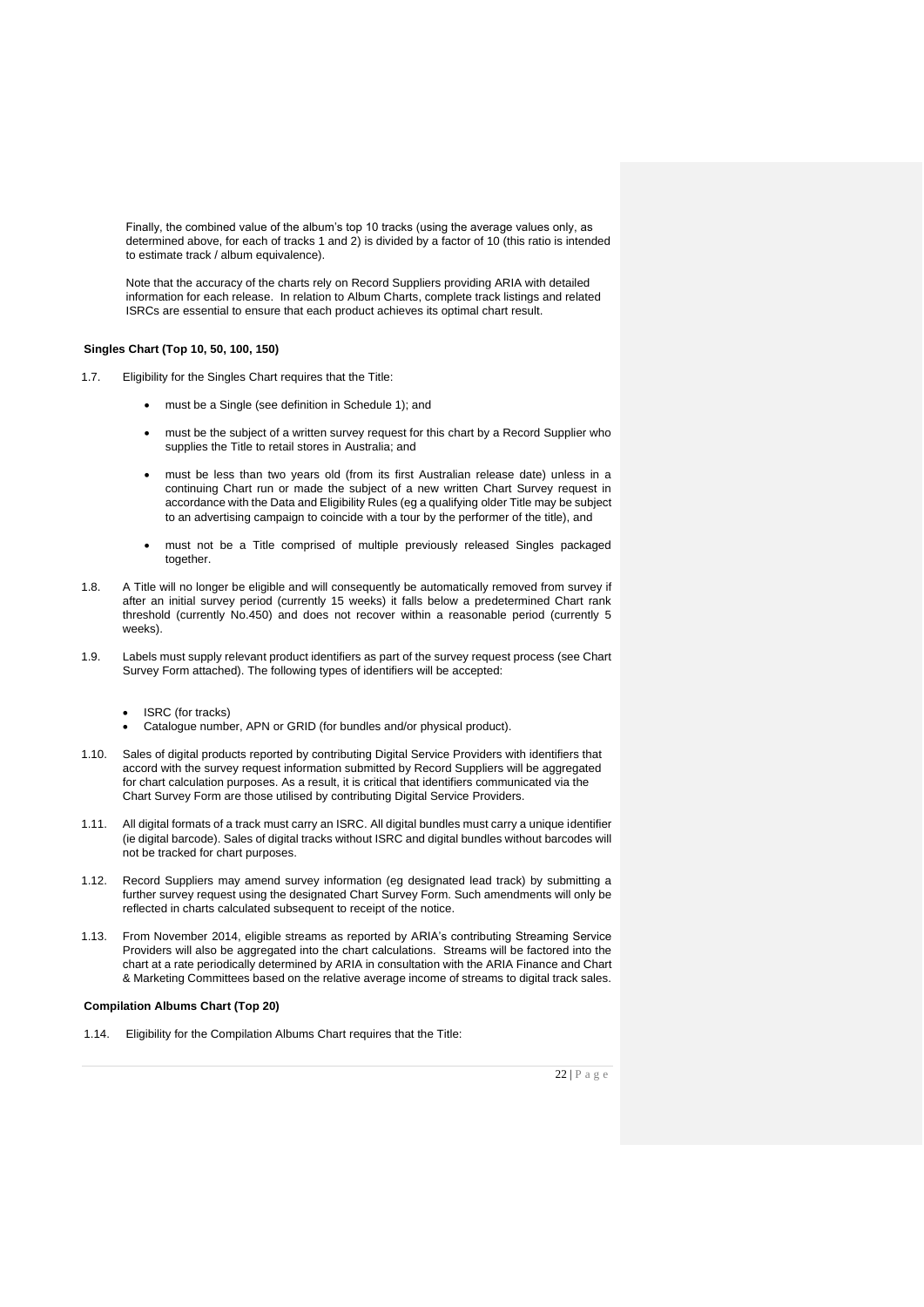- must be a Compilation Album (see definitions in Schedule 1); and
- must be the subject of a written survey request for this chart by a Record Supplier who supplies the Title to retail stores in Australia; and
- must be less than two years old (from its first Australian release date) unless in a continuing Chart run or made the subject of a new written Chart Survey request in accordance with the Data and Eligibility Rules (eg a qualifying older album may be subject to an advertising campaign to coincide with a tour by the performer of the title), and
- be ineligible for the National Albums Chart.
- 1.15. A Title will no longer be eligible and will consequently be automatically removed from survey if after an initial survey period (currently 15 weeks) it falls below a predetermined Chart rank threshold (currently No.60) and does not recover within a reasonable period (currently 5 weeks).
- 1.16. Streaming activity is not included in this chart.

#### **NSW, Vic/Tas, Qld, SA/NT, WA State Singles, Albums and Compilation Charts**

1.17. Eligibility for the NSW, Vic/Tas, Qld, SA/NT, WA State Singles, Albums and Compilation Charts is as for the corresponding Singles. Albums and Compilation Charts, except they are restricted to sales by Information Providers made to purchasers in the specific state or territory, subject to 1.11.

The territorial boundaries for these Charts do not necessarily coincide with strict State geographical boundaries but are adjusted to reflect the boundaries adopted by a majority of the record companies for distribution purposes (eg the Northern region of NSW is generally serviced from QLD and hence sales in that Region are included in the QLD Chart).

#### **Audiovisual (formerly 'Music DVD') Chart (Top 40)**

- 1.18. Eligibility for the Audiovisual Chart requires that the Title:
	- must be a Music Audiovisual Title; and
	- must be less than two years old (from its first Australian release date) unless in a continuing Chart run or made the subject of a new written Chart Survey request in accordance with the Data and Eligibility Rules (eg a qualifying older Title may be subject to an advertising campaign to coincide with a tour by the performer of the title), and
	- must be the subject of a written survey request for this chart by a Record Supplier who supplies the Title to retail outlets in Australia.
- 1.19. Eligibility does not require that the Product be solely an audiovisual package. In the case of a combined audio / audiovisual package, where the audiovisual content is in the 40-60% range by duration, the Record Supplier must nominate whether it is to be surveyed either as an Album or Audiovisual Title (mutually exclusive charts) in the written request for Chart survey. Where the product exceeds 60% of either audio or audiovisual content, such discretion shall not apply.
- 1.20. A Title will no longer be eligible and will consequently be automatically removed from this chart survey if, after an initial survey period (currently 15 weeks), it falls below a predetermined Chart rank threshold (currently No.120) and does not recover within a reasonable period (currently 5 weeks).

#### **Australian Artist Singles and Albums Charts (Top 20)**

1.21. Eligibility for the Australian Artist Singles and Albums Charts is as for the Singles and Albums Charts except that the primary artists of the Title must be from Australia. Where the primary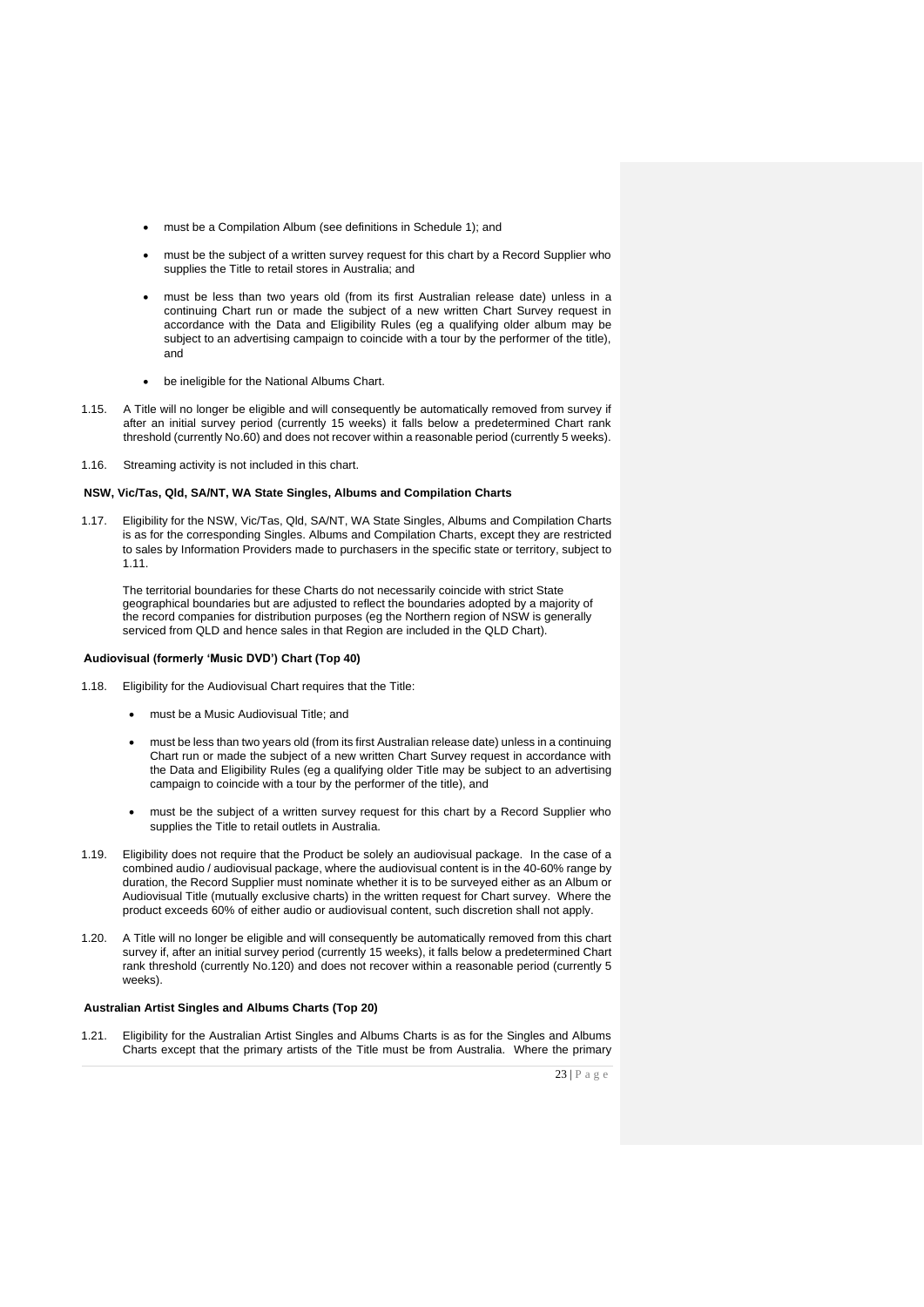artist is a group, the artist will be considered to be Australian if at least 50% of the members of the group are citizens or residents of Australia.

- 1.22. Any artist that satisfies the following criteria will be deemed to be eligible:
	- Any artist who is an Australian citizen;
	- Any artist who was born in Australia;
	- Any artist with permanent residency status and who has lived in Australia for at least six months per year for the two consecutive years prior to the release of the Title in question;
	- Any artist who has applied for permanent residency and has lived in Australia for at least six months of the two years prior to the release of the Title in question and is signed to an Australian Record Label; and/or
	- Any New Zealand artist who has lived in Australia for at least six months per year for the two years prior to the release of the Title in question and is signed to an Australian Record Label.

In the case of groups or duos, at least 50% of the members of the act must satisfy at least one of the above criteria to be deemed eligible.

- 1.23. The ARIA Board reserves the discretion to grant eligibility in special circumstances where it considers, for example, that the artist or group has a strong historical and/or cultural connection with Australia.
- 1.24. If a title contains tracks by Artists from multiple countries, at least 80% of the tracks need to be by Australian artists (as defined above) for the release to qualify for inclusion in these charts.
- 1.24.1.25. From June 2022, these charts are released at 4pm on Fridays, one hour earlier than ARIA's other charts.

#### **Catalogue Albums Chart (Top 50)**

- 1.25.1.26. The ARIA Catalogue Chart will be a weekly sales ranking of Titles that fulfill the following conditions:
	- The chart will be an Albums chart (Singles, Videos and Compilations will be excluded). The same eligibility rules as for the Albums Chart will apply (see 1.3 above).
	- Only Titles whose first Australian release date (and/or chart history) is more than two years prior to the date of the relevant Catalogue Chart will be eligible.
	- Re-issues of formerly deleted Titles will be eligible if the Title satisfies the other criteria.
	- Eligibility for the Catalogue Chart does NOT disqualify a Title from the Albums Chart. A Title can chart simultaneously on both.
	- The chart is not survey based it is a weighted ranking of all the qualifying best sellers each week.

It is not a pre-requisite that Titles have previous Albums Chart history.

#### **Club Chart (Top 50)**

1.26.1.27. Eligibility rules, together with details of the process for production of the weekly Club Chart can be found in Appendix A of this Code.

#### **Country Albums Chart (Top 40)**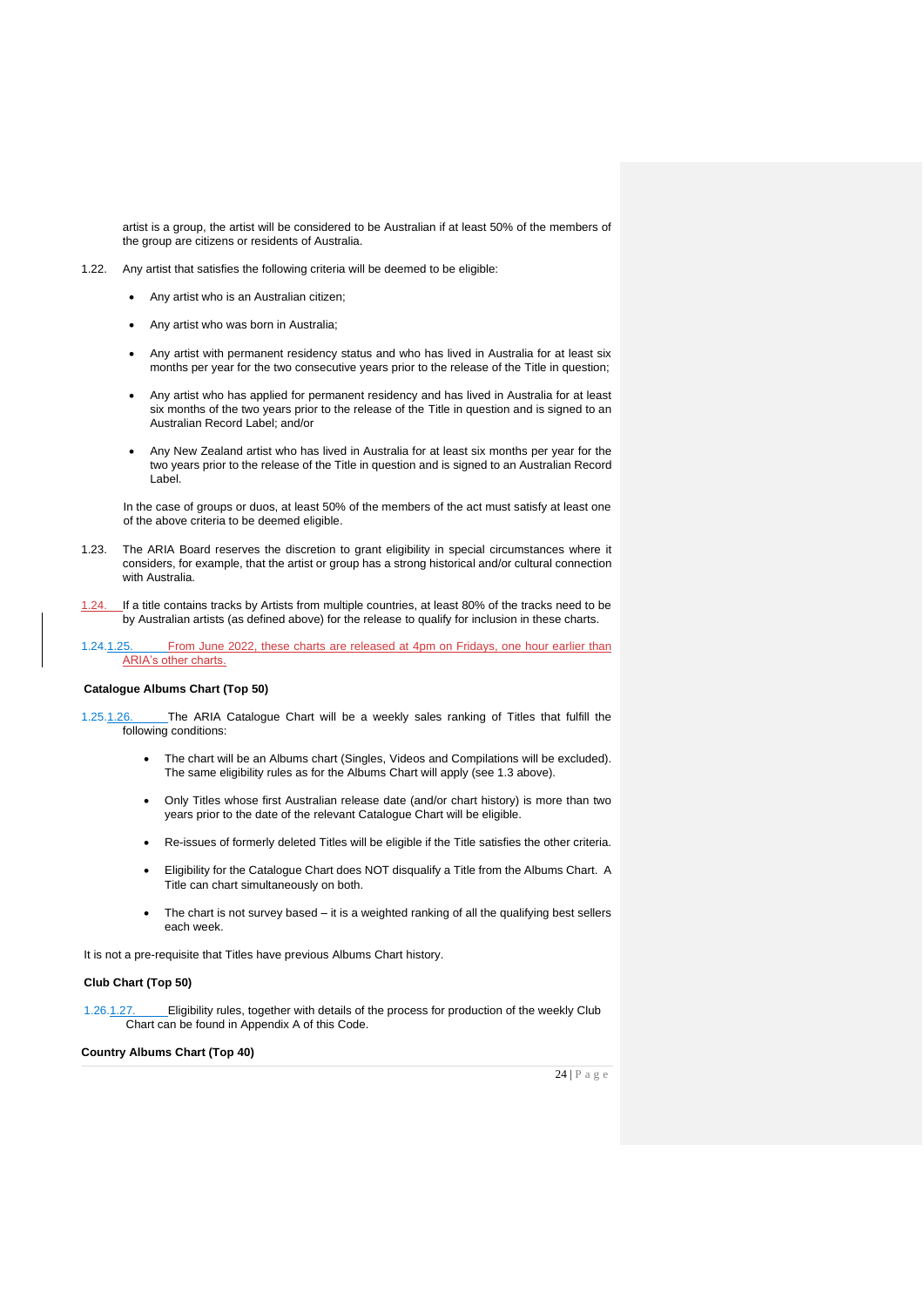#### 1.27.1.28. Eligibility for the Country Albums Chart requires that the Title:

- must be an Album or Compilation Album (see definitions in Schedule 1); and
- must be predominantly within the Country Music genre; and
- must be less than two years old (from its first Australian release date) unless in a continuing Chart run or made the subject of a new written Chart Survey request in accordance with the Data and Eligibility Rules (eg a qualifying older Title may be subject to an advertising campaign to coincide with a tour by the performer of the title), and
- must be the subject of a written survey request for this chart by a Record Supplier who supplies the Title to retail stores in Australia.
- 1.28.1.29. Eligibility for this chart is confirmed in the week of survey request by an honorary panel of genre specialists appointed and administered by the ARIA Chart Department at the direction of the ARIA Chart & Marketing Committee.
- 1.29.1.30. A Title will no longer be eligible and will consequently be automatically removed from this chart survey if, after an initial survey period (currently 15 weeks), it falls below a predetermined Chart rank threshold (currently No.120) and does not recover within a reasonable period (currently 5 weeks).

#### **Core Classical Albums Chart (Top 10)**

- 1.30.1.31. Eligibility for the Core Classical Albums Charts requires that the Title:
	- must be an Album or Compilation album as defined in Schedule 1;
	- must be predominantly within the Classical genre and/or included or have charted within a comparable overseas chart;
	- must be of works composed by a recognised classical composers and / or be in a publicly recognised classical style;
	- must be of works generally capable of live performance in a concert setting;
	- must be less than two years old (from its first Australian release date) unless in a continuing Chart run or made the subject of a new written Chart Survey request in accordance with the Data and Eligibility Rules (eg a qualifying older Title may be subject to an advertising campaign to coincide with a tour by the performer of the title), and
	- must be the subject of a written survey request for this chart by a Record Supplier who supplies the Title to retail outlets in Australia.
- 1.31.1.32. the term *classical* is to be understood in the broad sense of the term, ie as representative of a wide genre of music (not just music originating in the academically recognised classical period from Haydn to Beethoven).
- 1.32.1.33. Arrangements of classical works which are not true to the original version may not be eligible for the Core Classical chart; arrangements should be deemed "classical" in style.
- 1.33.1.34. If an album contains a mixture of classical and non-classical works, an 80/20 rule will be applied. That is, at least 80% of the tracks (either by playing time or number of tracks) must be of works regarded as classical according to the above criteria.
- 1.34.1.35. Original soundtracks and scores performed in a classical style, by either a single artist of various artists, will be eligible for the Core Classical Album chart.

25 | P a g e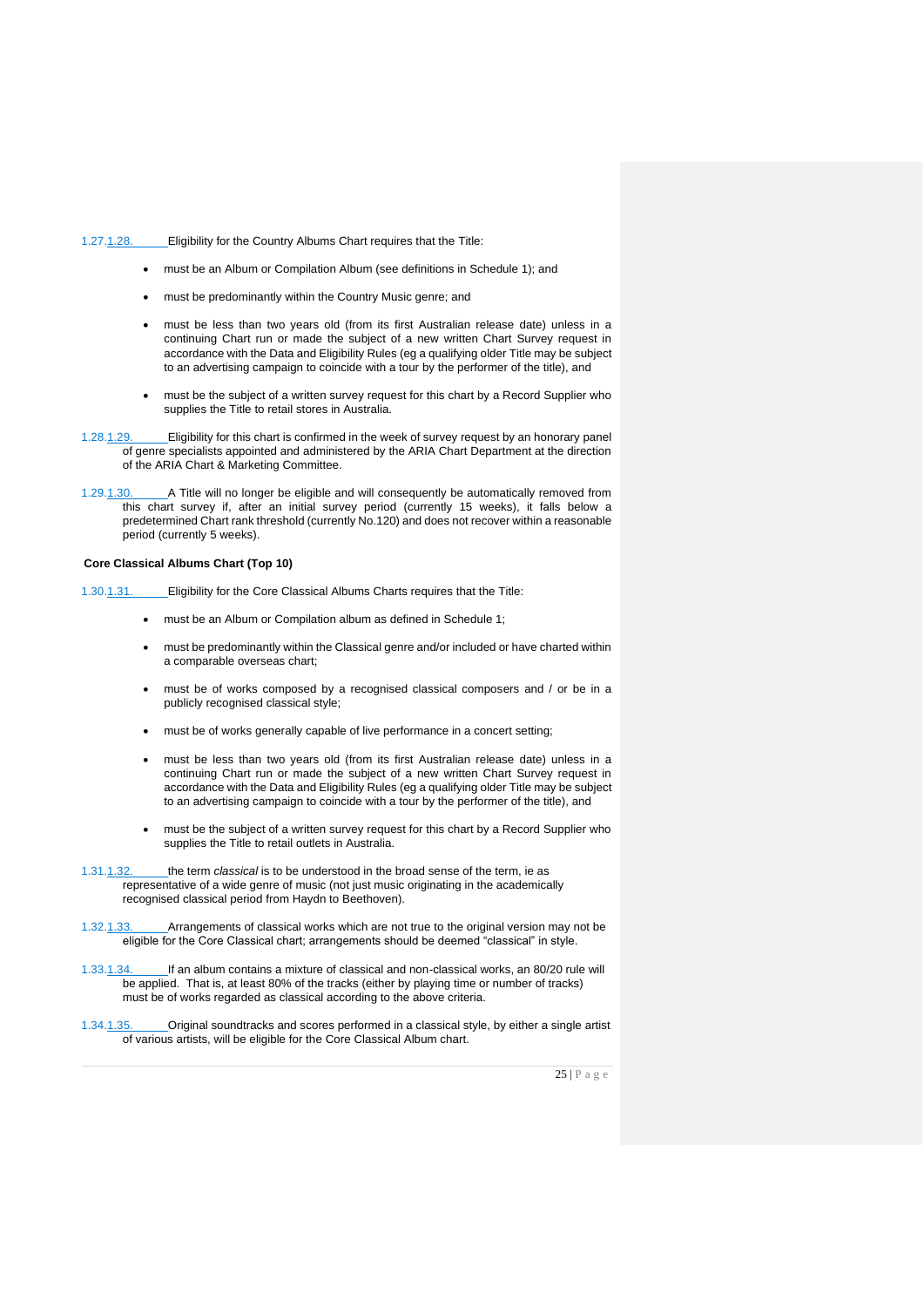- 1.35.1.36. Eligibility for this chart is confirmed in the week of survey request by an honorary panel of genre specialists appointed and administered by the ARIA Chart Department at the direction of the ARIA Chart & Marketing Committee.
- 1.36.1.37. A Title will no longer be eligible and will consequently be automatically removed from this chart survey if, after an initial survey period (currently 15 weeks), it falls below a predetermined Chart rank threshold (currently No.60) and does not recover within a reasonable period (currently 5 weeks).

#### **Crossover / Classical Albums Chart (Top 20) (Previously known as the Classical Albums Chart)**

1.37.1.38. Eligibility for the Crossover / Classical Albums Chart requires that the Title:

- must be an Album or Compilation album as defined in Schedule 1;
- must be predominantly within the Classical or Crossover genre\* and/or included or have charted within a comparable overseas chart (\* Rearrangements of classical works in popularized idioms can be included: eg. Hayley Westenra's "*River of Dreams*", - a straight adaptation of the second movement of the "*Winter*" Concerto from Vivaldi's Four Seasons.);

must be of works generally capable of live performance in a concert setting;

- must be the subject of a written survey request for this chart by a Record Supplier who supplies the Title to retail outlets in Australia; and
- must be less than two years old (from its first Australian release date) unless in a continuing Chart run or made the subject of a new written Chart Survey request in accordance with the Data and Eligibility Rules (eg a qualifying older Title may be subject to an advertising campaign to coincide with a tour by the performer of the Title).
- 1.38.1.39. The eligibility for the Classical / Crossover Chart will be judged on the content of the release, not on the performers of the work. [Eg. Renée Fleming's "pop" album *Dark Hope* would not be eligible for the Crossover / Classical chart as the content of the album is pop – not classical material rearranged in a popular idiom.]
- 1.39.1.40. Compilations are eligible for inclusion where at least 80% of the tracks (either by playing time or number of tracks) meet the "Crossover: category criteria.
- 1.40.1.41. Eligibility for this chart is confirmed in the week of survey request by an honorary panel of genre specialists appointed and administered by the ARIA Chart Department at the direction of the ARIA Chart & Marketing Committee.
- 1.41.1.42. A Title will no longer be eligible and will consequently be automatically removed from this chart survey if, after an initial survey period (currently 15 weeks), it falls below a predetermined Chart rank threshold (currently No.60) and does not recover within a reasonable period (currently 5 weeks).

#### **Dance Singles Chart (Top 20)**

1.42.1.43. Eligibility for the Dance Singles Chart requires that the Title:

- must be a Single (see definitions in Schedule 1); and
- must be predominantly of a dance nature, or with a lead track of a dance nature, or be or have been included in the ARIA Club Chart or a comparable overseas chart; and
- must be less than two years old (from its first Australian release date) unless in a continuing Chart run or made the subject of a new written Chart Survey request in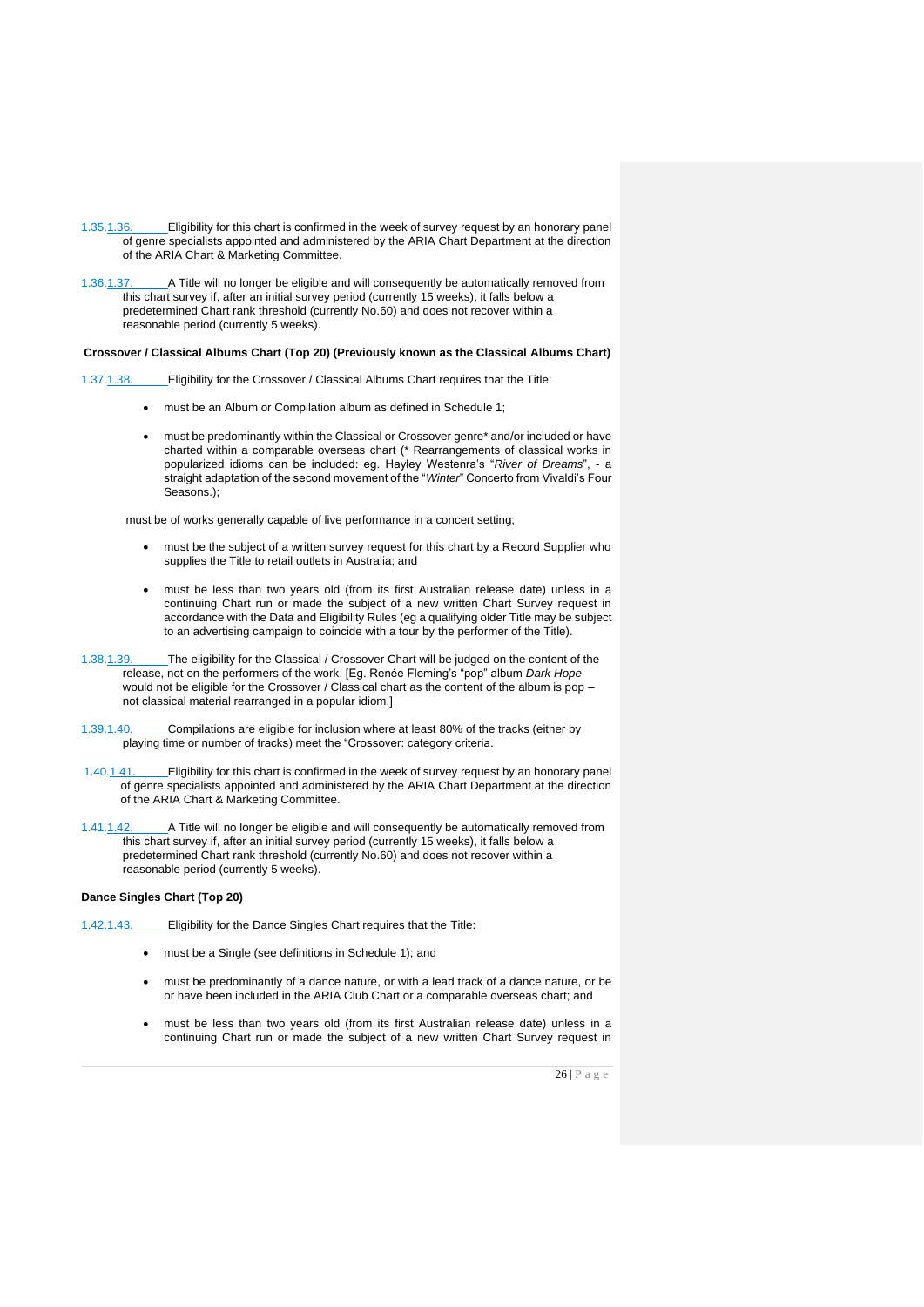accordance with the Data and Eligibility Rules (eg a qualifying older Title may be part of an advertising campaign to coincide with a tour by the performer of the title), and

- must be the subject of a written survey request for this chart by a Record Supplier who supplies the Title to retail stores in Australia.
- 1.43.1.44. A Title will no longer be eligible and will consequently be automatically removed from this chart survey if, after an initial survey period (currently 15 weeks), it falls below a predetermined Chart rank threshold (currently No.150) and does not recover within a reasonable period (currently 5 weeks).

#### **Dance Albums Chart (Top 20)**

1.44.1.45. Eligibility for the Dance Albums Chart is as for the Dance Singles Chart except that the Title must be an Album or a Compilation Album (see definitions in Schedule 1).

#### **Digital Singles & Albums Charts**

1.45.1.46. These are product-based variants of the ARIA Singles & Albums charts for which only digital sales are eligible to contribute to the charts.

#### **Digital Track Chart (Top 50)**

- 1.46.1.47. The ARIA Digital Track Chart is compiled from data reported on Qualifying Digital Sales.
- 1.47.1.48. Qualifying Digital Sales will be counted toward the chart from the day of purchase as reported by digital service providers which are Information Providers.
- 1.48.1.49. All downloads must be identified by a unique ISRC code in submissions from Information Providers. Sales of individual recordings will not be aggregated unless the ISRC, Title and performer information reported match precisely.
- 1.49.1.50. Sales information used to compile the chart must be recorded as a result of genuine purchases by genuine consumers.
- 1.50.1.51. The chart reflects popularity of individual recordings and it should be noted that varying performances of a work by an artist (i.e. different versions of the track, including 'mixes') will not be aggregated for this chart. They will chart under their own ISRCs. Consequently, eligible sales for this chart specifically exclude any tracks bundled with other recordings, video clips and/ or ringtones.

#### **Hitseekers (Top 20 Albums and Top 20 Singles)**

1.51.1.52. Eligibility for the Hitseekers Chart requires that the Title:

- must be an Album or a Single (see definitions in Schedule 1); and
- must be by an artist who has never previously been in the Top 50 Albums in the National Albums Chart (in the case of Hitseeker albums) or in the Top 50 in the National Singles Chart (in the case of Hitseeker singles).

The charts are rankings of the top 20 single and album Titles by artists who are yet to appear in the relevant ARIA top 50 chart.

1.52.1.53. Upon reaching the top 50 of either the ARIA Singles or Albums charts, an artist will be permanently excluded from the corresponding Hitseeker chart from that week onwards (the "Hitseekers Chart Top 50 Rule"). The artist's breakthrough top 50 entry will be heralded as a footnote to the Hitseeker Chart in the week that the first top 50 position is achieved.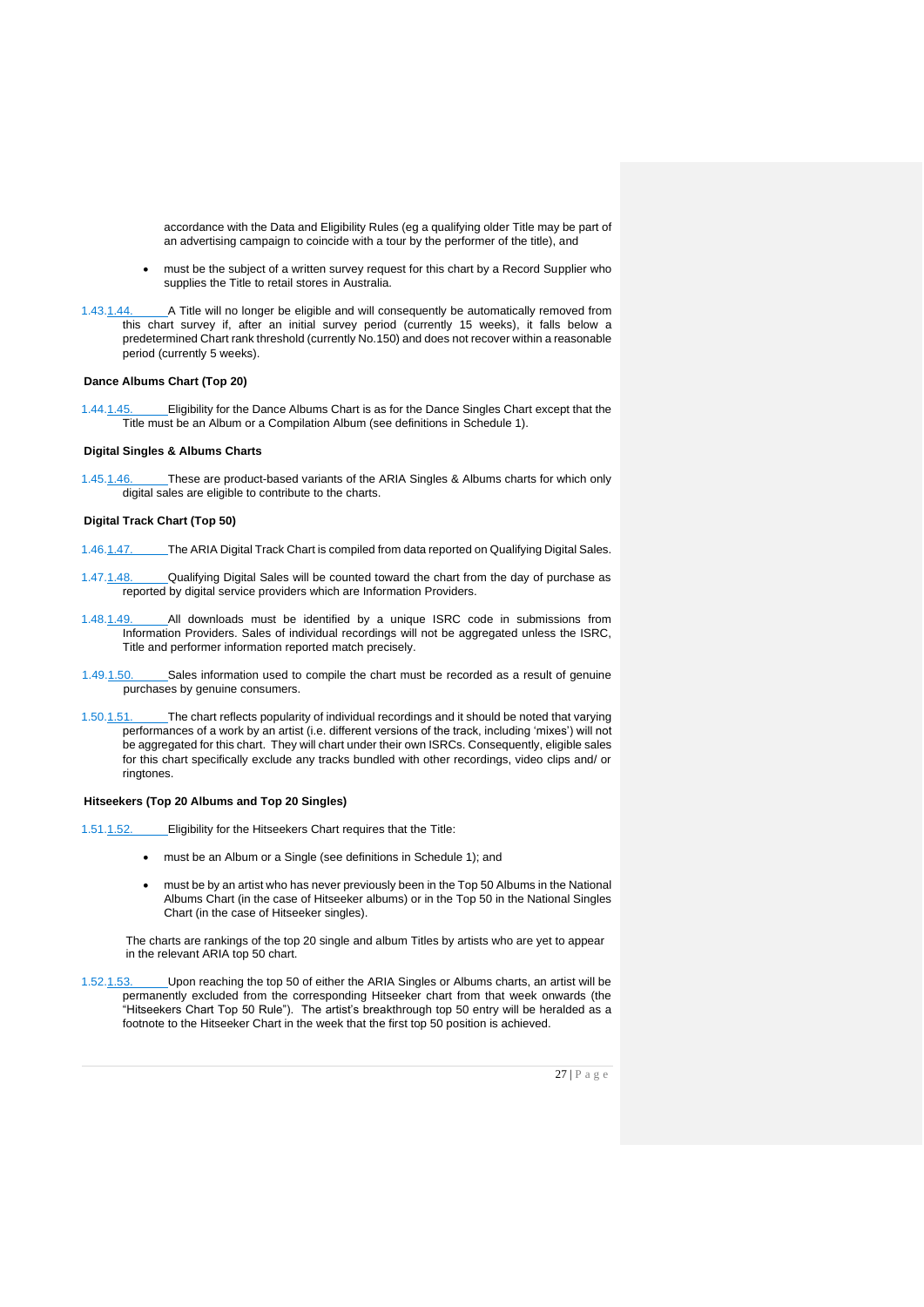1.53.1.54. Where two or more artists jointly release a recording, the Hitseekers Chart Top 50 rule does not apply unless all of the artists are ineligible under that Rule.

#### **Jazz and Blues Albums Chart (Top 20)**

- 1.54.1.55. Eligibility for the Jazz and Blues Albums Charts requires that the Title:
	- must be an Album or Compilation album (see definitions in Schedule 1);
	- must be predominantly within the Jazz or Blues genre and/or included or have charted within a comparable overseas chart; and
	- must be less than two years old (from its first Australian release date) unless in a continuing Chart run or made the subject of a new written Chart Survey request in accordance with the Data and Eligibility Rules (eg a qualifying older Title may be subject to an advertising campaign to coincide with a tour by the performer of the title), and
	- must be the subject of a written survey request for this chart by a Record Supplier who supplies the Product to retail stores in Australia.
- 1.55.1.56. A Title will no longer be eligible and will consequently be automatically removed from this chart survey if, after an initial survey period (currently 15 weeks), it falls below a predetermined Chart rank threshold (currently No.60) and does not recover within a reasonable period (currently 5 weeks).<br>1.56.1.57. Eligibility for this c
- 1.56.1.57. Eligibility for this chart is confirmed in the week of survey request by the ARIA Chart & Marketing Committee.

# **New Music Singles Chart**

1.58. This chart is based on the Singles chart survey and all other rules applying to the Singles chart, save for the following specific exclusions: Eligibility for the New Music Chart is restricted to Singles that have been released in the last 4 months (16 weeks); and Only the top 3 ranked entries of any Primary Artist are eligible for inclusion.

#### **Physical Singles & Albums Charts**

1.57.1.59. These are product-based variants of the ARIA Singles & Albums charts for which only physical sales are eligible to contribute to the charts.

#### **Vinyl Albums Chart**

1.58.1.60. Introduced in April 2019, this chart is a ranking of the top 10 selling vinyl albums each week, based on sales in vinyl format only.

#### **Streaming Tracks Chart (Top 50)**

- 1.59.1.61. The ARIA Streaming Tracks Chart is compiled from data reported on Qualifying Streams.
- 1.60.1.62. Qualifying Streams, as reported by Streaming Service Providers who are Information Providers, will be counted towards the chart.
- 1.61.1.63. All Qualifying Streams must be identified by a unique ISRC code in submissions from Information Providers. Stream reports of individual recordings will not be aggregated unless the ISRC, title and performer information reported match precisely.
- 1.62.1.64. A maximum of ten streams per day per customer will be counted toward the Streaming Chart. Where provided by the Streaming Service Provider, ARIA will count the number of individual streamers listening to any given track.

28 | P a g e

**Formatted:** Font: Not Bold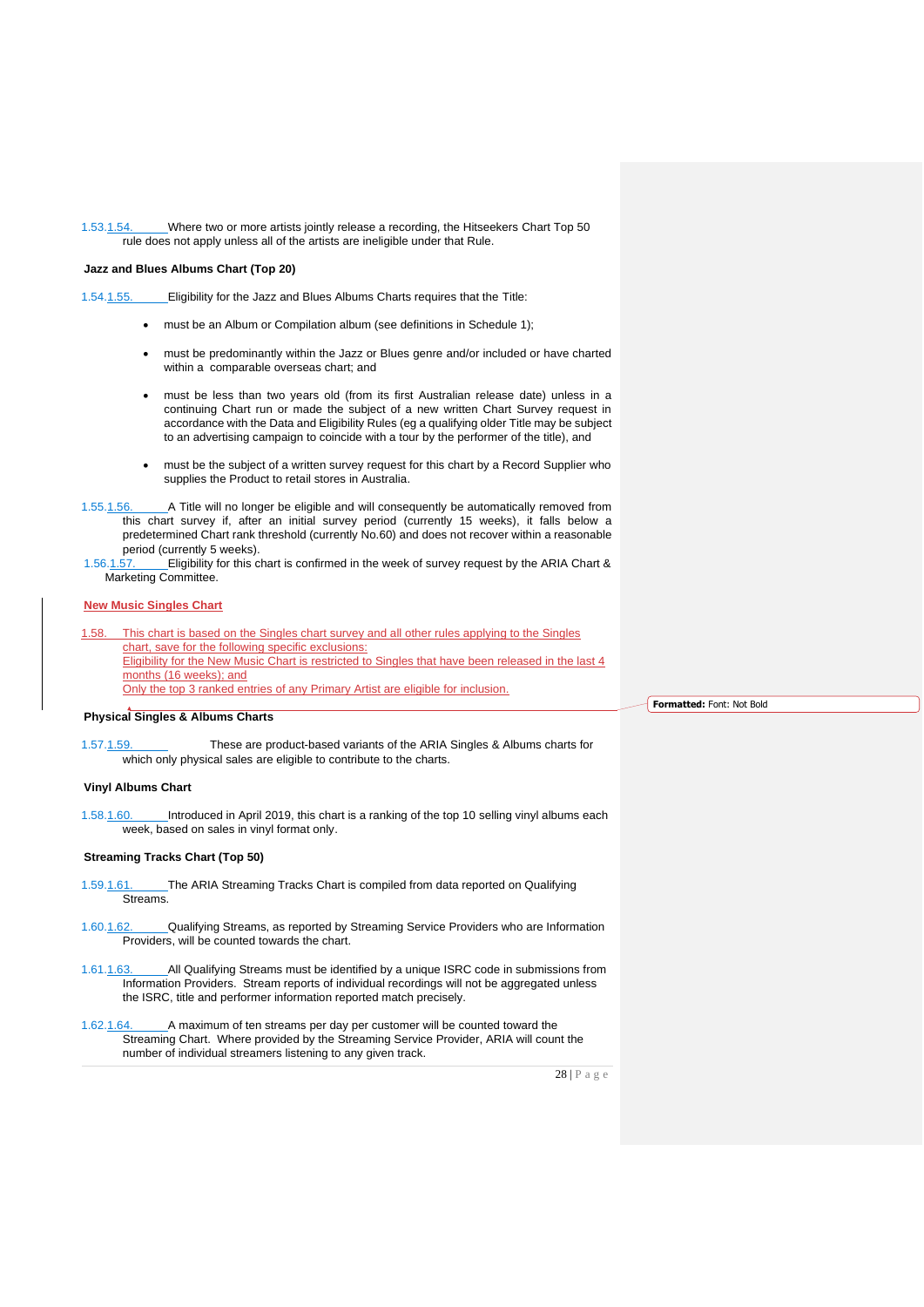1.63.1.65. The chart reflects popularity of individual recordings and it should be noted that varying performances of a work by an artist (ie different version of the track, including 'mixes') will not be aggregated for this chart. They will chart under their own ISRCs.

#### **Streaming Audio + Visual Track Chart**

1.64.1.66. The ARIA Streaming Audio + Visual Tracks Chart is a variant of the Streaming Tracks Chart which is compiled from data reported on Qualifying audio and visual (eg music video clips) Streams.

#### **Hip Hop / R&B Albums Chart (Top 40)**

1.65.1.67. Eligibility for the *Hip Hop / R&B* Albums Chart requires that the Title:

- must be an Album or Compilation album (see definitions in Schedule 1);
- must be less than two years old (from its first Australian release date) unless in a continuing Chart run or made the subject of a new written Chart Survey request in accordance with the Data and Eligibility Rules (eg a qualifying older Title may be subject to an advertising campaign to coincide with a tour by the performer of the title), and
- must be the subject of a written survey request for this chart by a Record Supplier who supplies the Title to retail outlets in Australia.
- 1.66.1.68. Eligibility for this chart is confirmed in the week of survey request by an honorary panel of genre specialists appointed and administered by the ARIA Chart Department at the direction of the ARIA Chart & Marketing Committee.
- 1.67.1.69. A Title will no longer be eligible and will consequently be automatically removed from this chart survey if, after an initial survey period (currently 15 weeks), it falls below a predetermined Chart rank threshold (currently No.120) and does not recover within a reasonable period (currently 5 weeks).

# **Hip Hop / R&B Singles Chart (Top 40)**

1.68.1.70. Eligibility for the *Hip Hop / R&B* Singles Chart requires that the Title:

- must be a Single (see definitions in Schedule 1); and
- must be less than two years old (from its first Australian release date) unless in a continuing Chart run or made the subject of a new written Chart Survey request in accordance with the Data and Eligibility Rules (eg a qualifying older Title may be subject to an advertising campaign to coincide with a tour by the performer of the title), and
- must be the subject of a written survey request for this chart by a Record Supplier who supplies the Title to retail outlets in Australia.
- 1.69.1.71. Eligibility for this chart is confirmed in the week of survey request by an honorary panel of genre specialists appointed and administered by the ARIA Chart Department at the direction of the ARIA Chart & Marketing Committee.
- 1.70.1.72. A Title will no longer be eligible and will consequently be automatically removed from this chart survey if, after an initial survey period (currently 15 weeks), it falls below a predetermined Chart rank threshold (currently No.120) and does not recover within a reasonable period (currently 5 weeks).

#### **Aggregated (End Of Period) Charts**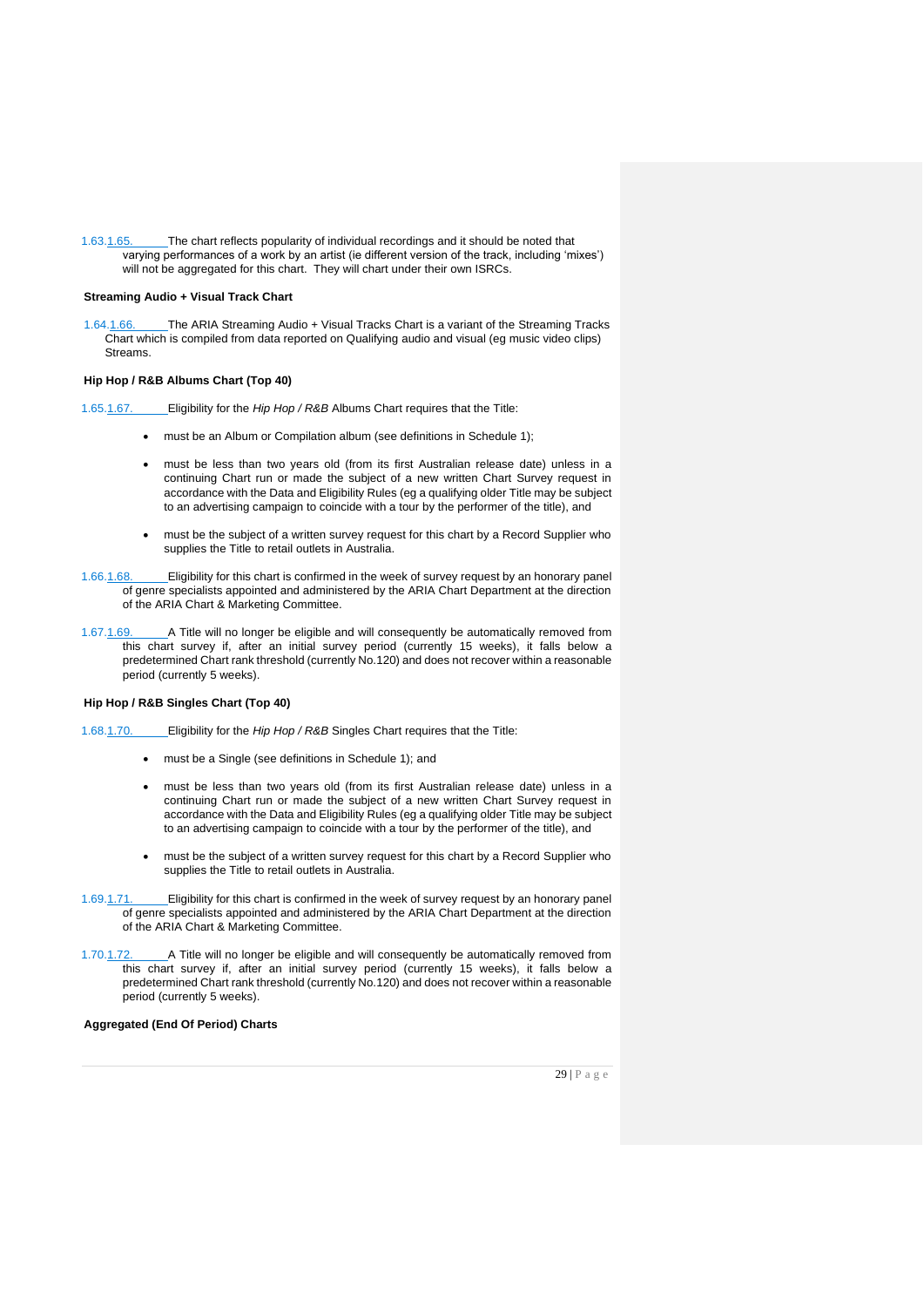- 1.71.1.73. From time to time ARIA will produce charts based on the aggregated data of the weekly charts. In particular, at the end of each year, ARIA will produce annual "End Of Year" Charts.
- 1.72.1.74. The aggregated charts are based on weekly charts whose contributing sales fall entirely or predominantly within the aggregation period. For example, the charts for year YYYY will include all the charts whose sales periods fall entirely within the 1 Jan – 31 Dec boundaries plus whatever charts whose sales week falls predominantly within that period (4 or more of the seven days).
- 1.73.1.75. ARIA will produce annual charts for any of its weekly charts that have been produced for the whole of the year in question.
- 1.74.1.76. When compiled, the ARIA End Of Year Charts are listed on the ARIA website.

**SCHEDULE 3**

#### **ARIA CHART SURVEY REQUESTS**

### **PRESCRIBED FORMS**

**Note: if you are an Independent Label or Artist and wish to submit your release information and survey request online, you can do so here:** <https://www.aria.com.au/charts/release-survey-form>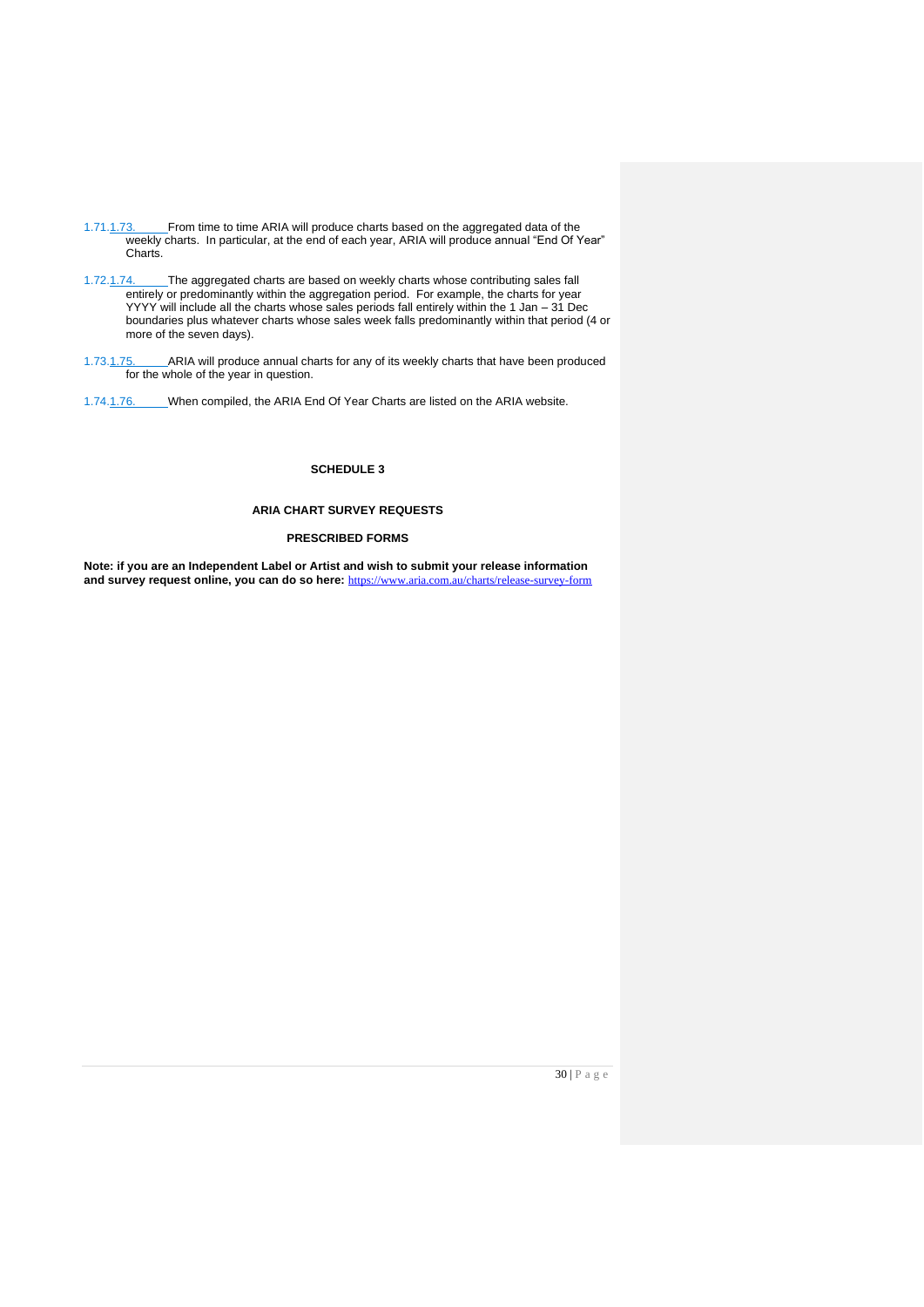# **Survey request form.**

**(All fields must be completed.)**

For ARIA Chart Date Monday: \_

**From:\_\_\_\_\_\_\_\_\_\_\_\_\_\_\_\_\_\_\_\_\_\_\_\_\_\_\_\_\_\_\_(record company)**

Forms to be submitted during the week prior to product release by email to [survey@aria.com.au](mailto:survey@aria.com.au) Please ensure that a separate form is used for each week's requests**.**

| Artist | <b>Title</b> | Cat# or GRID<br>(if applicable) | <b>APN/UPC</b><br>/Barcode | <b>Artist</b><br>Country | Release<br><b>Date</b> | Chart(s) | <b>Standard</b><br>Album | <b>Label Code</b> |
|--------|--------------|---------------------------------|----------------------------|--------------------------|------------------------|----------|--------------------------|-------------------|
|        |              |                                 |                            |                          |                        |          |                          |                   |
|        |              |                                 |                            |                          |                        |          |                          |                   |
|        |              |                                 |                            |                          |                        |          |                          |                   |
|        |              |                                 |                            |                          |                        |          |                          |                   |
|        |              |                                 |                            |                          |                        |          |                          |                   |
|        |              |                                 |                            |                          |                        |          |                          |                   |
|        |              |                                 |                            |                          |                        |          |                          |                   |
|        |              |                                 |                            |                          |                        |          |                          |                   |
|        |              |                                 |                            |                          |                        |          |                          |                   |
|        |              |                                 |                            |                          |                        |          |                          |                   |

| Survey key:          |
|----------------------|
| Main Charts:         |
| <b>Genre Charts:</b> |

| Main Charts:  | $A =$ Albums            | <b>B</b> = Compilations                           | $S =$ Singles              |                  | V = Audiovisual (Music DVD)                     |
|---------------|-------------------------|---------------------------------------------------|----------------------------|------------------|-------------------------------------------------|
| Genre Charts: |                         | C/CC = Classical Crossover/ Core Classical Albums |                            | E = Dance Albums | <b>F</b> = Country Albums                       |
|               | J = Jazz & Blues Albums |                                                   | $Q =$ Hip Hop / R&B Albums |                  | $D =$ Dance singles $R =$ Hip Hop / R&B singles |

All eligible products will be linked to the 'Standard Album' in our system. For definition of eligible product please refer to the ARIA Chart Code of Practice

Australasian artists on survey are automatically included in either the Australasian Albums or Singles survey provided that the correct country of origin is included with the original release notification.

An album will automatically qualify for Catalogue Chart when its first Australian release date (and/or chart history) is more than two years prior to chart date.

31 | P a g e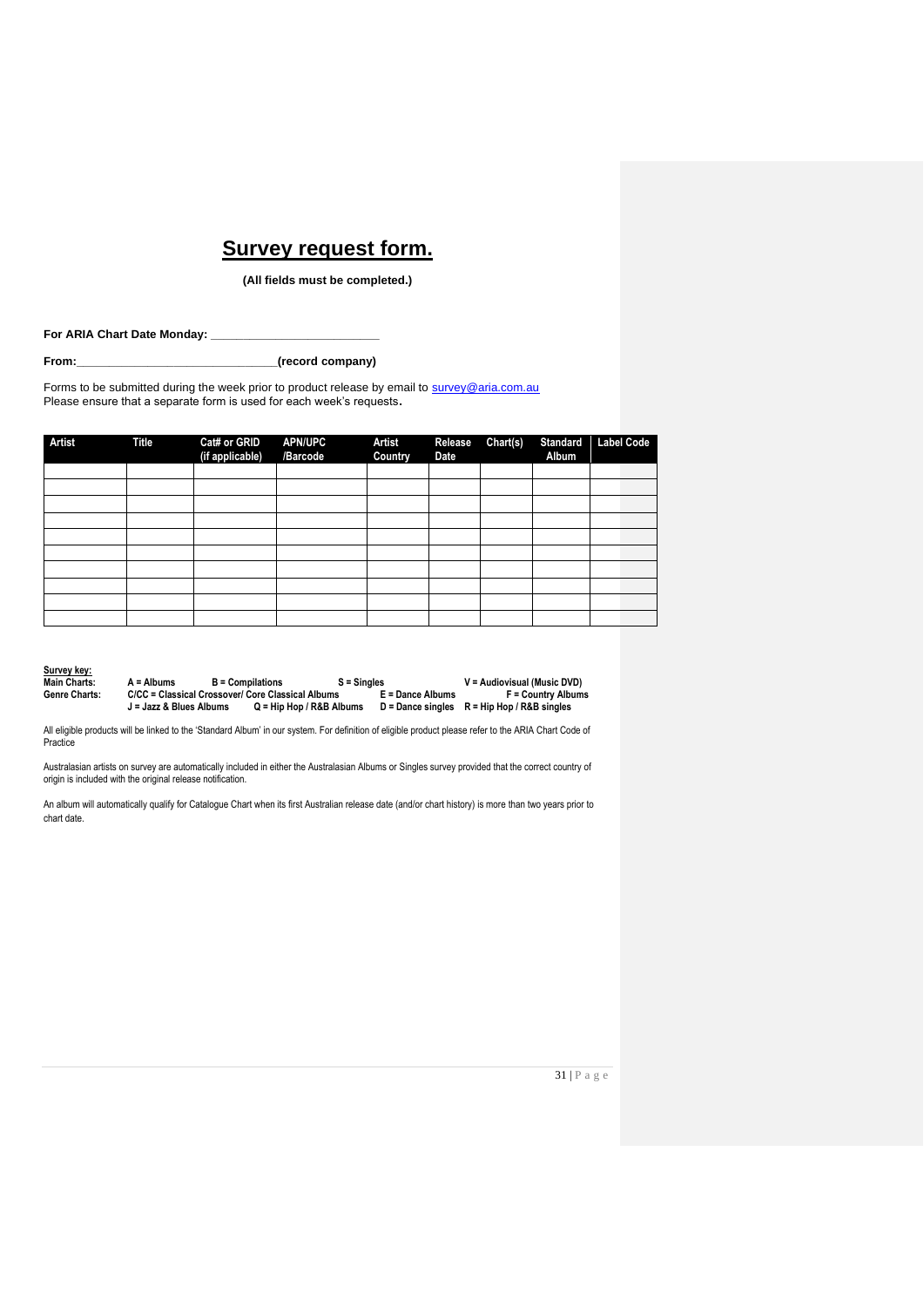

# **Survey Request – ARIA Combined Singles Chart**

|                           | <b>To:</b> ARIA Chart Department - survey@aria.com.au |
|---------------------------|-------------------------------------------------------|
| <b>Monday Chart Date:</b> |                                                       |
| <b>From Record</b>        |                                                       |
| Company:                  |                                                       |

- 
- 
- Note<br>1. Forms to be submitted at least 7 days prior to Monday chart date by email to [survey@aria.com.au](mailto:survey@aria.com.au)<br>2. Please ensure that a separate form is used for each week's requests.<br>3. Please ensure compliance with ARIA Combined

| $S =$ Singles                                                                                        |        | <b>Survey Key:</b><br>$D =$ Dance singles |                             |                       | $R = Hip Hop / R&B$ singles |             |                                  |                            |                    |
|------------------------------------------------------------------------------------------------------|--------|-------------------------------------------|-----------------------------|-----------------------|-----------------------------|-------------|----------------------------------|----------------------------|--------------------|
| <b>Single</b>                                                                                        |        |                                           |                             |                       |                             |             |                                  |                            |                    |
| <b>Artist</b>                                                                                        |        |                                           | <b>Title</b>                |                       |                             |             | Physical CAT# (If<br>applicable) | <b>Release Date</b>        |                    |
|                                                                                                      |        |                                           |                             |                       |                             |             |                                  |                            |                    |
| Label                                                                                                |        |                                           |                             | <b>Artist Country</b> |                             |             | <b>Main Chart</b>                |                            | <b>Genre Chart</b> |
|                                                                                                      |        |                                           |                             |                       |                             |             |                                  |                            |                    |
| <b>Eligible ISRCs</b>                                                                                |        |                                           |                             |                       |                             |             |                                  |                            |                    |
| <b>Description</b>                                                                                   | Artist |                                           | <b>Title</b>                |                       |                             | <b>ISRC</b> |                                  | Alternate<br>Identifier(s) |                    |
| <b>Lead Track</b><br>>                                                                               |        |                                           |                             |                       |                             |             |                                  |                            |                    |
|                                                                                                      |        |                                           |                             |                       |                             |             |                                  |                            |                    |
|                                                                                                      |        |                                           |                             |                       |                             |             |                                  |                            |                    |
| Associated Digital Products (please note paragraphs 7 and 9 regarding the eligibility of<br>bundles) |        |                                           |                             |                       |                             |             |                                  |                            |                    |
| Bundle Type /<br><b>Description</b>                                                                  |        |                                           | <b>CAT#</b> (If applicable) |                       | <b>GRID</b> (If applicable) |             | <b>APN</b> (If applicable)       |                            |                    |
|                                                                                                      |        |                                           |                             |                       |                             |             |                                  |                            |                    |
|                                                                                                      |        |                                           |                             |                       |                             |             |                                  |                            |                    |
|                                                                                                      |        |                                           |                             |                       |                             |             |                                  |                            |                    |
|                                                                                                      |        |                                           |                             |                       |                             |             |                                  |                            |                    |
|                                                                                                      |        |                                           |                             |                       |                             |             |                                  |                            |                    |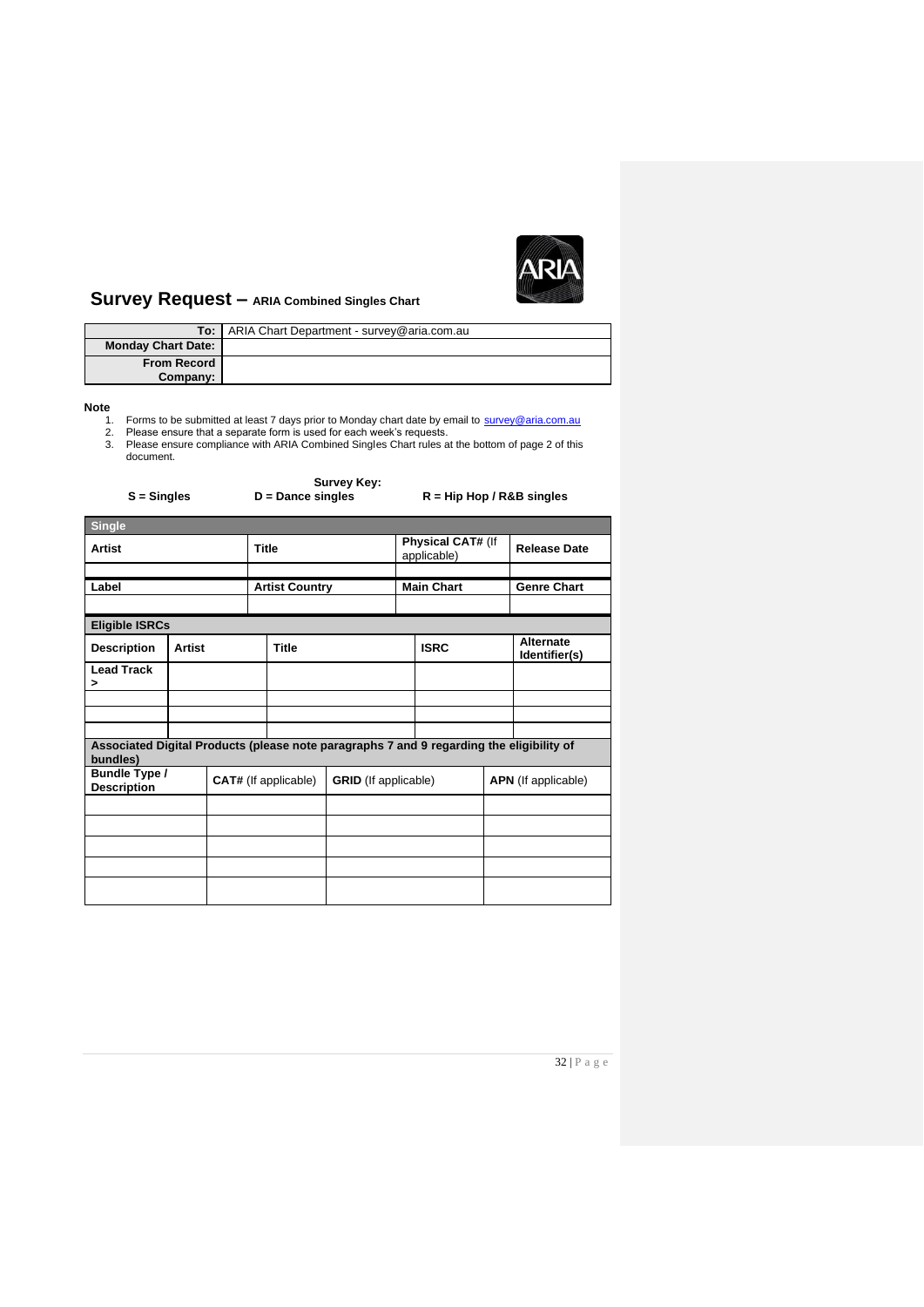#### **Guide to completing this form:**

- 1. This is a survey based chart, and Labels must nominate product for inclusion. It is the Label's responsibility to ensure that all eligibility criteria are met. ARIA may request the Label from time to time to provide such information as ARIA may require in order to satisfy itself that the eligibility criteria have been met. ARIA may decline to include the product in the relevant chart unless and until such information is provided.
- 2. Labels must supply relevant digital product identifiers as part of the survey request process (s ee Merged Chart Survey Form attached). The following types of identifiers will be accepted:
	- ISRC (for tracks)
	- Catalogue number, APN or GRID (for bundles)
- 3. The aggregation of different physical and / or digital variants will be based on the identification of the lead track. Record Labels are to select and notify relevant lead track for survey purposes (see Merged Chart Survey Form attached).
- 4. Only sales of digital products reported by contributing DSPs with identifiers that accord with the survey request information submitted by labels will be aggregated for chart calculation purposes. As a result, it is critical that identifiers communicated via the Merged Chart Survey Form are those utilised by contributing DSPs.
- 5. All digital formats of a track must carry an ISRC. All digital bundles must carry a unique identifier (ie digital barcode). Sales of digital tracks without ISRC and digital bundles without barcode will not be tracked for chart purposes.
- 6. Sales of different formats and variants of a single may be combined for chart calculation purposes where each format contains the lead track, providing the format/ variant proposed for aggregation does not contain the lead track of any other chart single.
- 7. Labels may amend survey information (eg designated lead track) by submitting a further survey request using the designated Merged Chart Survey Form. Amendments will only take effect prospectively (ie from the first day of the chart period following submission of the amended survey request).
- 
- 8. Digital sales which may be aggregated are:<br>8.1.1 Actual lead track (radio edit or album ve
- 8.1.1 Actual lead track (radio edit or album version),as a single purchase, 8.1.2 both 'explicit' and 'clean' versions of the lead track (provided one of them is the nominated lead track) and album version will be eligible for aggregation, provided they are of the same duration and essentially identical to the lead or album track contained on the physical single, apart from minimal variation in lyrics,
- 
- 8.1.3 video clip version of the lead track, 8.1.4 up to ten other mixes or versions of the nominated lead track or
- 8.1.5 actual lead track, bundled with ring tone and/or video, and 8.1.6 any digital bundle containing the lead track, where that bur
- any digital bundle containing the lead track, where that bundle conforms with the duration, content and other eligibility criteria for Singles under the Code. ARIA will not aggregate any bundle unless nominated by the Label via the Merged Chart Survey Form.
- 9. Product sales are aggregated on the basis of unique purchasers, as reported by contributing DSPs.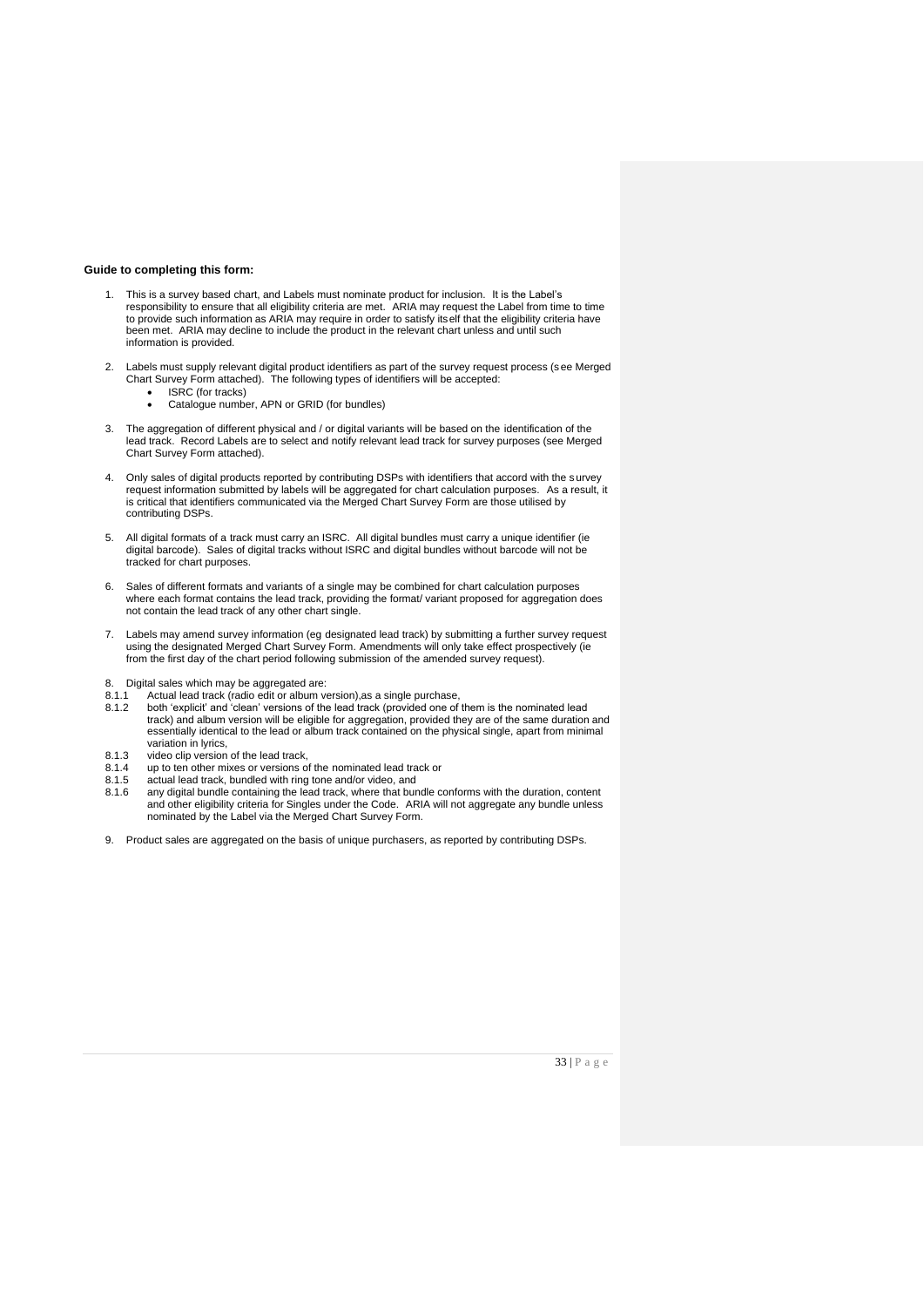# **SCHEDULE 4**

# **TIMETABLE FOR CHART CYCLE**

The current Chart week runs from first sale each Friday to last sale each Thursday inclusively.

The Chart generation process follows a repetitive, cyclical order culminating in the weekly production of the ARIA Charts. The timeframes of the tasks listed are measured relative to the Publication Date (PD) of the charts (which is currently 5pm Eastern Australian Time on the Friday after the conclusion of the week's sales).

In the following table, the number refers to the number of days before the PD. For example, 'PD-11' means 11 days prior to the Chart publication date.

| Thursday  | <b>PD-8</b> | New Release information to be provided to ARIA for titles released<br>in the chart week.                                                        |
|-----------|-------------|-------------------------------------------------------------------------------------------------------------------------------------------------|
| Thursday  | $PD - 8$    | Due date for Record Company requests for survey inclusions of<br>titles for the active chart week (ie for items anticipated to chart on<br>PD). |
| Friday    | <b>PD-7</b> | First day of the chart sales week.                                                                                                              |
| Friday    | <b>PD-7</b> | Nominal release date for new product available in the chart week.                                                                               |
| Wednesdav | $PD - 2$    | Completed Survey Lists circulated to Record Companies for                                                                                       |
|           |             | checking (for omissions and deletions)                                                                                                          |
| Thursday  | $PD - 1$    | Final opportunity for Record Companies to make changes to the                                                                                   |
|           |             | surveys as a result of PD -2 checking.                                                                                                          |
| Thursday  | $PD -1$     | Final day of chart sales week.                                                                                                                  |
| Friday    | <b>PD</b>   | Chart Calculation day.                                                                                                                          |
| Friday    | <b>PD</b>   | Publication Date, when charts are published on the ARIA website.                                                                                |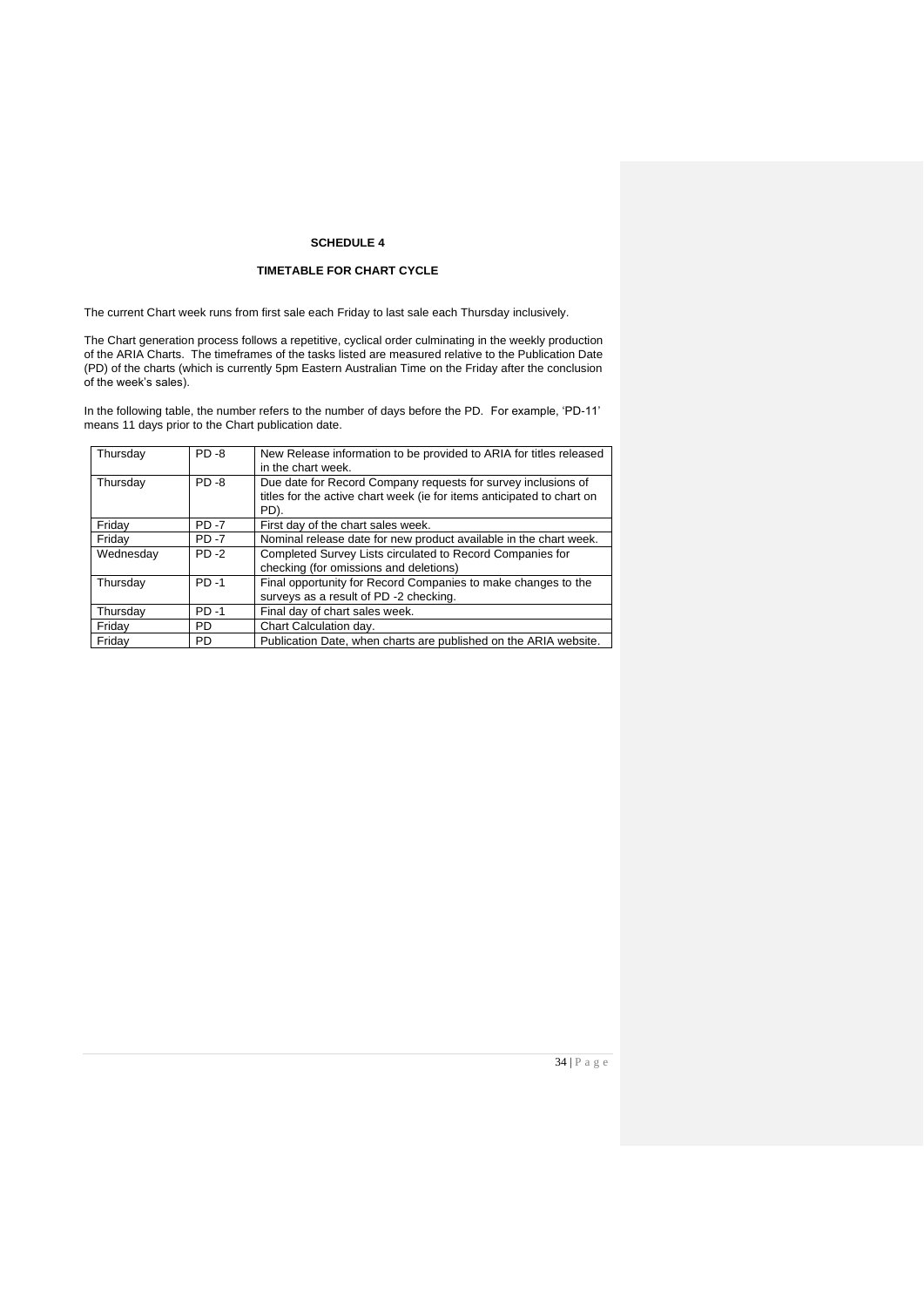**APPENDIX A**

# **ARIA CLUB CHART**

# **Code of Conduct**

# **Reviewed: November 2020**

This Code of Conduct has been developed in conjunction with the ARIA Charts Code of Practice to help ensure a clear, consistent and fair approach to the operation of the ARIA Club Chart. This Code is designed to provide an understanding of the purpose, philosophy and practice of the ARIA Club Chart.

The ARIA Club Chart was launched on 23 July 1999 to provide a weekly synopsis of the most popular tracks being played in leading licensed nightclubs across Australia. Initially it was compiled externally by a third party, but since October 2003 it has been compiled by the ARIA Chart Department. Initially published as a top 20, the published chart became a top 50 in mid 2003.

Day to day running of the ARIA Club Chart is administered by the ARIA Chart Department, with the assistance of the ARIA Club Chart Committee. The Club Chart Committee acts in an advisory capacity to the ARIA Chart & Marketing Committee and is made up of industry specialists, appointed at the discretion of the ARIA Chart & Marketing Committee.

The ARIA Club Chart is compiled each week by aggregating charts provided by a panel of active DJs working across Australia. The DJ panel is selected and monitored by the ARIA Club Chart Committee.

# **The responsibilities of the ARIA Club Chart Committee include**

- Overseeing the composition, selection and maintenance of the panel of DJs contributing to the chart;
- Monitoring the implementation of, and adherence to, this Code of Conduct;
- Identifying and pursuing avenues of promotion and publication of the ARIA Club Chart within the wider scope of the overall ARIA Chart promotional structure;
- Providing recommendations for ARIA Awards voting schools in the relevant genres; and
- Dealing with other issues pertaining to the compilation and promotion of the ARIA Club Chart.

Consistent with the requirements of the Code, Committee Members must not request any DJ panelists 'chart' any recording, nor ask any panelist if they have charted any recording.

#### **Contributing ARIA Club Chart DJs are expected to**

- Be actively working in the club scene preferably with 2 or more residencies or gigs every week;
- Prepare a ranked chart each week of the 20 tracks receiving the greatest positive response at their gigs;
- Submit their chart to ARIA on time every week (as soon as possible each Monday, but by no later than midday each Wednesday);
- Submit charts that are free from bias and representative of the most popular tracks played by that DJ in the relevant chart week (Monday through Sunday);
- Advise the ARIA Chart Department in advance (if possible) of any known or expected periods when the DJ will be unable to contribute to the charts; and
- Behave in accordance with the requirements of this Code.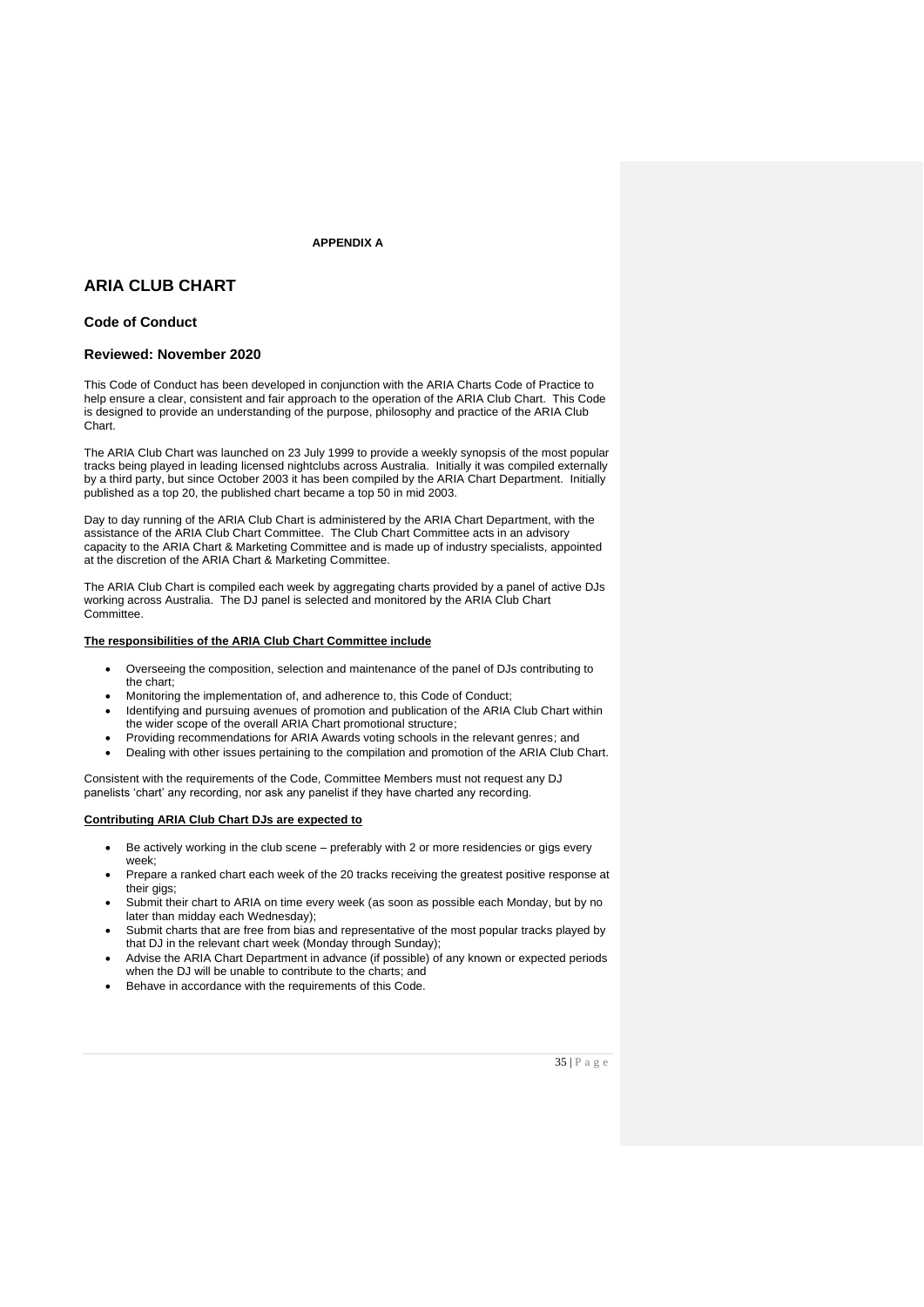#### **Criteria for the selection of contributing ARIA Club Chart DJs**

The ARIA Chart Department and the Club Chart Committee will regularly monitor the panel of contributing DJs and determine changes to the composition of the panel based on the following criteria:

- The need for a enough DJs to ensure a consistent and credible chart each week;
- The mix of DJs required to properly and proportionately represent the variety of styles being played in licensed clubs across Australia, having regard to the relative size of clubs and usual attendance at each; and
- The prominence and level of activity of the potential DJ panelists (ie active working members of the nightclub community, in relevant licensed venues) and their ability to regularly submit chart returns to ARIA.

Note that touring and non-resident DJs may be included on the DJ panel, but may only submit a chart for weeks when they are actively gigging in Australia, and must provide a comprehensive list of the relevant gigs (including location, date, time and size of audience).

#### **How contributing DJs are selected for the DJ Panel (the selection process)**

- Aspirant working Club DJs are invited to submit a written request to ARIA in the prescribed form (see Appendix A) along with a current sample top 20 chart by that DJ. (see Appendix B)
- Applications will be periodically reviewed by the ARIA Club Chart Committee and either approved or rejected based on the quality of the application and the need for or suitability of the applicant DJ at the time (noting that the mix of DJ panelists needs to be maintained so as to reflect actual activity in licensed club venues)
- Applicant DJs will be notified by ARIA of the outcome of their request and successful applicants can usually commence contributing immediately
- A DJ that is unsuccessful may reapply and be considered afresh at subsequent Committee Meetings.

ARIA respects the privacy of the panel of contributing DJs and, as a result, will treat their contact details as confidential. The same is expected of all participants in the ARIA Club Chart. ARIA does **not** provide promotional recordings to **any** DJs and contribution to the ARIA Club Chart does not guarantee the same from any ARIA Member company. Each ARIA Member makes its own decisions regarding the distribution of samples and promotional material and DJs seeking sample product should liaise directly with the companies concerned.

#### **Conduct of Record Companies and Labels**

ARIA membership is not a pre-requisite for product to chart on the ARIA Club Chart, but it is encouraged.

- Inclusion of a Company's product in the ARIA Club Chart implies acceptance of and adherence to this Code of Conduct.
- Chart favours are not to be requested, extracted or expected from DJs in exchange for samples or other concessions.
- "Spamming" ARIA Club Chart DJs is discouraged DJ consent should be sought and granted prior to including them on regular or ad hoc promotional circulars.
- Record companies and labels, and their representatives, should not contact any ARIA DJs to seek to influence their chart submissions.

While it is understood that record labels may routinely provide promotional copies of recordings to the market (including ARIA DJ panelist), ask that they be played in clubs and elsewhere and seek feedback on those recordings, in order to remain compliant with the Code they must not ask DJ panelists to chart the record or advise if they have charted the record.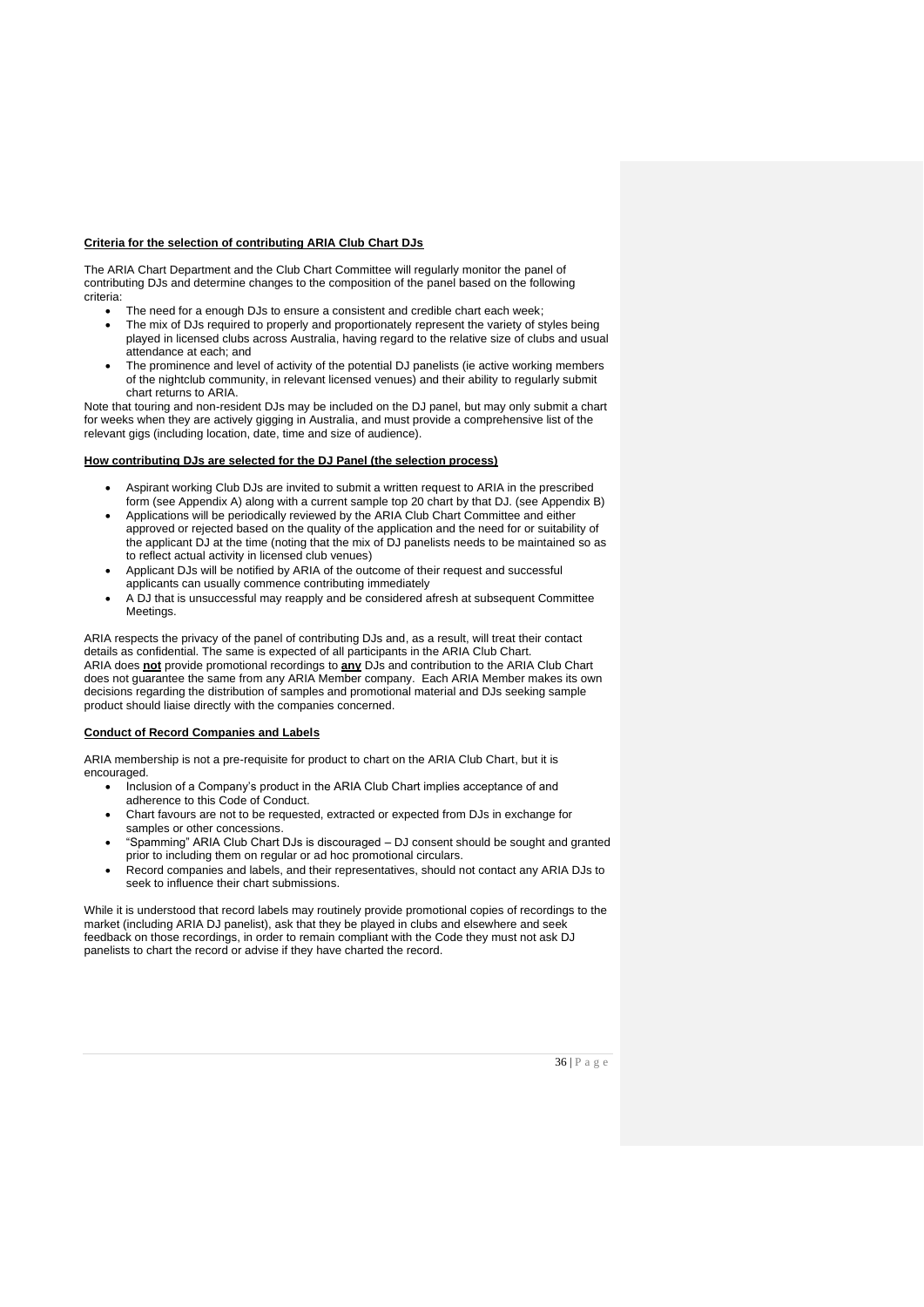#### **Conduct of contributing DJs**

The validity and value of the ARIA Club Chart is dependent on the quality and relevance of the weekly chart submissions of the contributing DJs. Therefore, it is expected that contributing DJs are aware of and adhere to the guidelines set out in this document.

- Acceptance by a DJ of an invitation to contribute to the ARIA Club Chart implies acceptance of, and adherence to, this Code of Conduct.
- The DJ reports are the foundation of the ARIA Club Chart and DJs are expected to compile their chart submission without bias and in the spirit of producing the most accurate ARIA Club Chart possible.
- It is essential that contributing DJs provide their weekly chart on the basis of their own independent opinion, and not based on the views or requests of others.
- Contributing DJs are not required to provide their weekly chart submission to any other party.

When making each weekly submission, contributing DJs are required to certify that they have complied fully with this Code of Conduct. The certification is to state that: "*I have read and understood the Club Chart Code of Conduct and hereby certify that the information in this submission is accurate and unbiased. I also certify that I have not been influenced by any request made to me to give any preference to any release included in this submission. I acknowledge that my eligibility as a contributing DJ may be suspended or withdrawn by ARIA if I fail to comply with the Code of Conduct*." A submission that does not include the required certification will be disregarded.

ARIA does not publish or provide the contact details of its DJ panelists to anyone. However, ARIA will on request, contact individual DJs or the entire DJ Panel to pass on information on new releases or other relevant information, including invitations to join a record producer / label's mailing list. It is then up to the individual DJ panelist to contact the record producer / label should they wish to take up such an offer.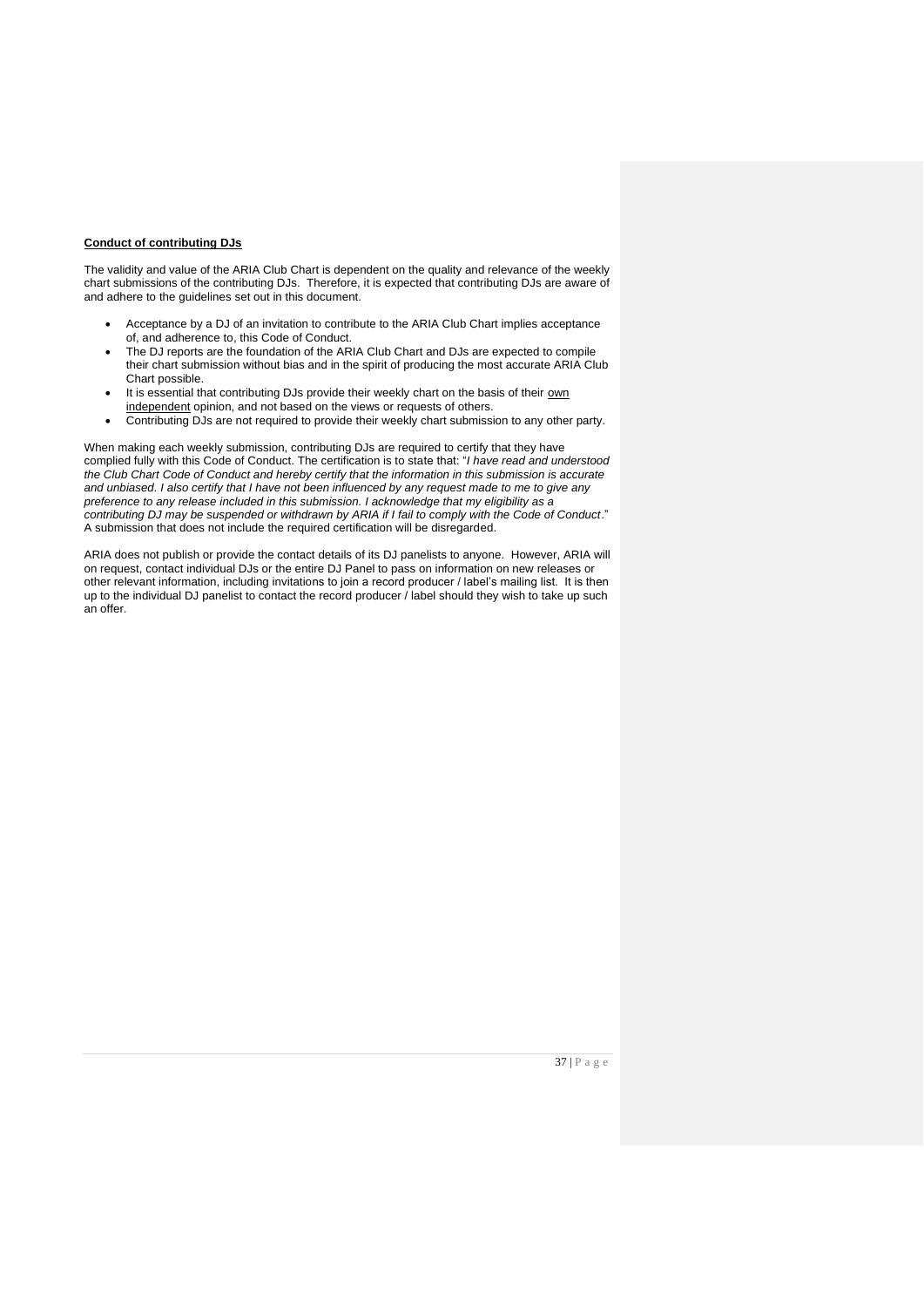# **Appendix B**

# **HOW TO BECOME AN ARIA CLUB CHART CONTRIBUTING DJ**

If you are a Club DJ working regularly in Clubs in Australia and would like to be considered as a contributor to the ARIA Club Chart, please complete the application form <u>here</u> and your application will be considered at the next meeting of the ARIA Club Chart Committee.

38 | P a g e